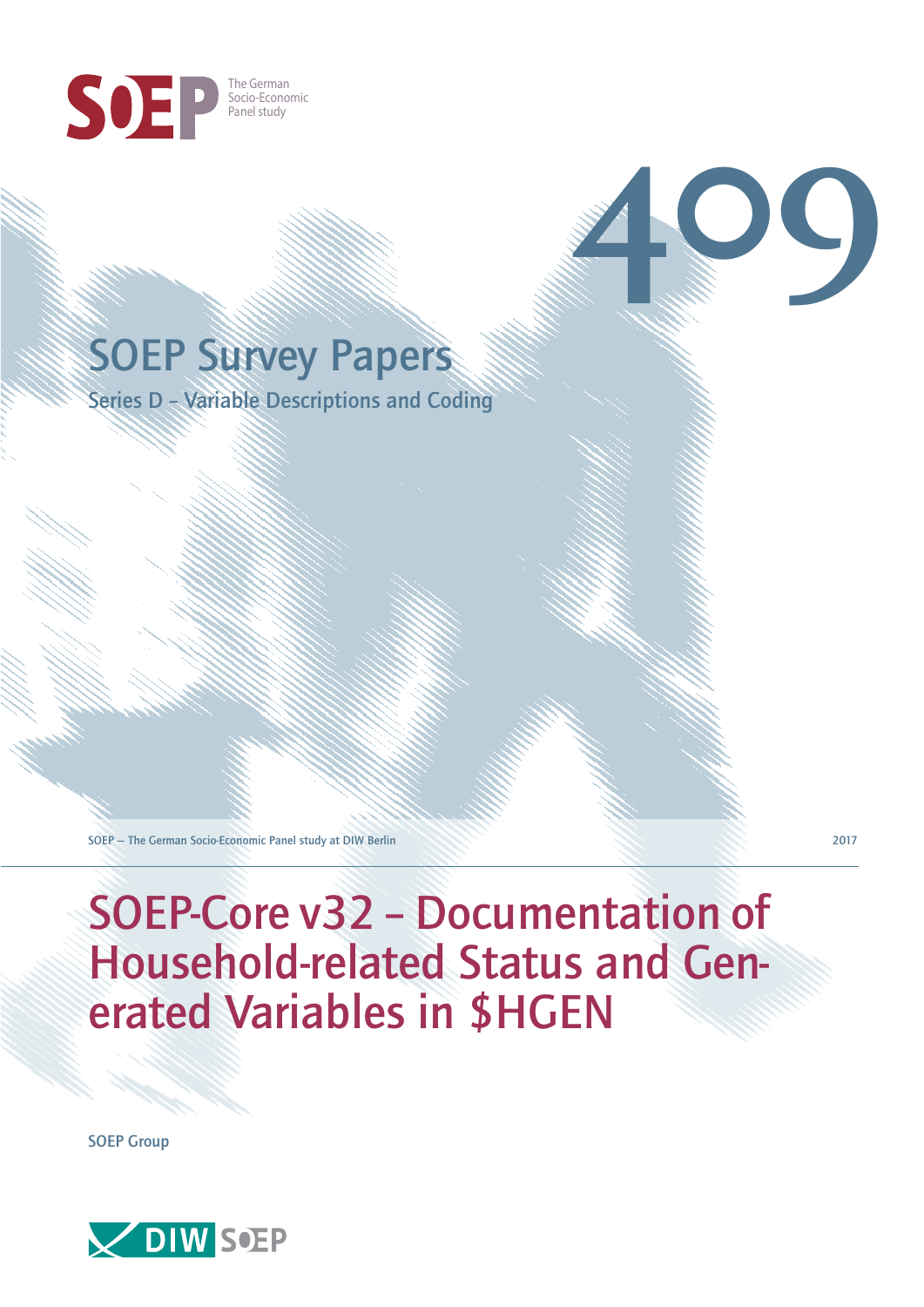Running since 1984, the German Socio-Economic Panel study (SOEP) is a wide-ranging representative longitudinal study of private households, located at the German Institute for Economic Research, DIW Berlin.

The aim of the SOEP Survey Papers Series is to thoroughly document the survey's data collection and data processing. The SOEP Survey Papers is comprised of the following series:

- Series A Survey Instruments (Erhebungsinstrumente)
- Series B Survey Reports (Methodenberichte)
- Series C Data Documentation (Datendokumentationen)
- Series D Variable Descriptions and Coding
- Series E SOEPmonitors
- Series F SOEP Newsletters
- Series G General Issues and Teaching Materials
- The SOEP Survey Papers are available at http://www.diw.de/soepsurveypapers

Editors:

Dr. Jan Goebel, DIW Berlin

- Prof. Dr. Martin Kroh, DIW Berlin and Humboldt Universität Berlin
- Prof. Dr. Carsten Schröder, DIW Berlin and Freie Universität Berlin
- Prof. Dr. Jürgen Schupp, DIW Berlin and Freie Universität Berlin

Please cite this paper as follows:

SOEP Group, 2017. SOEP-Core v32 – Documentation of Household-related Status and Generated Variables in \$HGEN. SOEP Survey Papers 409: Series D – Variable Descriptions and Coding. Berlin: DIW Berlin/SOEP



This work is licensed under a Creative Commons Attribution-ShareAlike 4.0 International License. © 2017 by SOEP ISSN: 2193-5580 (online) DIW Berlin German Socio-Economic Pan[el \(SOEP\)](http://creativecommons.org/licenses/by-sa/4.0/) Mohrenstr. 58 10117 Berlin Germany soeppapers@diw.de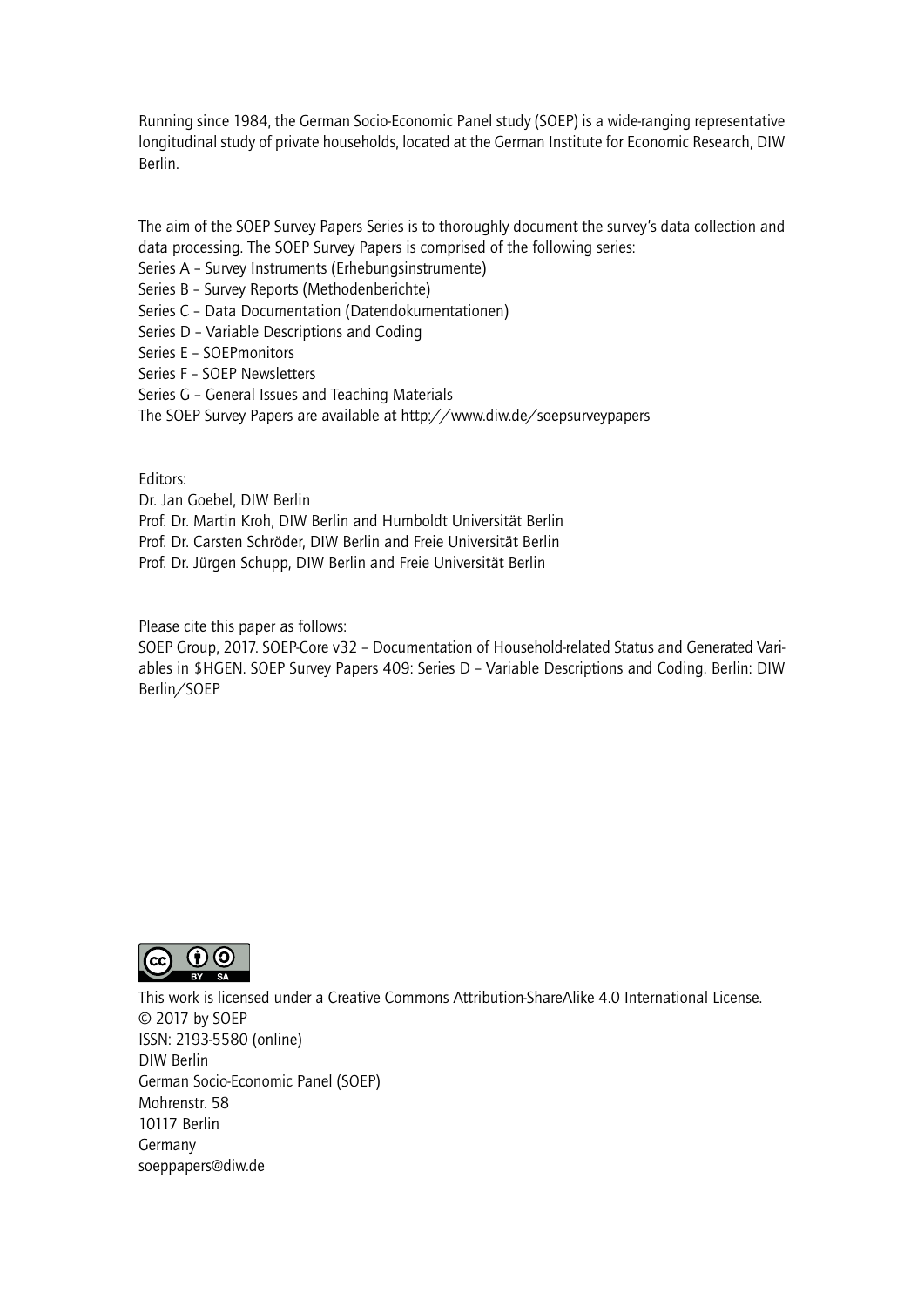

# SOEP-Core v32 – Documentation of Household-related Status and Generated Variables in \$HGEN

SOEP Group

2017

The files \$HGEN are part of a collection, which is released with doi:10.5684/soep.v32.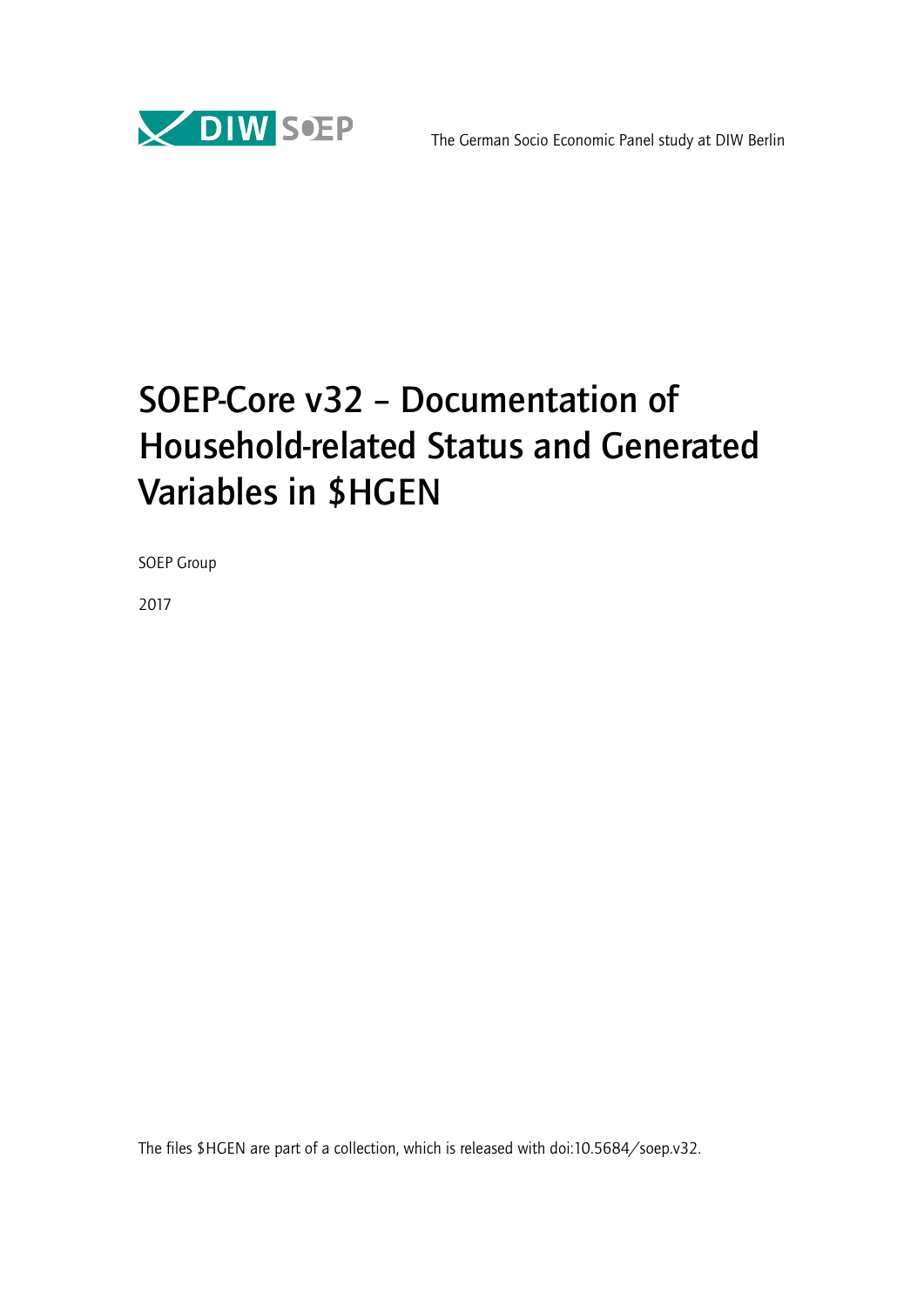## **Contents**

| 1              | <b>General Information</b>                                                                                                        | 4                                          |
|----------------|-----------------------------------------------------------------------------------------------------------------------------------|--------------------------------------------|
| $\overline{2}$ | <b>Sample Information</b>                                                                                                         | 4<br>$\overline{4}$<br>$\overline{4}$<br>4 |
| 3              | <b>General Housing Information</b>                                                                                                | 4                                          |
|                |                                                                                                                                   | $\overline{4}$                             |
|                |                                                                                                                                   | 5                                          |
|                | cnstyrmin\$\$ - Earliest Possible Construction Year of Dwelling [generic]                                                         | 6                                          |
|                | cnstyrmax\$\$ - Latest Possible Construction Year of Dwelling [generic]                                                           | 7                                          |
|                |                                                                                                                                   | 8                                          |
|                |                                                                                                                                   | 8<br>$\overline{9}$                        |
|                | reval\$\$ - Rent Of Dwelling Vs Comparable Dwellings [generic]<br>seval \$\$ - Adequacy Of Living Space In Housing Unit [generic] | 9                                          |
|                |                                                                                                                                   |                                            |
| 4              | 10<br><b>Equipment of the Dwelling</b>                                                                                            |                                            |
|                | 10                                                                                                                                |                                            |
|                | 10                                                                                                                                |                                            |
|                | 10                                                                                                                                |                                            |
|                |                                                                                                                                   | 11                                         |
|                |                                                                                                                                   | 11                                         |
|                | 12                                                                                                                                |                                            |
|                | 12                                                                                                                                |                                            |
|                | 12                                                                                                                                |                                            |
|                | 13                                                                                                                                |                                            |
|                | 13                                                                                                                                |                                            |
|                | 14                                                                                                                                |                                            |
|                |                                                                                                                                   | 14                                         |
|                |                                                                                                                                   | 14                                         |
|                | eqpnrj\$\$ - Dwelling Has Alternative Energy Source [generic]                                                                     | 14                                         |
|                | 15                                                                                                                                |                                            |
|                | 15                                                                                                                                |                                            |
|                | eqpmglass\$\$ - Equipment: at Least Double Glazing [generic]<br>15<br>16                                                          |                                            |
|                | eqppark\$\$ - Equipment: Garage/ Parking Space [generic]<br>16                                                                    |                                            |
|                |                                                                                                                                   |                                            |
| 5              | 16<br><b>Costs of Living, Size, and Rooms (Imputed Variables)</b>                                                                 |                                            |
|                | 16                                                                                                                                |                                            |
|                | room\$\$ - Number Of Rooms Larger Than 6 Sq M [generic]                                                                           | 17                                         |
|                | 18                                                                                                                                |                                            |
|                | heat\$\$ - Amount Of Heating At Hot Water Costs (EUR) [generic]<br>20                                                             |                                            |
|                | 21                                                                                                                                |                                            |
|                | 22                                                                                                                                |                                            |
|                | 23                                                                                                                                |                                            |
|                | 24                                                                                                                                |                                            |
|                | 24                                                                                                                                |                                            |
|                | 24                                                                                                                                |                                            |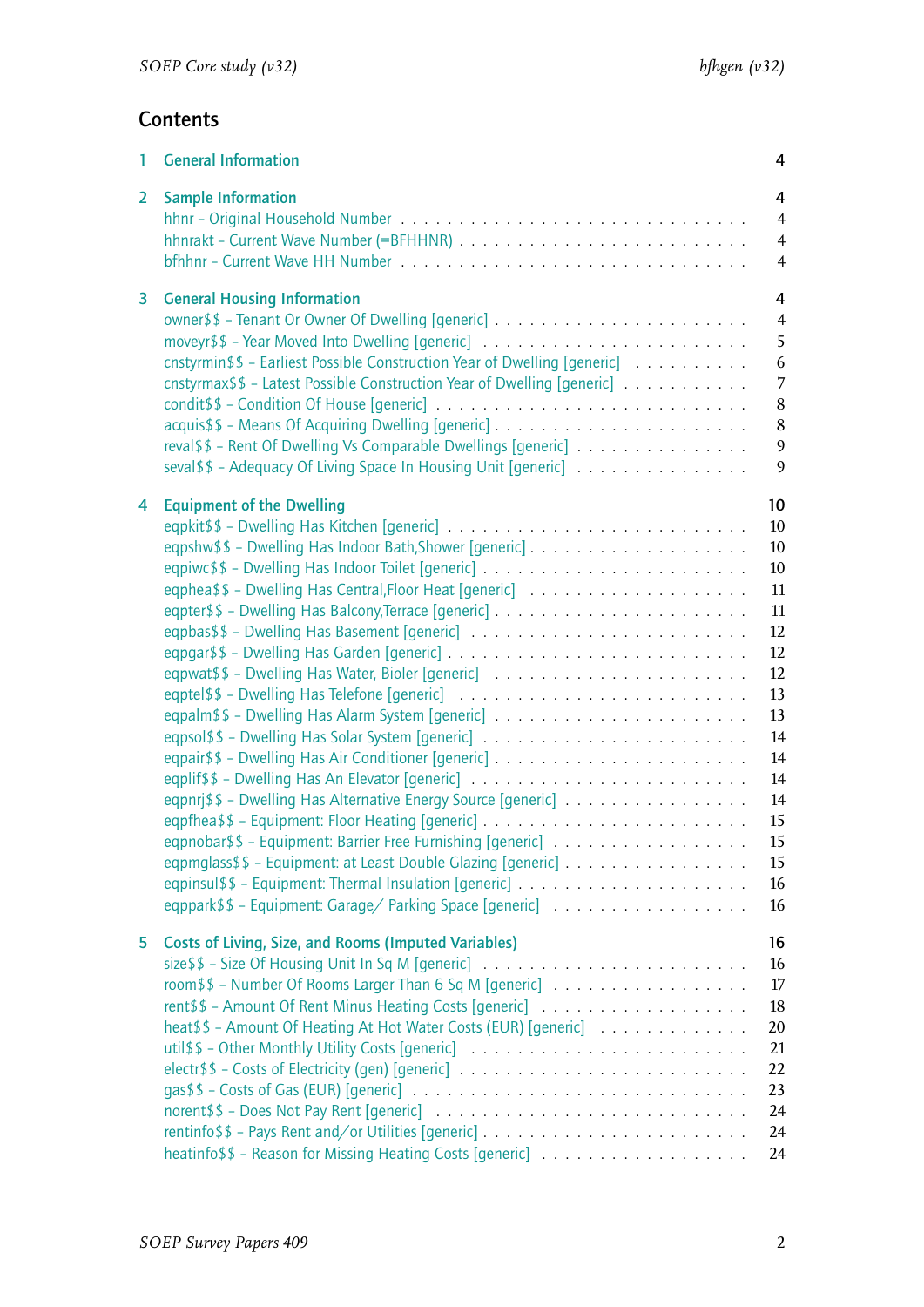|                | utilinfo\$\$ - Reason for Missing Additional Utility Costs [generic] $\ldots \ldots \ldots \ldots$<br>electrinfo\$\$ - Reason for Missing Electricty Costs [generic]<br>froom \$\$ - Imputation Flag, Number Of Rooms Lager Than 6 Sq M [generic]<br>frent\$\$ - Imputation Flag, Amount Of Rent Minus Heating Costs [generic]<br>f2rent\$\$ - Detailed Imputation Flag, Rent Minus Heating Costs [generic]<br>fheat\$\$ - Imputation Flag, Costs Of Heating And Warm Water [generic]<br>futil \$ \$ - Imputation Flag, Other Monthly Utility Costs [generic] | 25<br>25<br>25<br>26<br>26<br>26<br>27<br>27<br>$28\,$<br>28 |
|----------------|---------------------------------------------------------------------------------------------------------------------------------------------------------------------------------------------------------------------------------------------------------------------------------------------------------------------------------------------------------------------------------------------------------------------------------------------------------------------------------------------------------------------------------------------------------------|--------------------------------------------------------------|
| 6              | <b>Subsidization of Housing Costs</b><br>subsid\$\$ - Government Subsidizes Housing Payments [generic]                                                                                                                                                                                                                                                                                                                                                                                                                                                        | 28<br>28<br>29<br>29<br>30                                   |
| $\overline{7}$ | <b>Typology of Household</b>                                                                                                                                                                                                                                                                                                                                                                                                                                                                                                                                  | 30<br>30<br>31                                               |
| 8              | <b>Household Income</b><br>i1hinc\$\$ - 1. Imputed Monthly Net Household Income (EUR) $[1/5]$ [generic]<br>i2hinc\$\$ - 2. Imputed Monthly Net Household Income (EUR) [2/5] [generic]<br>i3hinc\$\$ - 3. Imputed Monthly Net Household Income (EUR) [3/5] [generic]<br>i4hinc\$\$ - 4. Imputed Monthly Net Household Income (EUR) [4/5] [generic]<br>i5hinc\$\$ - 5. Imputed Monthly Net Household Income (EUR) [5/5] [generic]<br>fhinc\$\$ - Imputation Flag, Monthly Net Household Income [generic]                                                        | 32<br>32<br>33<br>35<br>36<br>36<br>37<br>38<br>38           |
| 9              | <b>Time and Method of Interview</b>                                                                                                                                                                                                                                                                                                                                                                                                                                                                                                                           | 39<br>39<br>39                                               |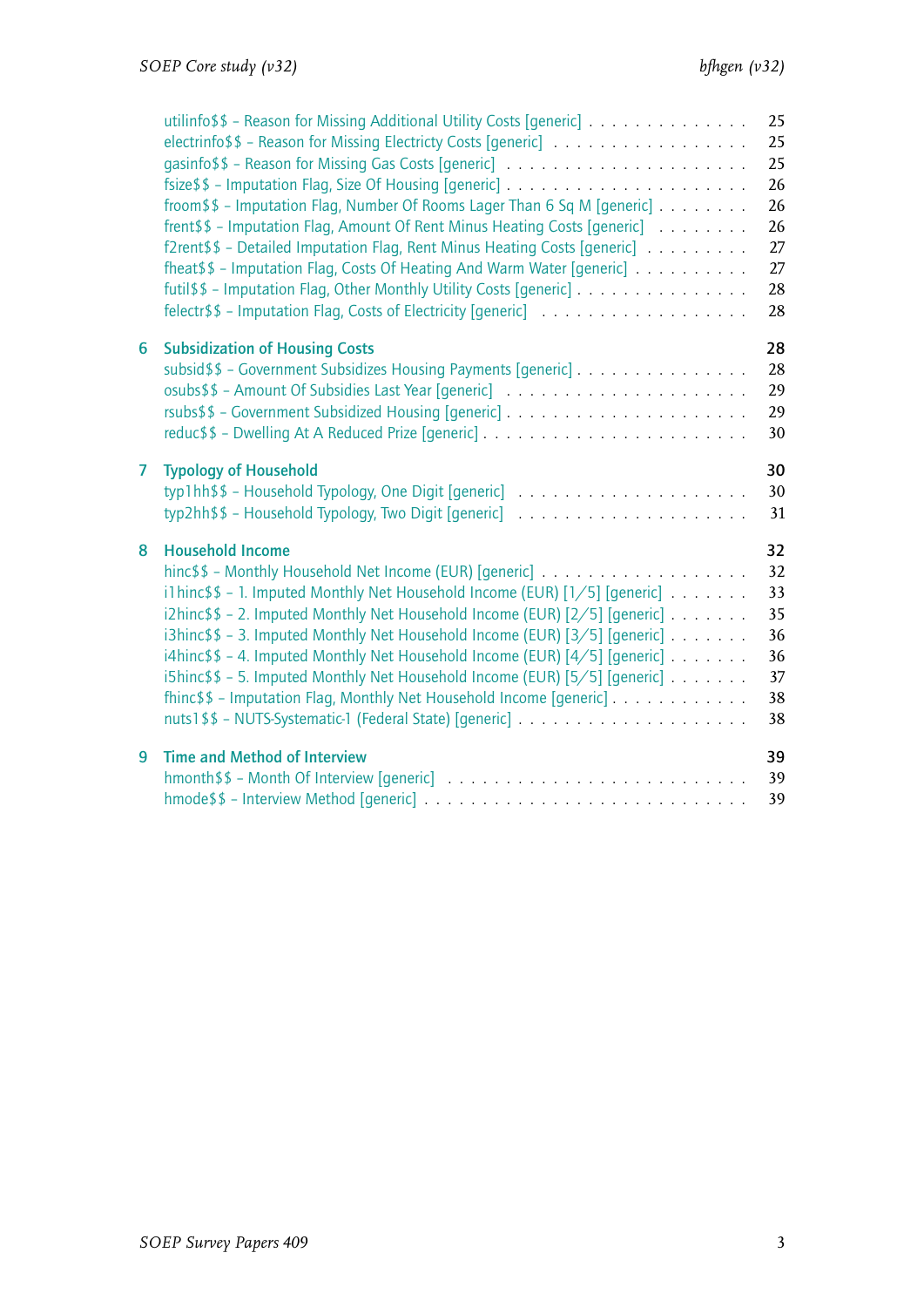## <span id="page-5-0"></span>1 General Information

The \$\$HGEN data provides a set of time-consistent variables generated from the SOEP household questionnaire. It only includes households who participated in the respective year. Up to 1990, "old" households already known to the SOEP were surveyed at the old address with a "green" questionnaire; old households that had moved and new households received a "blue" questionnaire. While a number of questions in the blue questionnaire surveyed information for the first time (e.g., living space in square meters), this information was only asked for again in the green questionnaire in the case of changes. Otherwise, the information collected in the previous year was still valid. The variables described in the following are in part status variables in this sense: information collected once is carried forward to subsequent years if no address change has taken place since the previous year. This is the case for: CNSTYRMIN\$\$, CNSTYRMAX\$\$, CONDIT\$\$ (for years 1985 to 1990), SIZE\$\$, ROOM\$\$, EQPKIT\$\$, EQPSHW\$\$, EQPIWC\$\$, EQPHEA\$\$, EQPTER\$\$, EQPBAS\$\$, EQPGAR\$\$, EQPWAT\$\$, EQPALM\$\$, EQPSOL\$\$, EQPAIR\$\$, MOVEYR\$\$, ACQUIS\$\$, SUBSID\$\$, RSUBS\$\$, REDUC\$\$ and SEVAL\$\$ (for years 1986 to 1990). Furthermore, identical information is recorded in the green and blue questionnaire in separate variables (e.g. housing tenure as owner or tenant). The corresponding status variables are therefore just a compilation of these more dispersed pieces of information. Since only one common questionnaire has been used since Wave H (1991) rather than the former "blue" and "green" versions, the necessity for the aforementioned status variables disappears but this "user-friendly redundance" is maintained for reasons of consistency.

In addition, we impute missing values of the variables ROOM\$\$, SIZE\$\$, RENT\$\$, HEAT\$\$, UTIL\$\$ and HINC\$\$ to ensure the completeness of the dataset and facilitate its usage. Details of the imputation process can be found in the description of the respective variable.

## <span id="page-5-1"></span>2 Sample Information

<span id="page-5-2"></span>hhnr – Original Household Number

<span id="page-5-3"></span>hhnrakt – Current Wave Number (=BFHHNR)

<span id="page-5-4"></span>bfhhnr – Current Wave HH Number

#### <span id="page-5-5"></span>3 General Housing Information

<span id="page-5-6"></span>owner\$\$ – Tenant Or Owner Of Dwelling [generic]

|                | [1] Owner                                       | 6784     |
|----------------|-------------------------------------------------|----------|
| 2              | [2] Main Tenant                                 | 8841     |
| $\overline{3}$ | [3] Sub-Tenant                                  | 323      |
| 4              | [4] Tenant                                      | O        |
| -5             | [5] Living In A Home                            | 43       |
| $-1$           | [-1] No Answer                                  |          |
| $-2$           | [-2] Does Not Apply                             |          |
| $-3$           | [-3] Not Valid                                  | $\left($ |
| $-4$           | [-4] Forbidden Multiple Response                | 0        |
| $-5$           | [-5] Not Included In Questionnaire Version      | ი        |
| -6             | [-6] Questionnaire Version With Modified Filter |          |
|                |                                                 |          |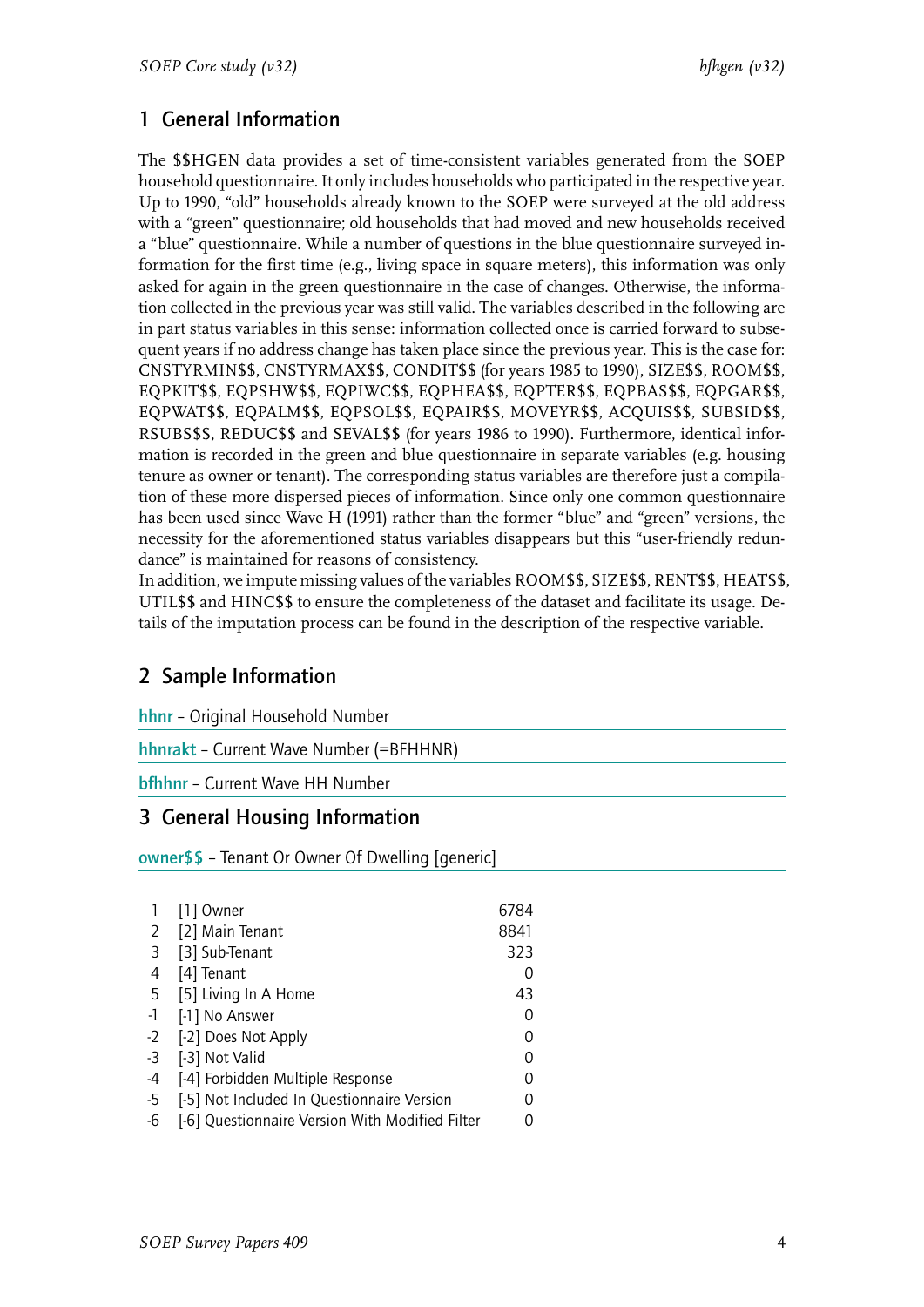Up to 1991, the information for OWNER\$\$ was collected in separate questionnaires for "old" and first-time respondents, respectively ("blue" and "green" questionnaires). In all waves, codes 1 and 4 are used if the original variable is coded as -1 ("no answer"), but if at least one answer that is specific to owners, respectively to tenants, was given. Code 4 is also used if a change in ownership (from owner to tenant) has taken place, but no original information for OWNER\$\$ was given. Code 5 ('resident of a home or institutional living facility') has only been assigned by interviewers during fieldwork since 1999. [This information can be related to a specific variable and is not necessary generic.]

*For more information, contact:* Carsten Schröder, <cschroeder@diw.de>

| 1907               |                   | 1              |
|--------------------|-------------------|----------------|
| 1909               |                   | 1              |
| 1915               |                   | 1              |
| 1922               |                   | 1              |
| 1923               |                   | 1              |
| 1924               |                   | $\overline{2}$ |
| 1925               |                   | 3              |
| 1926               |                   | $\overline{c}$ |
| 1927               |                   | $\overline{3}$ |
| 1928               |                   | $\overline{1}$ |
| 1929               |                   | 5              |
| 1930               |                   | 8              |
| 1931               |                   | 3              |
| 1933               |                   | 5              |
| 1934               |                   | 5              |
|                    | (67 rows omitted) | 5789           |
| 2002               |                   | 383            |
| 2003               |                   | 423            |
| 2004               |                   | 470            |
| 2005               |                   | 512            |
| 2006               |                   | 545            |
| 2007               |                   | 570            |
| 2008               |                   | 552            |
| 2009               |                   | 647            |
| 2010               |                   | 747            |
| 2011               |                   | 895            |
| 2012               |                   | 1100           |
| 2013               |                   | 1290           |
| 2014               |                   | 1390           |
| 2015               |                   | 523            |
| $\overline{\cdot}$ |                   | 113            |

<span id="page-6-0"></span>moveyr\$\$ – Year Moved Into Dwelling [generic]

MOVEYR\$\$ contains the year of moving into the household of the person who answers the household questionnaire. For old households at their old address, data is carried forward for up to two waves. For new households in SOEP and for old households that have moved, the variable is based on newly collected data. In case the information is missing and an old household has moved that year or the previous year, MOVEYR\$\$ is given the value of the year of the respective wave.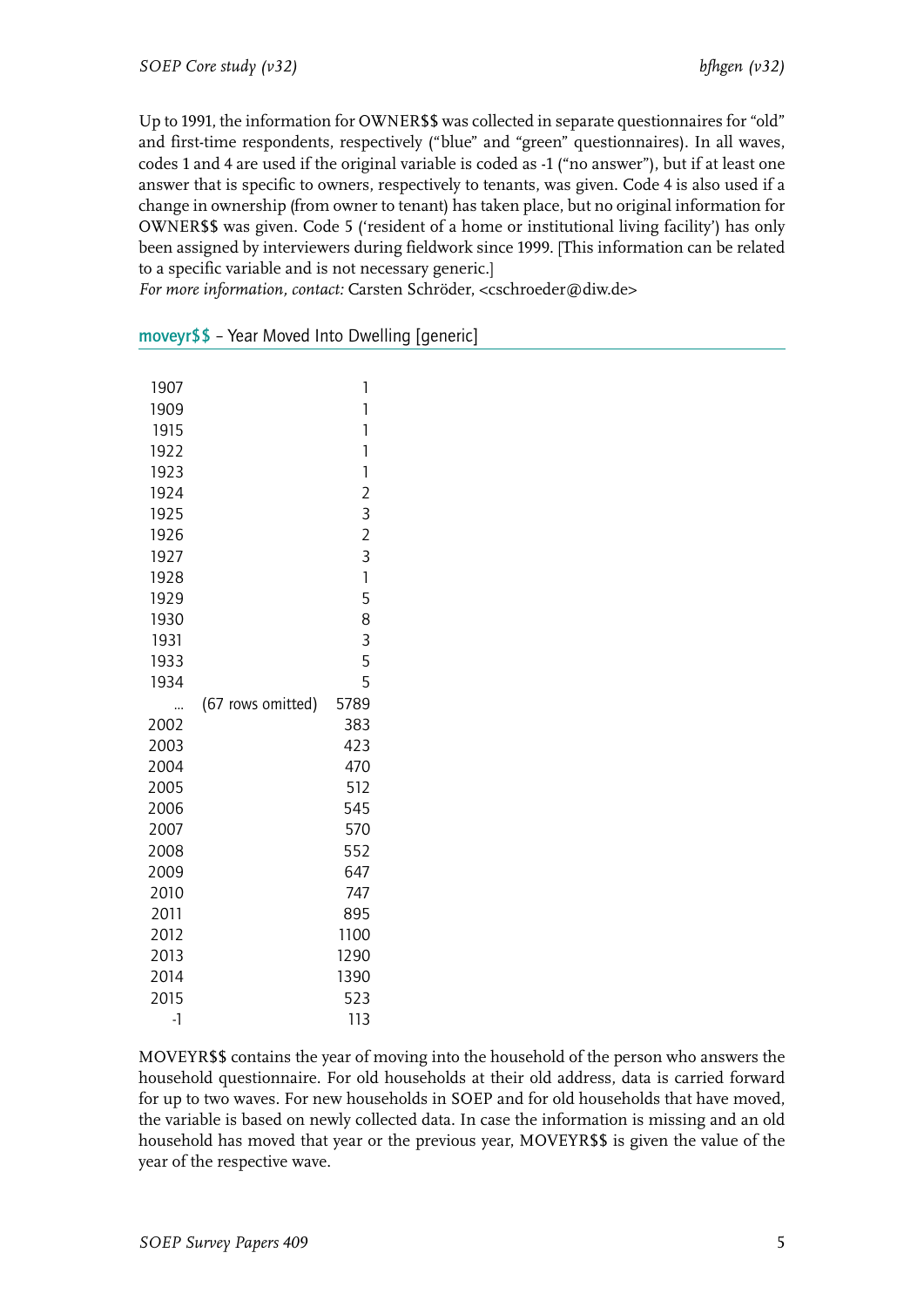The carrying forward of data entails the possibility that the year of moving into the new dwelling may lie before the year of birth of the oldest household member. [This information can be related to a specific variable and is not necessary generic.] *For more information, contact:* Carsten Schröder, <cschroeder@diw.de>

| 0    |                   | 1708 |
|------|-------------------|------|
| 1919 |                   | 1914 |
| 1949 |                   | 4070 |
| 1972 |                   | 1505 |
| 1973 |                   | 92   |
| 1974 |                   | 120  |
| 1975 |                   | 98   |
| 1976 |                   | 79   |
| 1977 |                   | 37   |
| 1978 |                   | 63   |
| 1979 |                   | 57   |
| 1980 |                   | 98   |
| 1981 |                   | 880  |
| 1982 |                   | 53   |
| 1983 |                   | 46   |
|      | (18 rows omitted) | 2406 |
| 2002 |                   | 60   |
| 2003 |                   | 74   |
| 2004 |                   | 84   |
| 2005 |                   | 82   |
| 2006 |                   | 107  |
| 2007 |                   | 73   |
| 2008 |                   | 65   |
| 2009 |                   | 54   |
| 2010 |                   | 74   |
| 2011 |                   | 91   |
| 2012 |                   | 53   |
| 2013 |                   | 22   |
| 2014 |                   | 65   |
| 2015 |                   | 14   |
| -1   |                   | 1847 |

<span id="page-7-0"></span>

| cnstyrmin\$\$ – Earliest Possible Construction Year of Dwelling [generic] |  |  |  |
|---------------------------------------------------------------------------|--|--|--|

CNSTYRMIN\$\$ provides the lower limit of the time period in which the household's building was constructed. CNSTYRMAX\$\$ provides the upper limit. E.g., if a household's CN-STYRMIN\$\$ is 1984 and CNSTYRMAX\$\$ is 1990, the building was built between 1984 and 1990.

Households new to the SOEP and households who have moved since the last interview are asked for the time period of construction of the building they live in. With this information, the CNSTYRMIN\$\$ and CNSTYRMAX\$\$ are constructed. For old households, the variables are carried forward from the last years. Since 2007, households are also asked for the exact construction year. In these cases, CNSTYRMIN\$\$ and CNSYTRMAX\$\$ contain the same value. If a building was built before 1919, CNSTYRMIN\$\$ contains a zero and CNSTYR-MAX\$\$ 1919.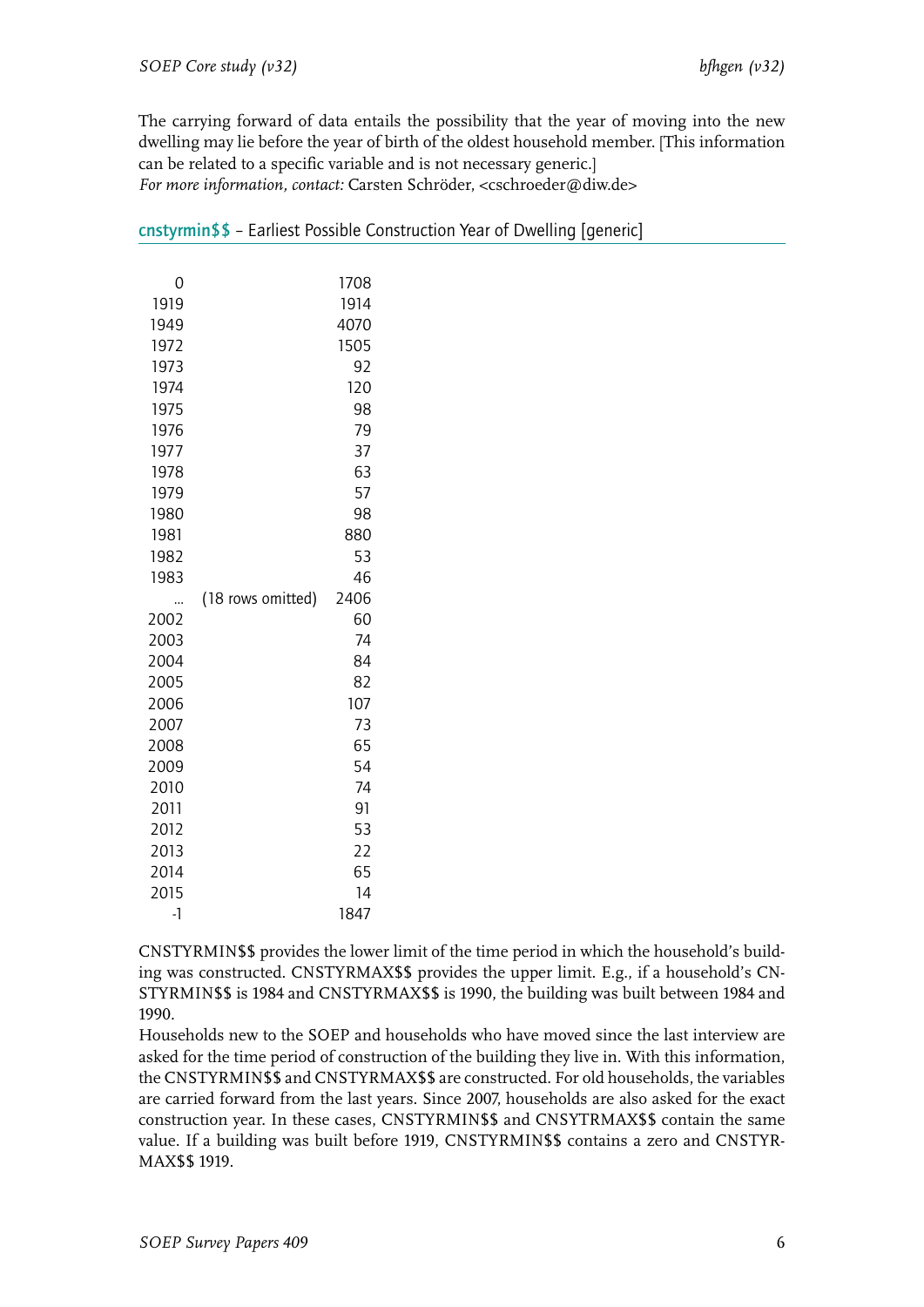In 2014, the question about the construction year was not included in the SOEP. All information for CNSTYRMIN\$\$ and CNSTYRMAX\$\$ derives from the past years.

CNSTRMIN\$\$ and CNSTRMAX \$\$ replace CNSTYR\$\$ that has previously been distributed. The latter was a categorial variable grouping about one deceny each into one category. Hence, with the last category having a flexible upper limitation and being split up regularily, sorting was ambiguous in some cases. For example, a household responding in 1995, that his house has been built "1981 or later" was not unambiguously assignable to either "1981- 1990" or "1991 or later". Using CNSTRYRMIN\$\$ and CNSTYRMAX\$\$, changing questions can be far better described. [This information can be related to a specific variable and is not necessary generic.]

*For more information, contact:* Carsten Schröder, <cschroeder@diw.de>

| 1918<br>1948<br>1971<br>1972<br>1973<br>1974<br>1975<br>1976<br>1977<br>1978<br>1979<br>1980<br>1981 |                   | 1708<br>1914<br>4070<br>181<br>92<br>120<br>98<br>79<br>37<br>63<br>57<br>1422<br>70 |  |
|------------------------------------------------------------------------------------------------------|-------------------|--------------------------------------------------------------------------------------|--|
| 1982                                                                                                 |                   | 53                                                                                   |  |
| 1983                                                                                                 |                   | 46                                                                                   |  |
|                                                                                                      | (18 rows omitted) | 2955                                                                                 |  |
| 2002                                                                                                 |                   | 82                                                                                   |  |
| 2003                                                                                                 |                   | 96                                                                                   |  |
| 2004                                                                                                 |                   | 118                                                                                  |  |
| 2005                                                                                                 |                   | 129                                                                                  |  |
| 2006                                                                                                 |                   | 166                                                                                  |  |
| 2007                                                                                                 |                   | 74                                                                                   |  |
| 2008                                                                                                 |                   | 70                                                                                   |  |
| 2009                                                                                                 |                   | 55                                                                                   |  |
| 2010                                                                                                 |                   | 135                                                                                  |  |
| 2011                                                                                                 |                   | 86                                                                                   |  |
| 2012                                                                                                 |                   | 57                                                                                   |  |
| 2013                                                                                                 |                   | 24                                                                                   |  |
| 2014                                                                                                 |                   | 65                                                                                   |  |
| 2015                                                                                                 |                   | 22                                                                                   |  |
| $-1$                                                                                                 |                   | 1847                                                                                 |  |

#### <span id="page-8-0"></span>cnstyrmax\$\$ – Latest Possible Construction Year of Dwelling [generic]

CNSTYRMAX\$\$ provides the upper limit of the time period in which the household's building was constructed. CNSTYRMIN\$\$ provides the lower limit. The generation of CNSTYR-MAX\$\$ is analogous to CNSTYRMIN\$\$. [This information can be related to a specific variable and is not necessary generic.]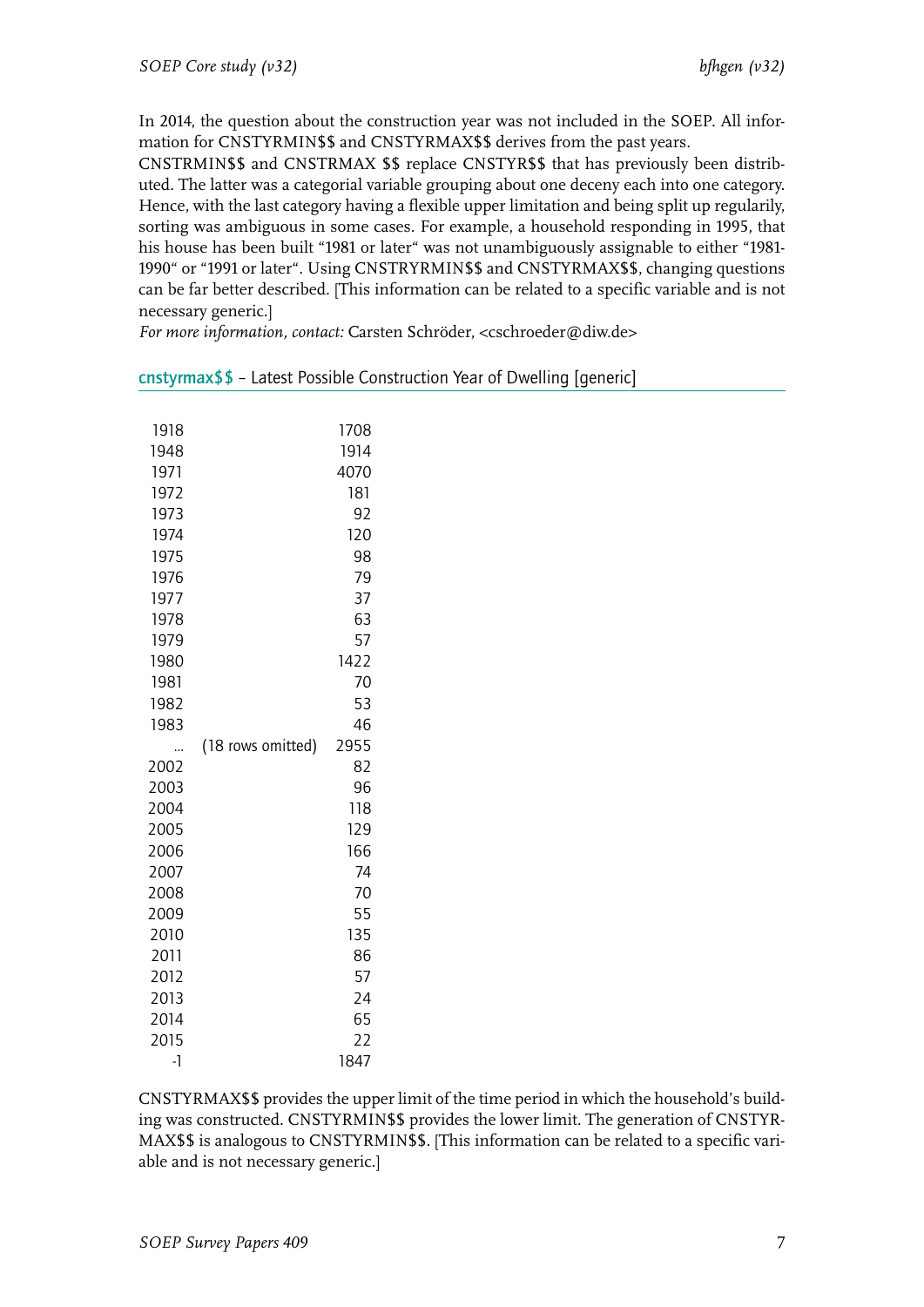*For more information, contact:* Carsten Schröder, <cschroeder@diw.de>

<span id="page-9-0"></span>

|  | condit\$\$ - Condition Of House [generic] |  |  |
|--|-------------------------------------------|--|--|
|--|-------------------------------------------|--|--|

|      | [1] In A Good Condition                         | 10975 |
|------|-------------------------------------------------|-------|
| 2    | [2] Some Renovations                            | 4583  |
| 3    | [3] Full Renovations                            | 398   |
| 4    | [4] Dilapidated                                 | 21    |
| $-1$ | [-1] No Answer                                  | 14    |
| $-2$ | [-2] Does Not Apply                             | ი     |
| $-3$ | [-3] Not Valid                                  |       |
| -4   | [-4] Forbidden Multiple Response                | ი     |
| $-5$ | [-5] Not Included In Questionnaire Version      | 0     |
| -6   | [-6] Questionnaire Version With Modified Filter |       |

Respondent's subjective assessment of the condition of the building. In the West German sub-samples from 1985 to 1990, information on CONDIT\$\$ was collected only for new households and for households with a residential move since the previous wave (households with "blue" questionnaires). For households who had not moved ("green" questionnaire), information collected in previous waves was carried forward. The wording in the questionnaire was changed in the first wave of the East German sub-sample in 1990 as to better capture the rundown condition of some residential buildings in East Germany. Since 1991 the wording is identical for the entire SOEP-sample in East and West Germany. [This information can be related to a specific variable and is not necessary generic.]

*For more information, contact:* Carsten Schröder, <cschroeder@diw.de>

#### <span id="page-9-1"></span>acquis\$\$ – Means Of Acquiring Dwelling [generic]

| [1] Bought From Owner                           | 1154             |
|-------------------------------------------------|------------------|
| [2] Inheritance, Gift                           | 467              |
| [3] Bought, Built New                           | 673              |
| [4] Got Back From Public Property               | $\mathcal{L}$    |
| [-1] No Answer                                  | 4490             |
| [-2] Does Not Apply<br>$-2$                     | 9207             |
| [-3] Not Valid                                  | $\left( \right)$ |
| [-4] Forbidden Multiple Response                |                  |
| [-5] Not Included In Questionnaire Version      | ი                |
| [-6] Questionnaire Version With Modified Filter |                  |
|                                                 |                  |

If a household does not provide information on ACQUIS\$\$, information from previous years if carried forward under the condition that a change of address or ownership status (OWNER\$\$) has not taken place.

In 1984 to 1990, ACQUIS\$\$ was asked only if a household was new to the SOEP or if it had changed its address. In 1991 to 2001, ACQUIS\$\$ was also asked if a change in ownership status had taken place in the last year. Since 2002, ACQUIS\$\$ is only asked if a change in ownership status has taken place. In consequence, households new to the SOEP without a change in ownership in the last year, do not state any information on ACQUIS\$\$ anymore. Furthermore, since 2002, the category "Bought New or Built" is no longer included in the household questionnaire, but is carried forward from last years. Given these changes in the categories and the sample that provides information for ACQUIS\$\$, we recommend not to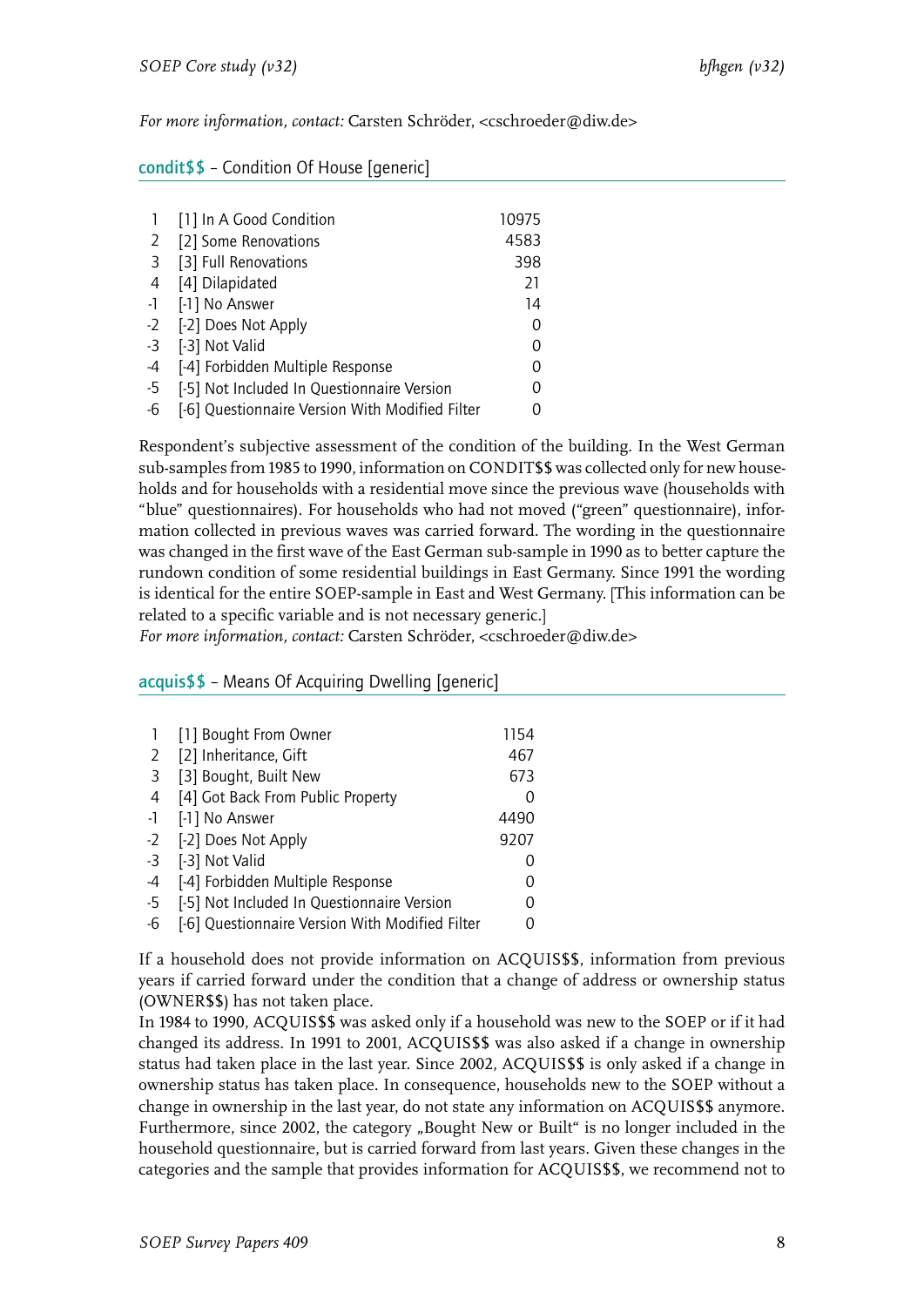compare the shares of the different categories of ACQUIS\$\$ over time.

"Returned to private ownership" was surveyed only in 1992 in East Germany, but is also carried forward. [This information can be related to a specific variable and is not necessary generic.]

*For more information, contact:* Carsten Schröder, <cschroeder@diw.de>

<span id="page-10-0"></span>reval\$\$ – Rent Of Dwelling Vs Comparable Dwellings [generic]

|      | [1] Very Inexpensive                            |          |
|------|-------------------------------------------------|----------|
| 2    | [2] Inexpensive                                 |          |
| 3    | [3] Reasonable                                  |          |
| 4    | [4] Slightly Expensive                          |          |
| 5    | [5] Too Expensive                               | $\left($ |
| -1   | [-1] No Answer                                  | 0        |
|      | -2 [-2] Does Not Apply                          |          |
| $-3$ | [-3] Not Valid                                  |          |
| -4   | [-4] Forbidden Multiple Response                |          |
| -5   | [-5] Not Included In Questionnaire Version      | 15991    |
| -6   | [-6] Questionnaire Version With Modified Filter |          |

Subjective assessment by respondent (household head). This variable was not surveyed in 2003 and 2004. The corresponding information from the previous year is not carried forward longitudinally due to the possibility of changes in rent and income, residential moves, and change in the person responding. [This information can be related to a specific variable and is not necessary generic.]

*For more information, contact:* Carsten Schröder, <cschroeder@diw.de>

<span id="page-10-1"></span>seval\$\$ – Adequacy Of Living Space In Housing Unit [generic]

|      | [1] Much Too Small                              | 460   |
|------|-------------------------------------------------|-------|
| 2    | [2] A Bit Too Small                             | 2410  |
| 3    | [3] Just Right                                  | 11074 |
| 4    | [4] A Bit Too Large                             | 1773  |
| -5   | [5] Much Too Large                              | 260   |
| $-1$ | [-1] No Answer                                  | 14    |
| $-2$ | [-2] Does Not Apply                             | O     |
| $-3$ | [-3] Not Valid                                  | 0     |
| -4   | [-4] Forbidden Multiple Response                | 0     |
| -5   | [-5] Not Included In Questionnaire Version      | ი     |
| -6   | [-6] Questionnaire Version With Modified Filter | O     |

Subjective assessment by respondent (household head). From 1986 to 1990, information on SEVAL\$\$ was only collected for new households or households that had moved (households with "blue" questionnaires) and immobile households whose SIZE\$\$ had changed. In these waves, SEVAL\$\$ is carried forward from previous years. [This information can be related to a specific variable and is not necessary generic.]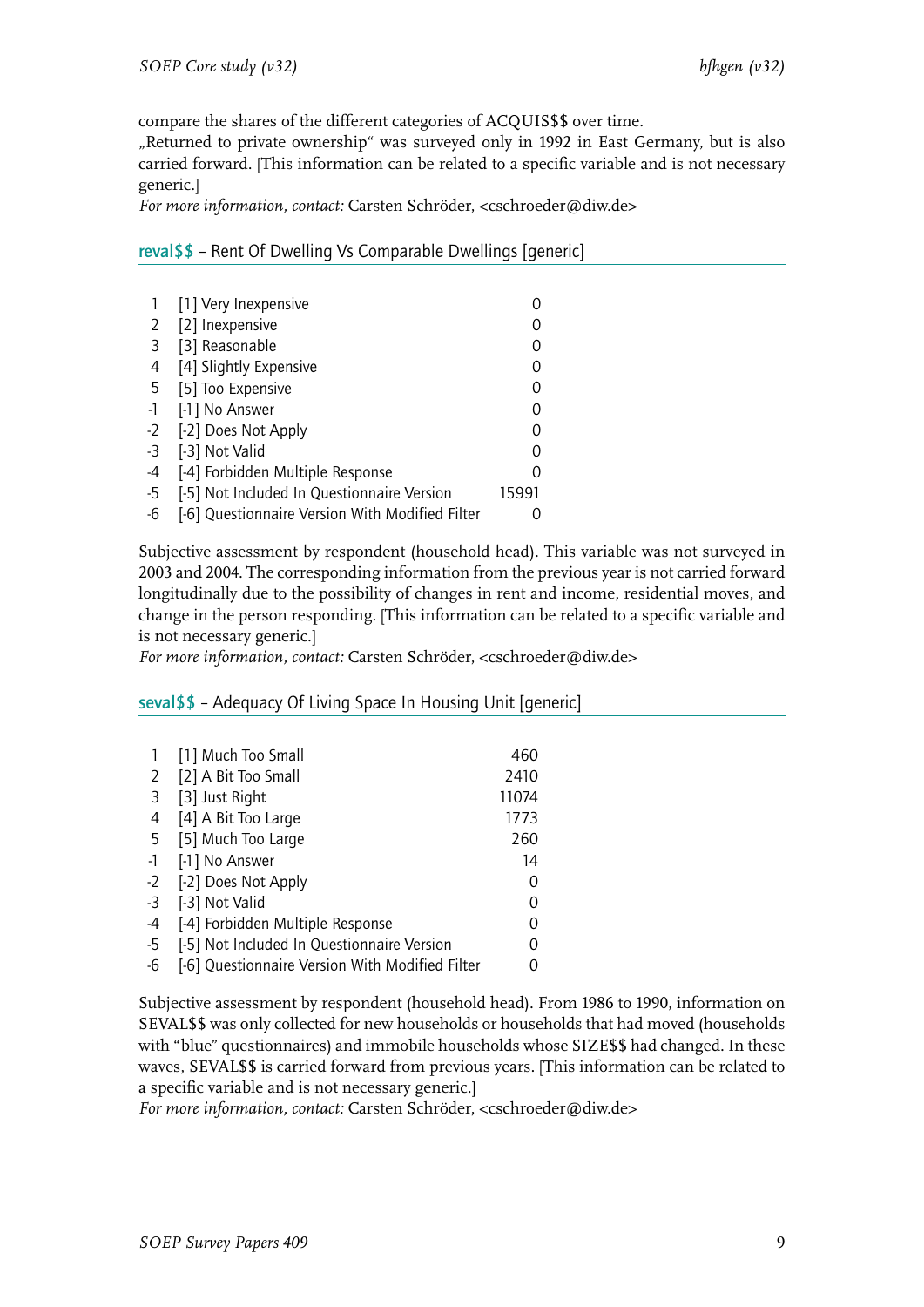## <span id="page-11-0"></span>4 Equipment of the Dwelling

<span id="page-11-1"></span>eqpkit\$\$ – Dwelling Has Kitchen [generic]

|                | 1 [1] Yes                                       |          |
|----------------|-------------------------------------------------|----------|
| $\overline{2}$ | $[2]$ No                                        |          |
|                | -1 [-1] No Answer                               |          |
|                | -2 [-2] Does Not Apply                          | 0        |
|                | -3 [-3] Not Valid                               | $\Omega$ |
|                | -4 [-4] Forbidden Multiple Response             |          |
|                | -5 [-5] Not Included In Questionnaire Version   | 15991    |
| $-6$           | [-6] Questionnaire Version With Modified Filter |          |

Only in 1991, 1998, and from 2005 onwards, EQPKIT\$\$ is asked from every household. In previous years, the variable was only collected from new households and households who had moved since the previous interview. For this reason, in case no address change has taken place the information for EQPKIT\$\$ is carried forward from the previous years. Additionally, from 1985 on, the information is updated if the household has stated that it modernized its kitchen since January of the previous year. Since 2014, EQPKIT\$\$ is not asked anymore. In v32, information is not carried forward. [This information can be related to a specific variable and is not necessary generic.]

*For more information, contact:* Carsten Schröder, <cschroeder@diw.de>

#### <span id="page-11-2"></span>eqpshw\$\$ – Dwelling Has Indoor Bath,Shower [generic]

|    | 1 [1] Yes                                       |               |
|----|-------------------------------------------------|---------------|
| 2  | $[2]$ No                                        |               |
|    | -1 [-1] No Answer                               | $\mathcal{L}$ |
|    | -2 [-2] Does Not Apply                          | $\mathcal{L}$ |
|    | -3 [-3] Not Valid                               | $\mathcal{L}$ |
|    | -4 [-4] Forbidden Multiple Response             |               |
|    | -5 [-5] Not Included In Questionnaire Version   | 15991         |
| -6 | [-6] Questionnaire Version With Modified Filter |               |

Only in 1991, 1998, and from 2005 onwards, EQPSHW\$\$ is asked from every household. In previous years, the variable was only collected from new households and households who had moved since the previous interview. For this reason, in case no address change has taken place the information for EQPSHW\$\$ is carried forward from the previous years. Additionally, from 1985 on, the information is updated if the household has stated that it modernized its bathroom since January of the previous year. Since 2014, EQPSHW\$\$ is not asked anymore. In v32, information is not carried forward. [This information can be related to a specific variable and is not necessary generic.]

*For more information, contact:* Carsten Schröder, <cschroeder@diw.de>

#### <span id="page-11-3"></span>eqpiwc\$\$ – Dwelling Has Indoor Toilet [generic]

| $1$ [1] Yes       |  |
|-------------------|--|
| 2 $[2]$ No        |  |
| -1 [-1] No Answer |  |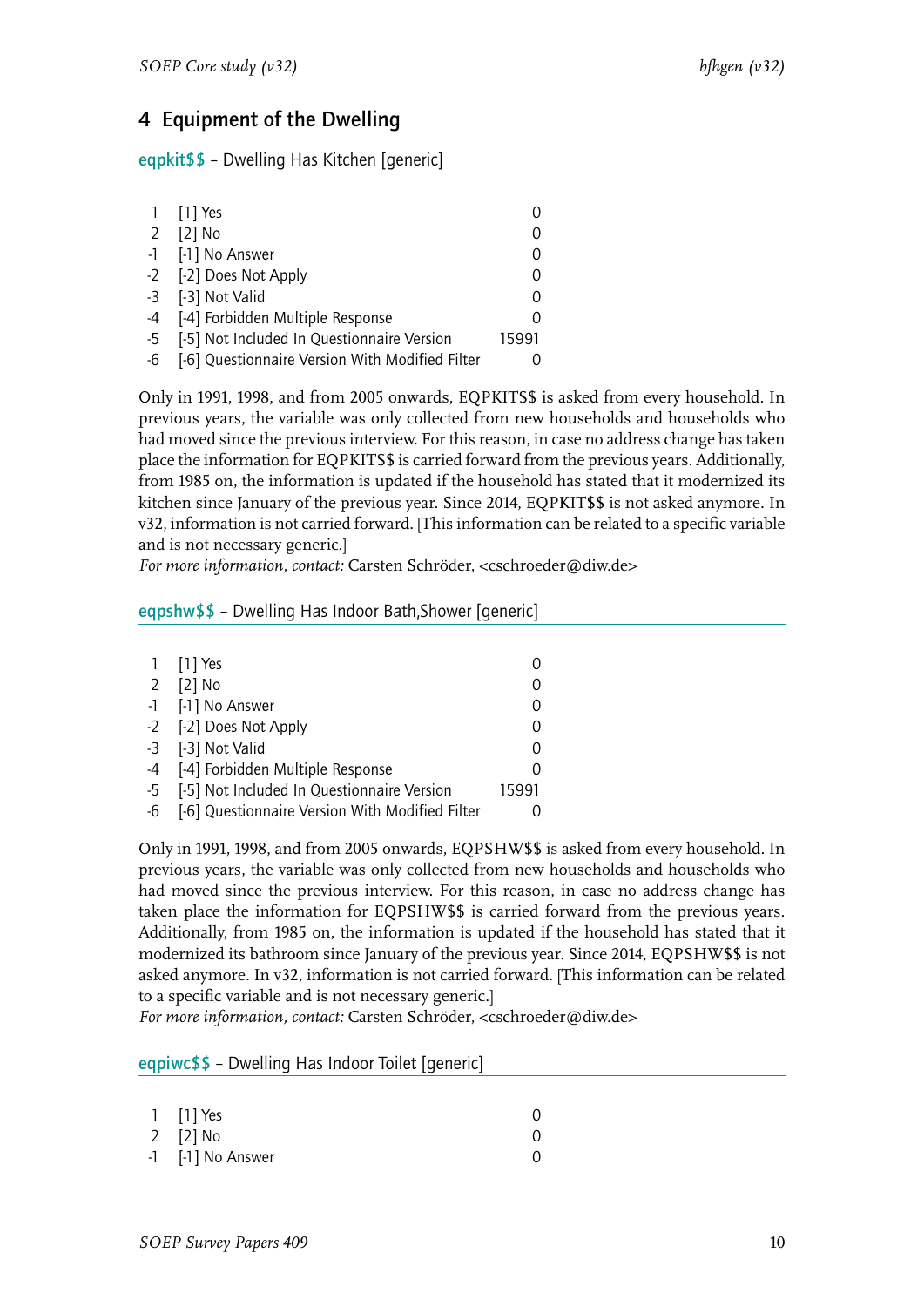| -2 [-2] Does Not Apply                             |                  |
|----------------------------------------------------|------------------|
| -3 [-3] Not Valid                                  | $\mathcal{L}$    |
| -4 [-4] Forbidden Multiple Response                | $\left( \right)$ |
| -5 [-5] Not Included In Questionnaire Version      | 15991            |
| -6 [-6] Questionnaire Version With Modified Filter |                  |

Only in 1991, 1998, and from 2005 to 2008, EQPIWC\$\$ is asked from every household. In previous years, the variable was only collected from new households and households who had moved since the previous interview. For this reason, in case no address change has taken place the information for EQPIWC\$\$ is carried forward from the previous years. Additionally, from 1985 on, the information is updated if the household has stated that it modernized its bathroom since January of the previous year. In a second step, information of the variable EQPSHW\$\$ is used to replace missing and inconsistent values of EQPIWC\$\$. For every household with EQPSHW\$\$=1, EQPIWC\$\$ is set to 1. Beginning with 2009, data is no more collected. In v32, information is not carried forward. [This information can be related to a specific variable and is not necessary generic.]

*For more information, contact:* Carsten Schröder, <cschroeder@diw.de>

<span id="page-12-0"></span>eqphea\$\$ – Dwelling Has Central,Floor Heat [generic]

|                | 1 [1] Yes                                       |       |
|----------------|-------------------------------------------------|-------|
| $\overline{2}$ | $[2]$ No                                        |       |
|                | -1 [-1] No Answer                               |       |
|                | -2 [-2] Does Not Apply                          |       |
|                | -3 [-3] Not Valid                               |       |
|                | -4 [-4] Forbidden Multiple Response             |       |
|                | -5 [-5] Not Included In Questionnaire Version   | 15991 |
| -6             | [-6] Questionnaire Version With Modified Filter |       |

Only in 1991, 1998, and from 2005 onwards, EQPHEA\$\$ is asked from every household. In previous years, the variable was only collected from new households and households who had moved since the previous interview. For this reason, in case no address change has taken place the information for EQPHEA\$\$ is carried forward from the previous years. Additionally, from 1990 on, the information is updated if the household has stated that it modernized its heating since January of the previous year. In 2015, EQPHEA\$\$ is no longer asked for and information is not carried forward. [This information can be related to a specific variable and is not necessary generic.]

*For more information, contact:* Carsten Schröder, <cschroeder@diw.de>

<span id="page-12-1"></span>eqpter\$\$ – Dwelling Has Balcony,Terrace [generic]

| $[2]$ No<br>2<br>-1 [-1] No Answer<br>-2 [-2] Does Not Apply<br>-3 [-3] Not Valid<br>-4 [-4] Forbidden Multiple Response<br>-5 [-5] Not Included In Questionnaire Version<br>-6 [-6] Questionnaire Version With Modified Filter | 1 [1] Yes | 12886    |
|---------------------------------------------------------------------------------------------------------------------------------------------------------------------------------------------------------------------------------|-----------|----------|
|                                                                                                                                                                                                                                 |           | 3098     |
|                                                                                                                                                                                                                                 |           |          |
|                                                                                                                                                                                                                                 |           | $\Omega$ |
|                                                                                                                                                                                                                                 |           | 0        |
|                                                                                                                                                                                                                                 |           | 0        |
|                                                                                                                                                                                                                                 |           | O        |
|                                                                                                                                                                                                                                 |           | 0        |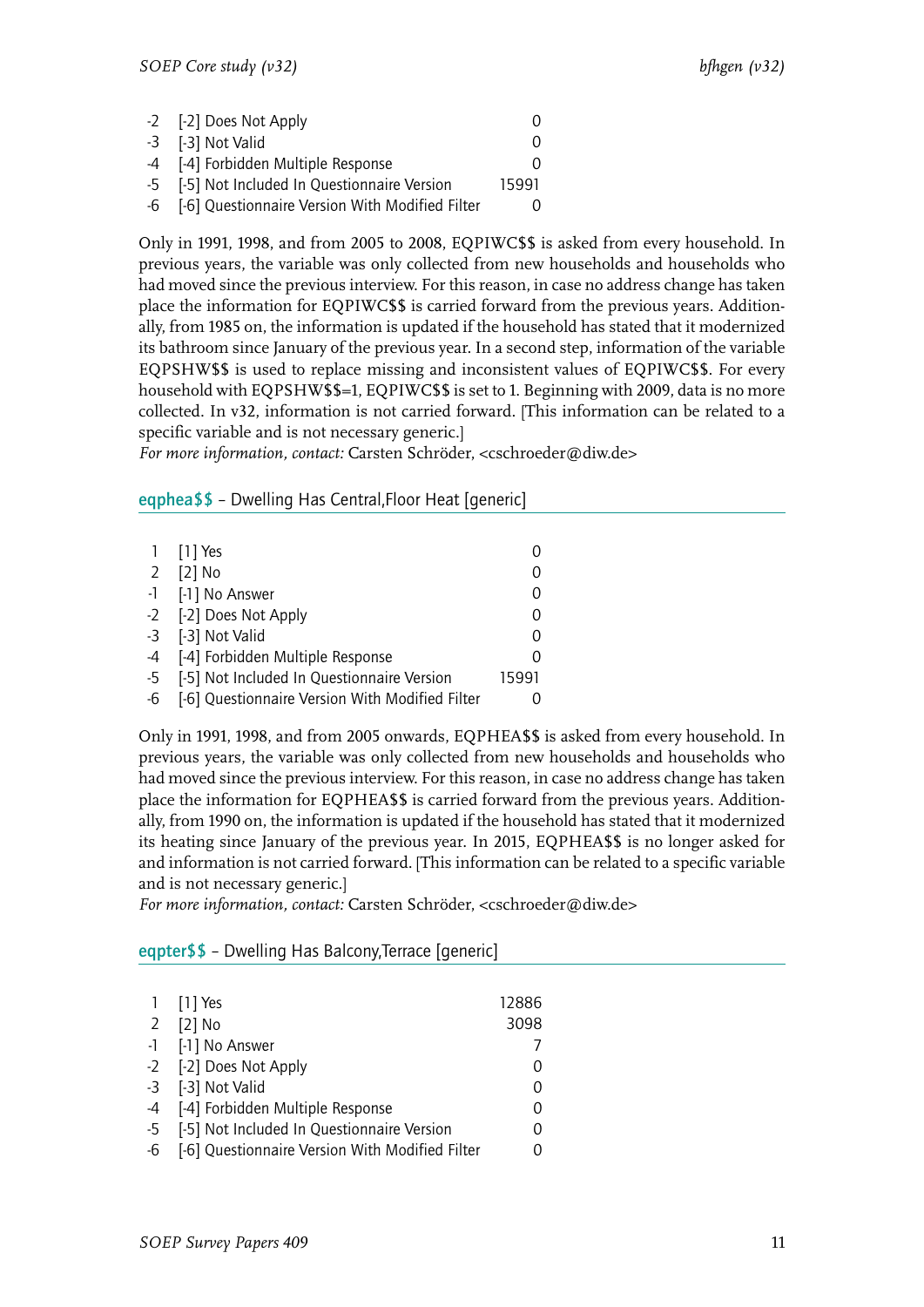Except for 1991, 1998, and 2005 onwards, EQPTER\$\$ was only collected from new households and households who have moved since the previous interview. For this reason, in case no address change has taken place the information for EQPTER\$\$ is carried forward from the previous years. [This information can be related to a specific variable and is not necessary generic.]

*For more information, contact:* Carsten Schröder, <cschroeder@diw.de>

#### <span id="page-13-0"></span>eqpbas\$\$ – Dwelling Has Basement [generic]

|    | 1 [1] Yes                                       | 14678    |
|----|-------------------------------------------------|----------|
| 2  | $[2]$ No                                        | 1307     |
|    | -1 [-1] No Answer                               | 6        |
|    | -2 [-2] Does Not Apply                          |          |
|    | -3 [-3] Not Valid                               | 0        |
|    | -4 [-4] Forbidden Multiple Response             | 0        |
|    | -5 [-5] Not Included In Questionnaire Version   | $\Omega$ |
| -6 | [-6] Questionnaire Version With Modified Filter |          |

Except for 1991, 1998, and 2005 onwards, EQPBAS\$\$ was only been collected from new households and households who have moved since the previous interview. For this reason, in case no address change has taken place the information for EQPBAS\$\$ is carried forward from the previous years. [This information can be related to a specific variable and is not necessary generic.]

*For more information, contact:* Carsten Schröder, <cschroeder@diw.de>

#### <span id="page-13-1"></span>eqpgar\$\$ – Dwelling Has Garden [generic]

|      | 1 [1] Yes                                          | 9446             |
|------|----------------------------------------------------|------------------|
| 2    | $[2]$ No                                           | 6534             |
|      | -1 [-1] No Answer                                  | 11               |
|      | -2 [-2] Does Not Apply                             |                  |
|      | -3 [-3] Not Valid                                  | $\Omega$         |
|      | -4 [-4] Forbidden Multiple Response                | 0                |
| $-5$ | [-5] Not Included In Questionnaire Version         | $\Omega$         |
|      | -6 [-6] Questionnaire Version With Modified Filter | $\left( \right)$ |

Except for 1991, 1998, and 2005 onwards, EQPGAR\$\$ was only been collected from new households and households who have moved since the previous interview. For this reason, in case no address change has taken place the information for EQPGAR\$\$ is carried forward from the previous years. [This information can be related to a specific variable and is not necessary generic.]

*For more information, contact:* Carsten Schröder, <cschroeder@diw.de>

#### <span id="page-13-2"></span>eqpwat\$\$ – Dwelling Has Water, Bioler [generic]

| $1$ [1] Yes            |  |
|------------------------|--|
| 2 [2] No               |  |
| -1 [-1] No Answer      |  |
| -2 [-2] Does Not Apply |  |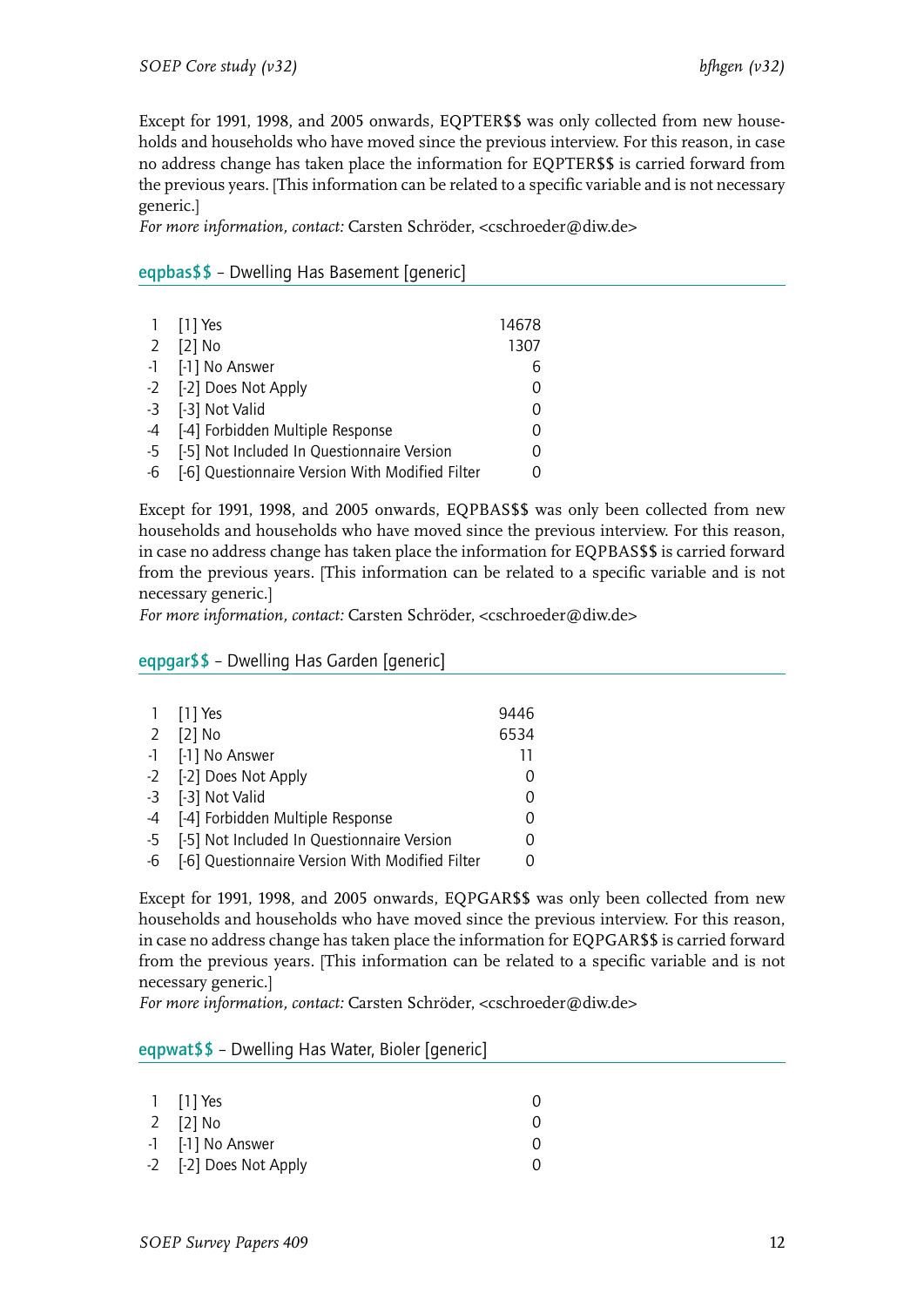| -3 [-3] Not Valid                                  |       |
|----------------------------------------------------|-------|
| -4 [-4] Forbidden Multiple Response                |       |
| -5 [-5] Not Included In Questionnaire Version      | 15991 |
| -6 [-6] Questionnaire Version With Modified Filter |       |

Except for 1991, 1998, and 2005 onwards, EQPWAT\$\$ was only been collected from new households and households who have moved since the previous interview. For this reason, in case no address change has taken place the information for EQPWAT\$\$ is carried forward from the previous years. Beginning from 2014, EQPWAT\$\$ is no longer asked for. In v32, information is not carried forward. [This information can be related to a specific variable and is not necessary generic.]

*For more information, contact:* Carsten Schröder, <cschroeder@diw.de>

<span id="page-14-0"></span>eqptel\$\$ – Dwelling Has Telefone [generic]

|   | 1 [1] Yes                                          | 15954    |
|---|----------------------------------------------------|----------|
| 2 | $[2]$ No                                           | 36       |
|   | -1 [-1] No Answer                                  |          |
|   | -2 [-2] Does Not Apply                             |          |
|   | -3 [-3] Not Valid                                  |          |
|   | -4 [-4] Forbidden Multiple Response                | $\left($ |
|   | -5 [-5] Not Included In Questionnaire Version      |          |
|   | -6 [-6] Questionnaire Version With Modified Filter |          |

The question on whether a household has a telephone or not has varied over the years. In some years households were asked very generally if they had a "telephone", in other years they were asked more specifically for a "landline telephone" and a "cellphone". EQPTEL\$\$ is set to 1 when a household stated that it had a telephone, landline telephone, or cellphone. In addition, information from \$HBRUTTO (\$HTEL) is used to complete missing information. In the years 1997, 1999, and 2009, the household questionnaire contained no information on the possession of a telephone and \$HBRUTTO is the only source of data. For 1994, no information is available. [This information can be related to a specific variable and is not necessary generic.]

*For more information, contact:* Carsten Schröder, <cschroeder@diw.de>

#### <span id="page-14-1"></span>eqpalm\$\$ – Dwelling Has Alarm System [generic]

|    | 1 [1] Yes                                       | 607              |  |
|----|-------------------------------------------------|------------------|--|
|    | 2 [2] No                                        | 15358            |  |
|    | -1 [-1] No Answer                               | 26               |  |
|    | -2 [-2] Does Not Apply                          | $\left( \right)$ |  |
|    | -3 [-3] Not Valid                               | 0                |  |
|    | -4 [-4] Forbidden Multiple Response             | $\Omega$         |  |
|    | -5 [-5] Not Included In Questionnaire Version   | $\mathcal{O}$    |  |
| -6 | [-6] Questionnaire Version With Modified Filter |                  |  |

[This information can be related to a specific variable and is not necessary generic.] *For more information, contact:* Carsten Schröder, <cschroeder@diw.de>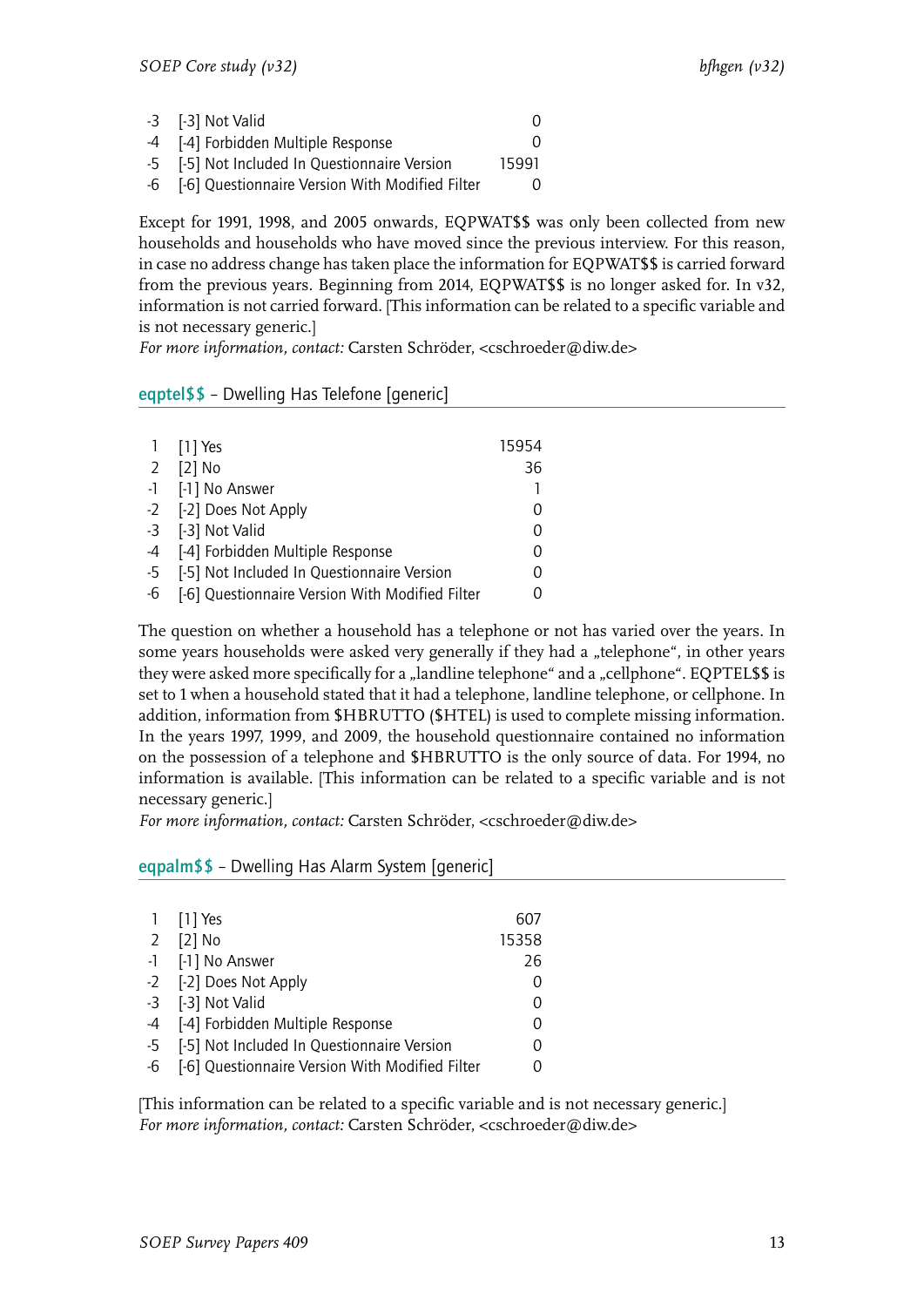#### <span id="page-15-0"></span>eqpsol\$\$ – Dwelling Has Solar System [generic]

|    | 1 [1] Yes                                       | 1587  |
|----|-------------------------------------------------|-------|
|    | 2 [2] No                                        | 14384 |
|    | -1 [-1] No Answer                               | 20    |
|    | -2 [-2] Does Not Apply                          | 0     |
|    | -3 [-3] Not Valid                               | 0     |
|    | -4 [-4] Forbidden Multiple Response             | 0     |
|    | -5 [-5] Not Included In Questionnaire Version   | 0     |
| -6 | [-6] Questionnaire Version With Modified Filter |       |

[This information can be related to a specific variable and is not necessary generic.] *For more information, contact:* Carsten Schröder, <cschroeder@diw.de>

<span id="page-15-1"></span>eqpair\$\$ – Dwelling Has Air Conditioner [generic]

|    | 1 [1] Yes                                       | 302      |
|----|-------------------------------------------------|----------|
| 2  | $[2]$ No                                        | 15670    |
|    | -1 [-1] No Answer                               | 19       |
|    | -2 [-2] Does Not Apply                          | 0        |
|    | -3 [-3] Not Valid                               | 0        |
|    | -4 [-4] Forbidden Multiple Response             | Ω        |
|    | -5 [-5] Not Included In Questionnaire Version   | $\Omega$ |
| -6 | [-6] Questionnaire Version With Modified Filter |          |

[This information can be related to a specific variable and is not necessary generic.] *For more information, contact:* Carsten Schröder, <cschroeder@diw.de>

#### <span id="page-15-2"></span>eqplif\$\$ – Dwelling Has An Elevator [generic]

|    | 1 [1] Yes                                       | 1609     |
|----|-------------------------------------------------|----------|
| 2  | $[2]$ No                                        | 14367    |
|    | -1 [-1] No Answer                               | 15       |
|    | -2 [-2] Does Not Apply                          | 0        |
|    | -3 [-3] Not Valid                               | 0        |
|    | -4 [-4] Forbidden Multiple Response             | 0        |
|    | -5 [-5] Not Included In Questionnaire Version   | $\Omega$ |
| -6 | [-6] Questionnaire Version With Modified Filter |          |

[This information can be related to a specific variable and is not necessary generic.] *For more information, contact:* Carsten Schröder, <cschroeder@diw.de>

#### <span id="page-15-3"></span>eqpnrj\$\$ – Dwelling Has Alternative Energy Source [generic]

| $1$ [1] Yes            | 571      |
|------------------------|----------|
| 2 $[2]$ No             | 15392    |
| -1 [-1] No Answer      | 28       |
| -2 [-2] Does Not Apply | $\Omega$ |
| -3 [-3] Not Valid      | $\cup$   |
|                        |          |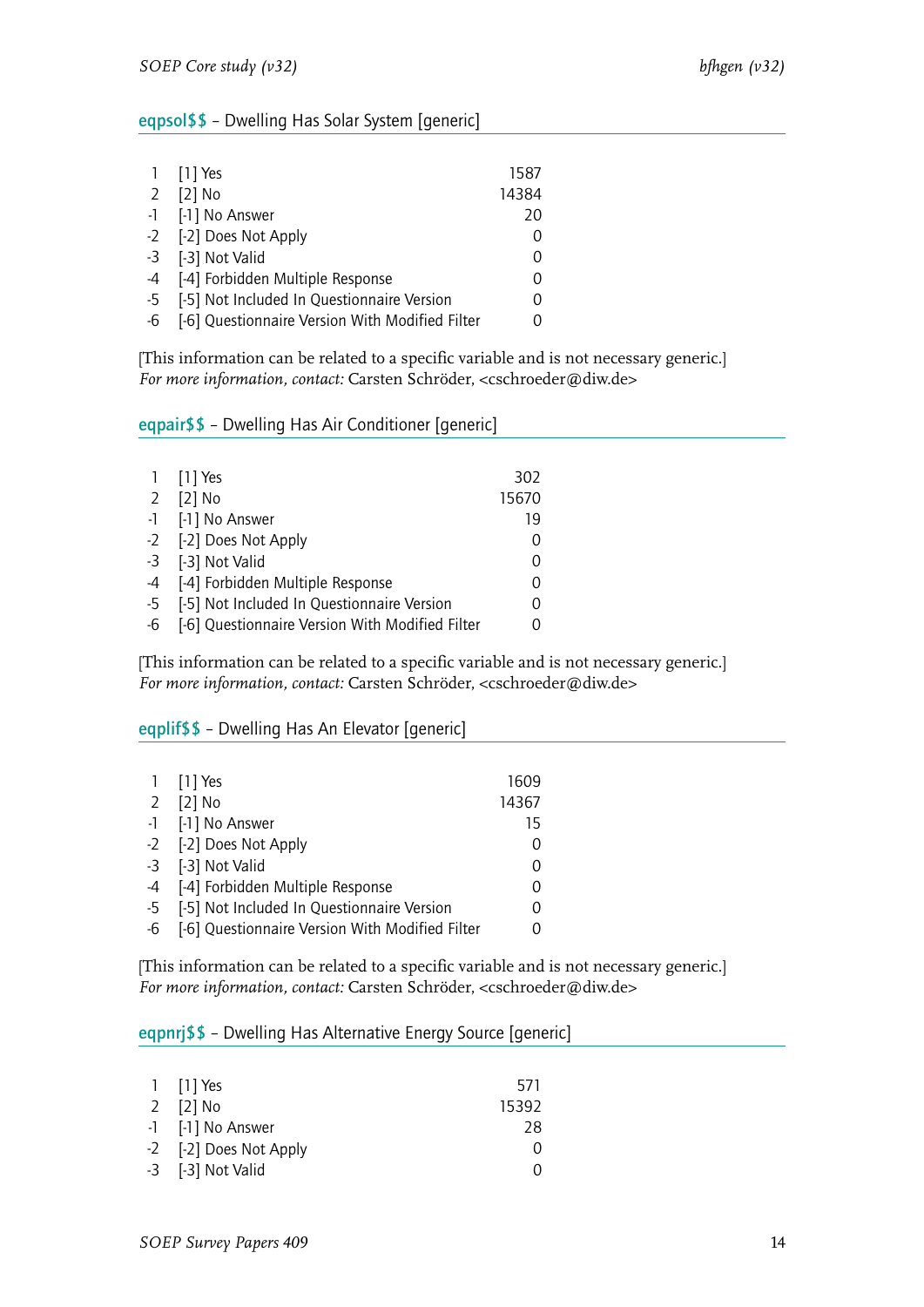| -4 [-4] Forbidden Multiple Response            |  |
|------------------------------------------------|--|
| $\Gamma$ is it is a set of the set of $\Gamma$ |  |

-5 [-5] Not Included In Questionnaire Version 0

-6 [-6] Questionnaire Version With Modified Filter 0

[This information can be related to a specific variable and is not necessary generic.] *For more information, contact:* Carsten Schröder, <cschroeder@diw.de>

<span id="page-16-0"></span>eqpfhea\$\$ – Equipment: Floor Heating [generic]

|    | 1 [1] Yes                                                 | 2971  |
|----|-----------------------------------------------------------|-------|
| 2  | $[2]$ No                                                  | 12874 |
|    | -1 [-1] No Answer                                         | 146   |
|    | -2 [-2] Does not apply                                    | 0     |
|    | -3 [-3] Answer improbable                                 | 0     |
|    | -4 [-4] Inadmissible multiple response                    | 0     |
|    | -5 [-5] Not included in this version of the questionnaire | 0     |
| -6 | [-6] Version of questionnaire with modified filtering     | 0     |

[This information can be related to a specific variable and is not necessary generic.] *For more information, contact:* Carsten Schröder, <cschroeder@diw.de>

<span id="page-16-1"></span>eqpnobar\$\$ – Equipment: Barrier Free Furnishing [generic]

| 1 [1] Yes                                                 | 2208  |
|-----------------------------------------------------------|-------|
| 2 [2] No                                                  | 13758 |
|                                                           |       |
| -1 [-1] No Answer                                         | 25    |
| -2 [-2] Does not apply                                    |       |
| -3 [-3] Answer improbable                                 |       |
| -4 [-4] Inadmissible multiple response                    |       |
| -5 [-5] Not included in this version of the questionnaire |       |
| -6 [-6] Version of questionnaire with modified filtering  |       |

[This information can be related to a specific variable and is not necessary generic.] *For more information, contact:* Carsten Schröder, <cschroeder@diw.de>

<span id="page-16-2"></span>eqpmglass\$\$ – Equipment: at Least Double Glazing [generic]

|                | 1 [1] Yes                                                 | 14287    |
|----------------|-----------------------------------------------------------|----------|
| $\overline{2}$ | $[2]$ No                                                  | 1619     |
|                | -1 [-1] No Answer                                         | 85       |
|                | -2 [-2] Does not apply                                    |          |
|                | -3 [-3] Answer improbable                                 | 0        |
|                | -4 [-4] Inadmissible multiple response                    | $\Omega$ |
|                | -5 [-5] Not included in this version of the questionnaire | $\Omega$ |
| $-6$           | [-6] Version of questionnaire with modified filtering     |          |

[This information can be related to a specific variable and is not necessary generic.] *For more information, contact:* Carsten Schröder, <cschroeder@diw.de>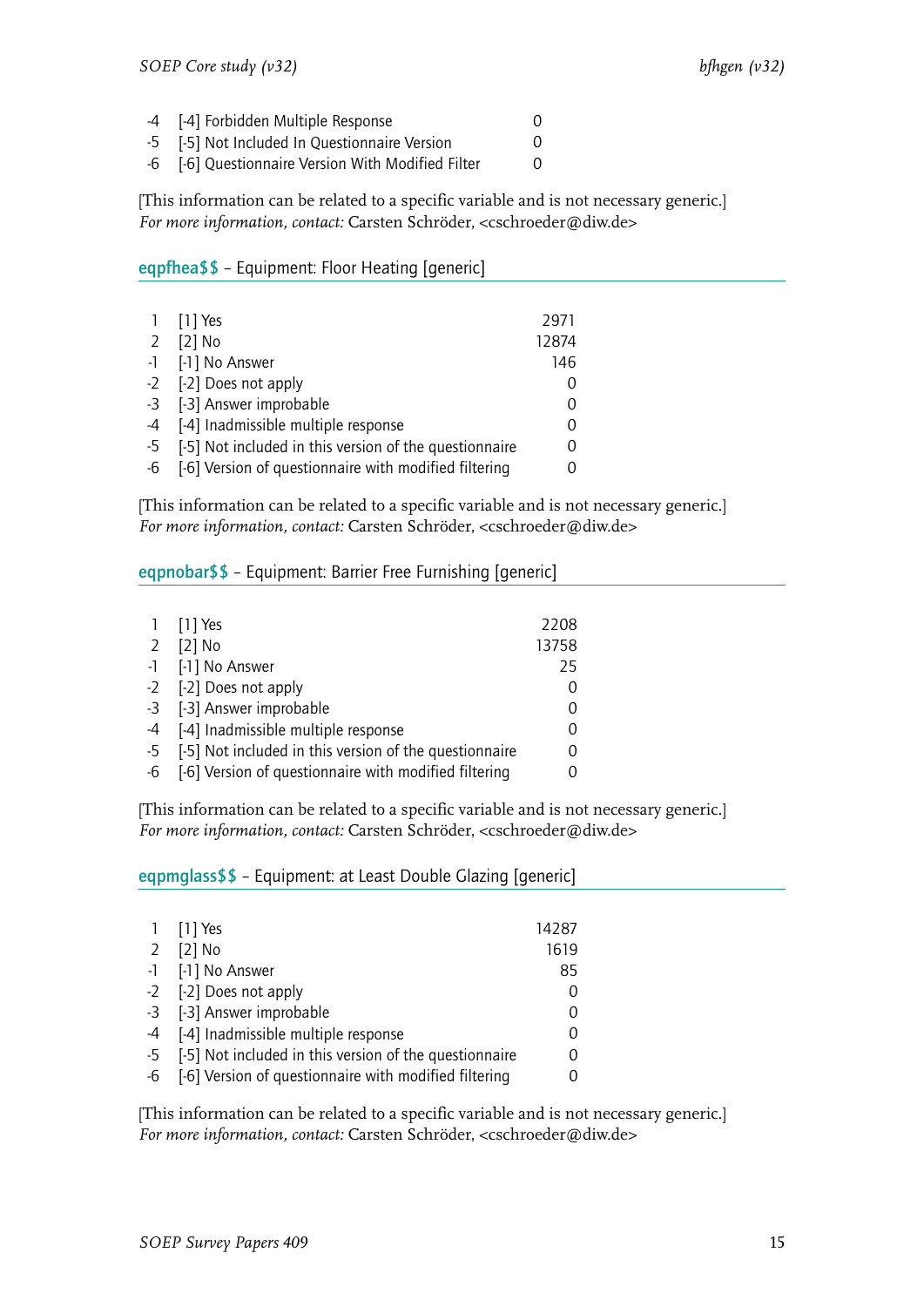#### <span id="page-17-0"></span>eqpinsul\$\$ – Equipment: Thermal Insulation [generic]

|   | 1 [1] Yes                                                 | 8613     |
|---|-----------------------------------------------------------|----------|
| 2 | $[2]$ No                                                  | 6939     |
|   | -1 [-1] No Answer                                         | 439      |
|   | -2 [-2] Does not apply                                    |          |
|   | -3 [-3] Answer improbable                                 |          |
|   | -4 [-4] Inadmissible multiple response                    | $\Omega$ |
|   | -5 [-5] Not included in this version of the questionnaire | 0        |
|   | -6 [-6] Version of questionnaire with modified filtering  |          |

[This information can be related to a specific variable and is not necessary generic.] *For more information, contact:* Carsten Schröder, <cschroeder@diw.de>

<span id="page-17-1"></span>eqppark\$\$ – Equipment: Garage/ Parking Space [generic]

|                | 1 [1] Yes                                                 | 10882 |
|----------------|-----------------------------------------------------------|-------|
| $\overline{2}$ | $[2]$ No                                                  | 5036  |
|                | -1 [-1] No Answer                                         | 73    |
|                | -2 [-2] Does not apply                                    | 0     |
|                | -3 [-3] Answer improbable                                 | 0     |
|                | -4 [-4] Inadmissible multiple response                    | 0     |
|                | -5 [-5] Not included in this version of the questionnaire | 0     |
|                | -6 [-6] Version of questionnaire with modified filtering  | Ω     |
|                |                                                           |       |

[This information can be related to a specific variable and is not necessary generic.] *For more information, contact:* Carsten Schröder, <cschroeder@diw.de>

## <span id="page-17-2"></span>5 Costs of Living, Size, and Rooms (Imputed Variables)

<span id="page-17-3"></span>size\$\$ – Size Of Housing Unit In Sq M [generic]

| 10  |                    | 3     |
|-----|--------------------|-------|
| 11  |                    | 3     |
| 12  |                    | 13    |
| 13  |                    | 4     |
| 14  |                    | 6     |
| 15  |                    | 14    |
| 16  |                    | 7     |
| 17  |                    | 3     |
| 18  |                    | 8     |
| 19  |                    | 3     |
| 20  |                    | 48    |
| 21  |                    | 4     |
| 22  |                    | 12    |
| 23  |                    | 7     |
| 24  |                    | 15    |
|     | (221 rows omitted) | 15802 |
| 330 |                    | 5     |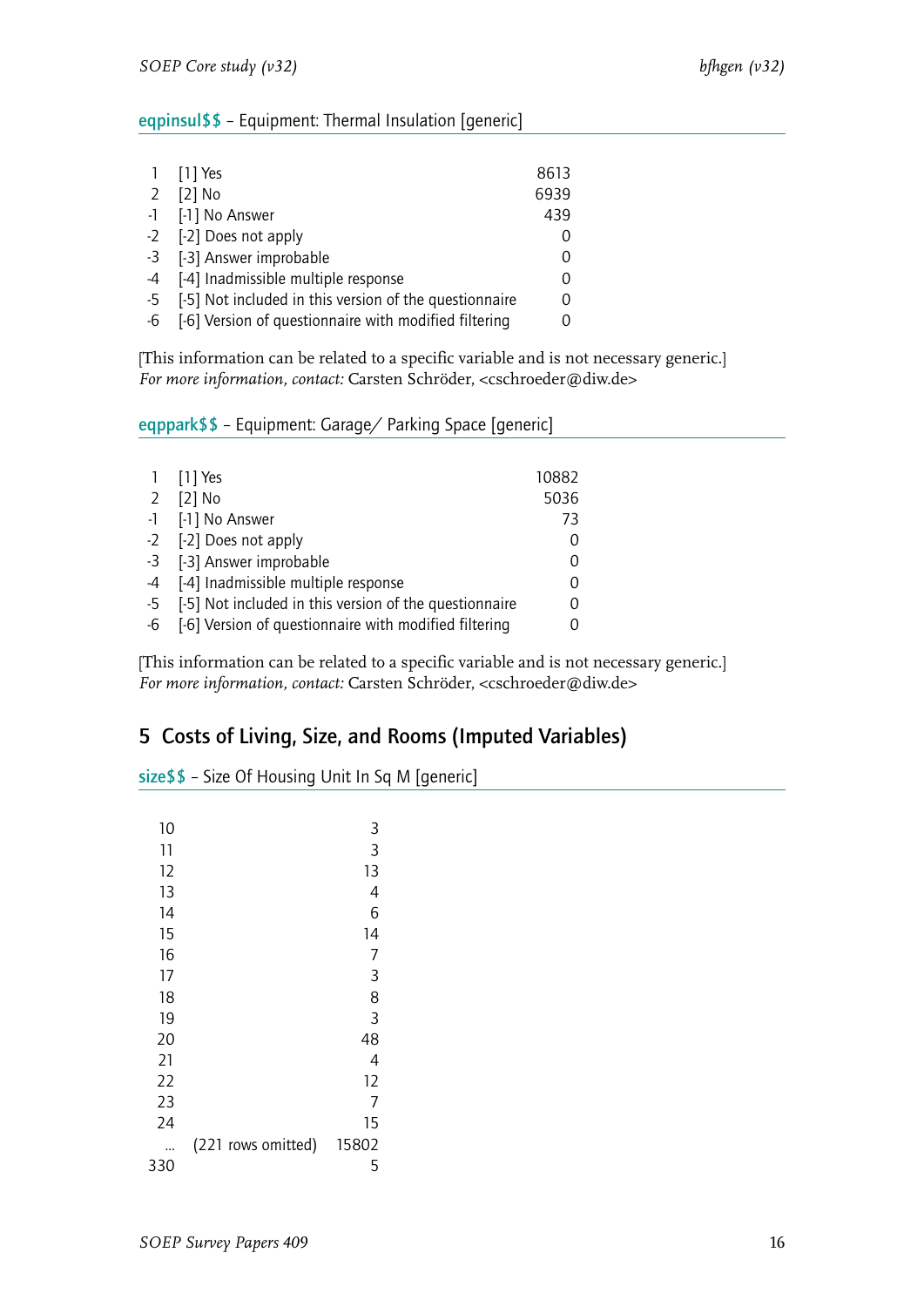| 340 | 3  |
|-----|----|
|     |    |
| 346 | 1  |
| 350 | 11 |
| 356 | 1  |
| 360 | 4  |
| 365 | 1  |
| 370 | 1  |
| 400 | 6  |
| 420 | 1  |
| 430 | 1  |
| 435 | 1  |
| 450 |    |
| 470 | 1  |
| -1  |    |

Up to 2001, with an exception in 1998, SIZE\$\$ was collected only in the first interview with new households, in case a household had moved or with old households which still resided at their old address but whose housing unit size had changed due to renovations or additions (up to 1990, these households filled out a "green" questionnaire). From 2002 onwards the question on the size of the housing unit has been posed to all households annually. For households still residing at their old address and neither having moved nor renovated their dwelling, the information on the size of the housing unit is carried forward as a status variable in order to provide valid current information. Analogously, information is carried back, to fill gaps if households missed to state the size of the housing in the first year after moving. In the case the information on the size of the housing unit is still missing, it is imputed simultaneously with other variables using a chained imputation procedure. Imputed values are not carried forward. For information on the imputation procedure, see the description of RENT\$\$. [This information can be related to a specific variable and is not necessary generic.] *For more information, contact:* Carsten Schröder, <cschroeder@diw.de>

| 1  | 541  |
|----|------|
| 2  | 2334 |
| 3  | 4800 |
| 4  | 3237 |
| 5  | 2288 |
| 6  | 1463 |
| 7  | 715  |
| 8  | 339  |
| 9  | 163  |
| 10 | 67   |
| 11 | 21   |
| 12 | 13   |
| 13 | 5    |
| 14 | 1    |
| 15 | 3    |
| 16 | 1    |

<span id="page-18-0"></span>room\$\$ – Number Of Rooms Larger Than 6 Sq M [generic]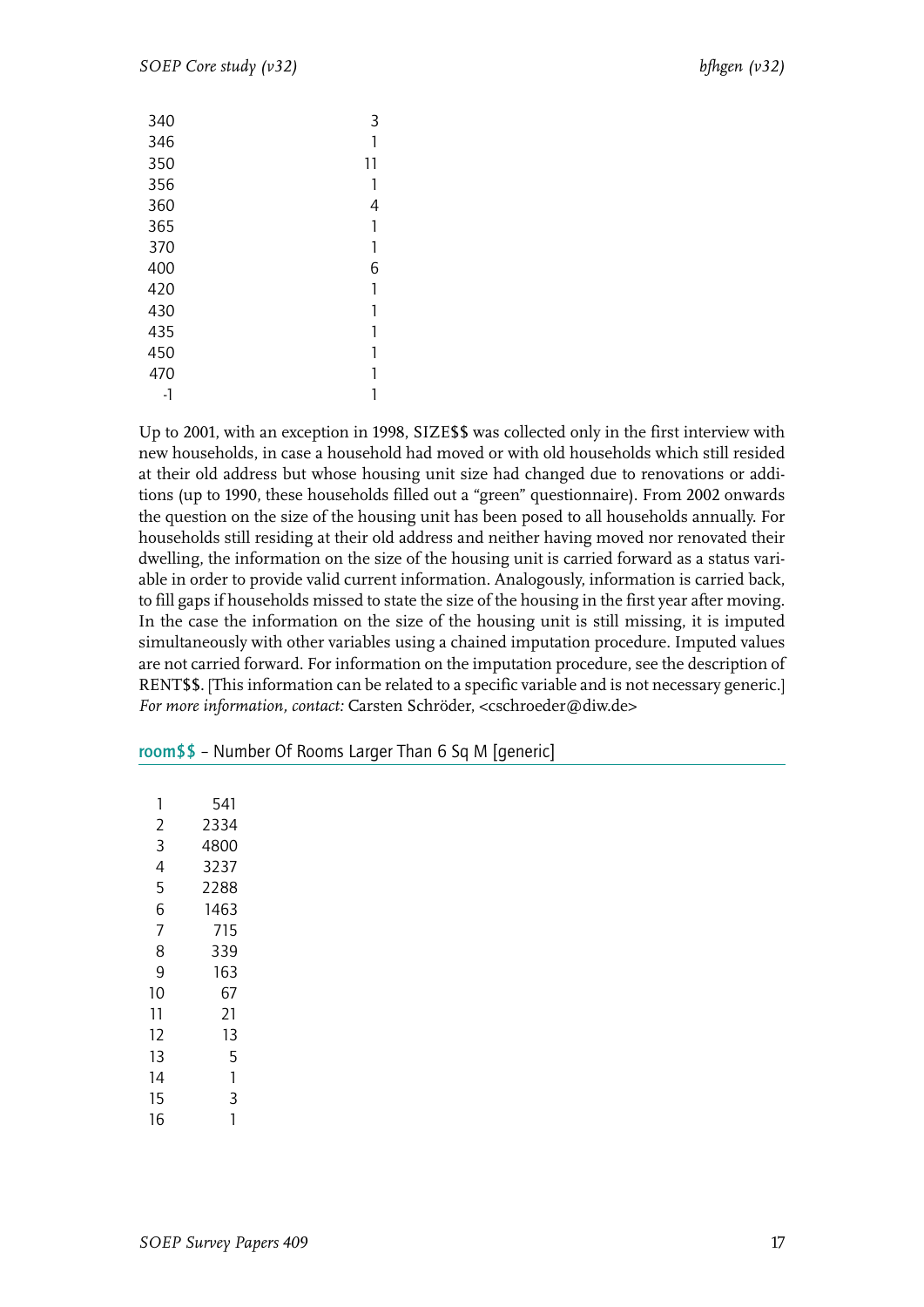Up to 2001 with an exception in 1998 ROOM\$\$ was collected only in the first interview with new households, in case a household had moved or from 1991 onwards with old households which still resided at their old address but whose housing unit size had changed due to renovations or additions (up to 1990, these households filled out a "green" questionnaire). In 1998, the information had been asked again in order to correct for mistakes that may have occurred in the carrying forward of data or in the process of imputation. From 2002 onwards the question on the number of rooms has been asked to all households annually.

For old households still residing at their old address and neither having moved nor renovated their dwelling, the information on the number of rooms is carried forward as a status variable in order to provide valid current information. Analogously, information is carried back, to fill gaps if households missed to state the number of rooms in the first year(s) they moved to a new housing.

In the case the information on the number of rooms is still missing, it imputed simultaneously with other variables using a chained imputation procedure. Imputed values are not carried forward. For information on the imputation procedure, see the description of RENT\$\$. [This information can be related to a specific variable and is not necessary generic.] *For more information, contact:* Carsten Schröder, <cschroeder@diw.de>

| 0<br>$\mathbf{1}$<br>$\overline{c}$ |                     | 9<br>6<br>$\mathbf{1}$       |
|-------------------------------------|---------------------|------------------------------|
| 10                                  |                     | 1                            |
| 20<br>22                            |                     | $\mathbf{1}$<br>$\mathbf{1}$ |
| 23                                  |                     | $\mathbf{1}$                 |
| 25                                  |                     | $\overline{2}$               |
| 28                                  |                     | 1                            |
| 30                                  |                     | $\mathbf{1}$                 |
| 34                                  |                     | $\overline{2}$               |
| 35                                  |                     | 1                            |
| 37                                  |                     | 1                            |
| 38                                  |                     | 1                            |
| 39                                  |                     | 1                            |
|                                     | (1104 rows omitted) | 8738                         |
| 2427<br>2444                        |                     | $\mathbf{1}$<br>$\mathbf{1}$ |
| 2450                                |                     | 1                            |
| 2465                                |                     | 1                            |
| 2650                                |                     | 1                            |
| 2670                                |                     | $\mathbf{1}$                 |
| 2811                                |                     | 1                            |
| 2915                                |                     | 1                            |
| 3230                                |                     | 1                            |
| 3252                                |                     | 1                            |
| 3500                                |                     | 1                            |
| 4400                                |                     | 1                            |
| 4920                                |                     | 1                            |
| $-1$                                |                     | 8                            |

<span id="page-19-0"></span>

| rent\$\$ - Amount Of Rent Minus Heating Costs [generic] |  |  |  |  |
|---------------------------------------------------------|--|--|--|--|
|---------------------------------------------------------|--|--|--|--|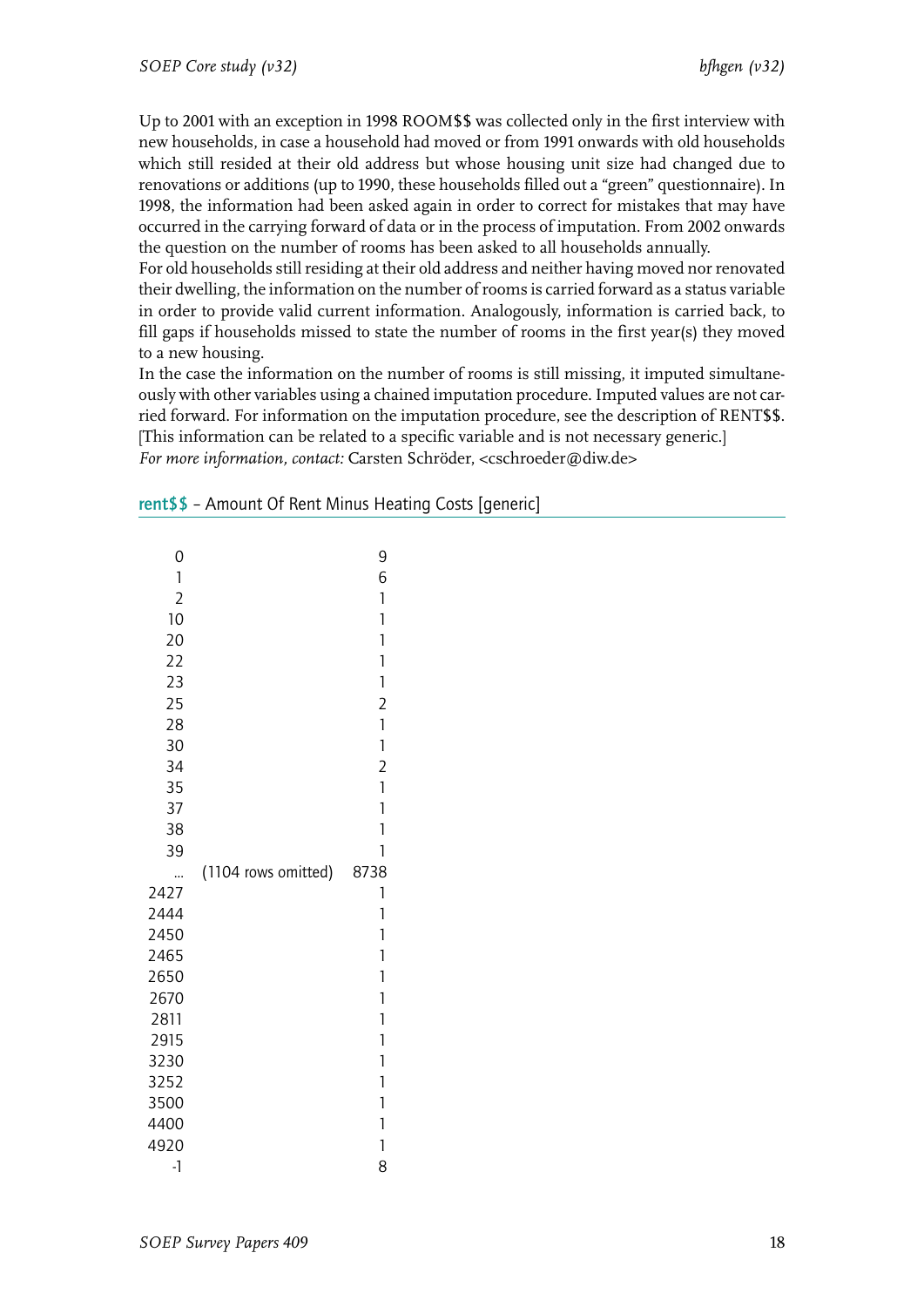-2 7202

RENT\$\$ is a measure of the gross rent, i.e., it equals the base rent plus utility costs (UTIL\$\$), but does not include heating (HEAT\$\$), electricity (ELECTR\$\$) and additional gas costs (GAS\$\$). RENT\$\$ is converted into Euro values for all years, including those prior to 2002. The questions for RENT\$\$ and utility costs have changed considerably since the first SOEP questionnaire in 1984. In Waves A (1984) to G (1990), the amount of rent stated by the households in SOEP is in principle the desired concept of gross rent, i.e., basic rent excluding heating and electricity costs but including utility costs. In these waves, however, information on utility costs was not collected.

From Wave H (1991) on, households simply state the amount of rent they pay. Following this question, it is asked whether heating and utility costs are included in that amount of rent and what the exact costs for heating and utilities eventually are (in the latter case only if they are included).

In 2014 and 2015, households are asked, in a first step, for their overall monthly housing costs (sum of base rent, heating costs, additional utility costs, electricity, and gas). In a second, step they state the respective expenses. In order to obtain RENT\$\$, heating, gas, and electricity costs have to be deducted. Due to the 2014 questionnaire design, some households state monthly housing costs that presumably do not include all possible expenses. They might do so because they do not know all their expenses or because they misunderstand the question. We attribute the drop of rent from 2013 to 2014 and 2015 to the different questionnaire design and do no longer adjust the values as we did in v31. Therefore, the average rent of 2014 is about 10 Euros lower in v32 than it was in v31. Both, in 2014 and 2015, implausible values of rent (e.g. if utility costs are above total living costs) have been set to missing to be imputed in the following step.

Missing values of RENT\$\$ are treated as follows: In a first step, past values of the two last years are carried forward and adjusted for inflation given that the household still lives at the same address and the dwelling's size has remained the same. The type of rent (heating/utility costs included or not) is also carried forward then. In a second step, if RENT\$\$ is still missing, values of the two subsequent years are carried backwards in the same manner. In a third step, the remaining missing values of RENT\$\$ are imputed by Stata's chained imputation procedure. Imputed values are not carried forward.

#### **General Information on the Imputation Procedure**

Since SOEP v31, missing values of ROOM\$\$, SIZE\$\$, RENT\$\$, HEAT\$\$, UTIL\$\$, and ELECTR\$\$ are imputed with Stata's chained imputation procedure (mi impute chained). We impute separately for each year, for East and West and for owner and tenants. The regression specifications vary between these groups, but in general they include:

- For owner:
	- **–** ROOM\$\$, SIZE\$\$, CONDIT\$\$, CNSTYRMAX\$\$
	- **–** Number of persons in household
	- **–** Household net income as stated in questionnaire
	- **–** Type of dwelling (family house, apartment, etc.)
- For tenants:
	- **–** ROOM\$\$, SIZE\$\$, RENT\$\$, HEAT\$\$, UTIL\$\$, ELECTR\$\$, CONDIT\$\$, CN-STYRMAX\$\$, EQPHEA\$\$, EQPFHEA\$\$, EQPTER\$\$, EQPGAR\$\$, EQPSOL\$\$, EQPAIR\$\$, CNSTYRMAX\$\$, REVAL\$\$, REDUC\$\$
	- **–** SIZE\$\$ squared
	- **–** Number of persons in household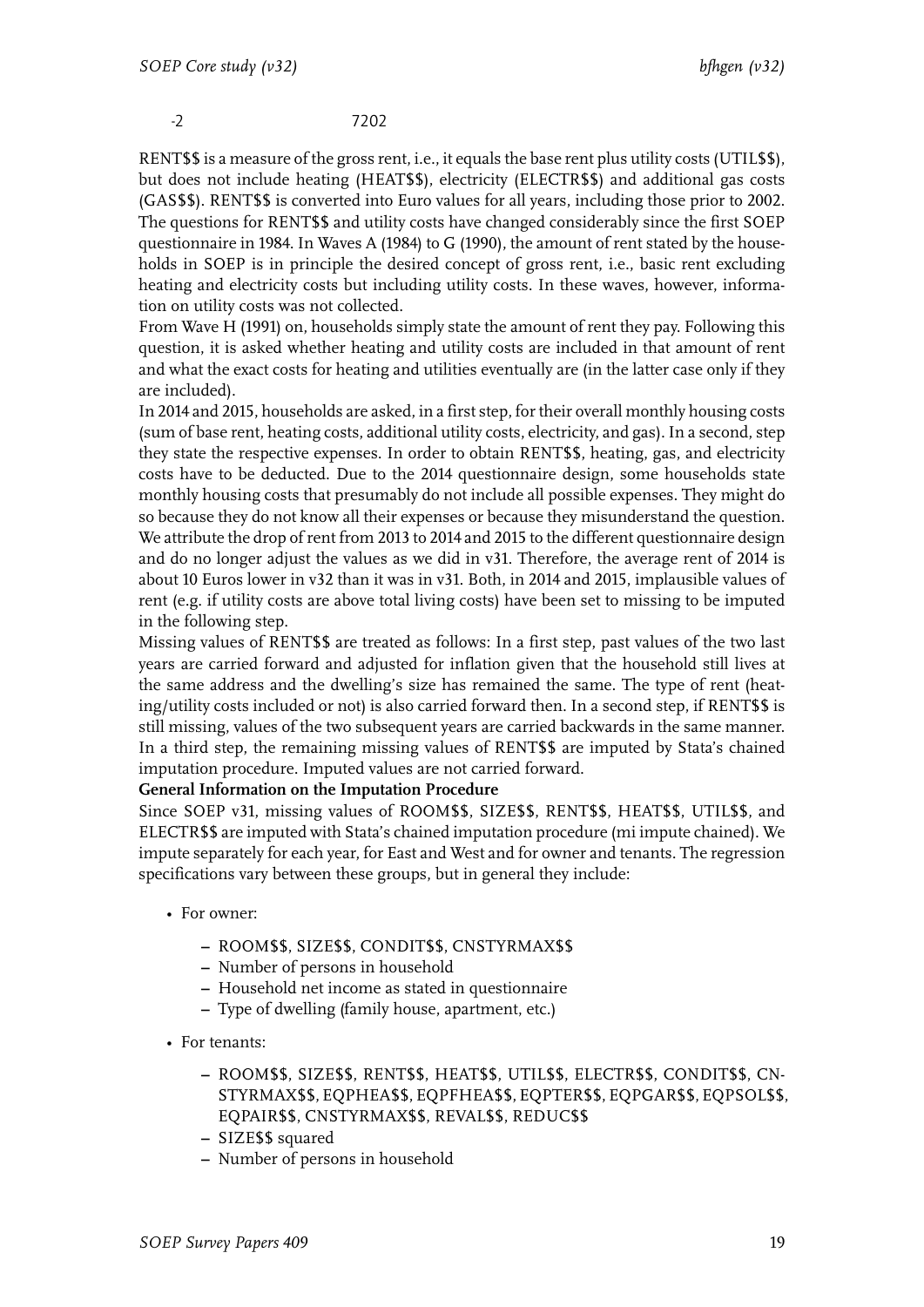- **–** Household net income as stated in questionnaire
- **–** Type of dwelling (family house, apartment, etc., \$\$wum1)
- **–** Type of tenant
- **–** Dummy: HEAT\$\$ included in RENT\$\$ (1990-2013)
- **–** Dummy: UTIL\$\$ included in RENT\$\$ (1991-2013)
- **–** Dummy: UTIL\$\$ partly included in RENT\$\$ (1991-2013)
- **–** Dummy: HEAT\$\$ includes electricity costs (since 2014)
- **–** Dummy: household pays only utility costs (since 2014)
- **–** Household has children younger than 16

In addition, the regression of RENT\$\$ contains RSUBS\$\$, a dummy for children under 16, information on the residential area (\$\$wum3), and BIK regions. The regression of HEAT\$\$ includes a dummy for children under 16. The regression of UTIL\$\$ includes EQPLIF\$\$ and omits RENT\$\$, CONDIT\$\$, the type of dwelling and the dummy for whether HEAT\$\$ is included in RENT\$\$. The regression of SIZE\$\$ omits SIZE\$\$ squared.

RENT\$\$ is not normalized across households before imputation and may include heating and utility costs or not. Solely partially included utility costs are subtracted. We use dummies for HEAT\$\$/UTIL\$\$ included in RENT\$\$ to account for the different types of rent. Note that these dummies are also imputed if they are missing. If UTIL\$\$ contains a partial amount, it is set to missing and then also imputed.

Residents of homes (OWNER\$\$==5) are excluded from the imputation. Values larger than four times the 99-percentile in one of the target variables are also excluded.

For all six target variables, the predictive mean matching imputation method is applied. We use 175 iterations for the burn-in period. Furthermore, we only distribute the first imputed value for each observation.

Gross warm rent including electricity (Bruttowarmmiete inkl. Strom) could be computed from this data as follows: RENT\$\$ + HEAT\$\$ + ELECTR\$\$. [This information can be related to a specific variable and is not necessary generic.]

| 0              |                    | 186            |
|----------------|--------------------|----------------|
| 1              |                    | 3              |
| 3              |                    | $\overline{2}$ |
| $\overline{4}$ |                    | 4              |
| 5              |                    | 5              |
| 6              |                    | 6              |
| $\overline{7}$ |                    | 14             |
| 8              |                    | 23             |
| 9              |                    | 28             |
| 10             |                    | 24             |
| 11             |                    | 30             |
| 12             |                    | 47             |
| 13             |                    | 30             |
| 14             |                    | 37             |
| 15             |                    | 37             |
|                | (258 rows omitted) | 8697           |
| 379            |                    | 1              |
| 380            |                    | 1              |

<span id="page-21-0"></span>

| heat\$\$ - Amount Of Heating At Hot Water Costs (EUR) [generic] |  |
|-----------------------------------------------------------------|--|
|-----------------------------------------------------------------|--|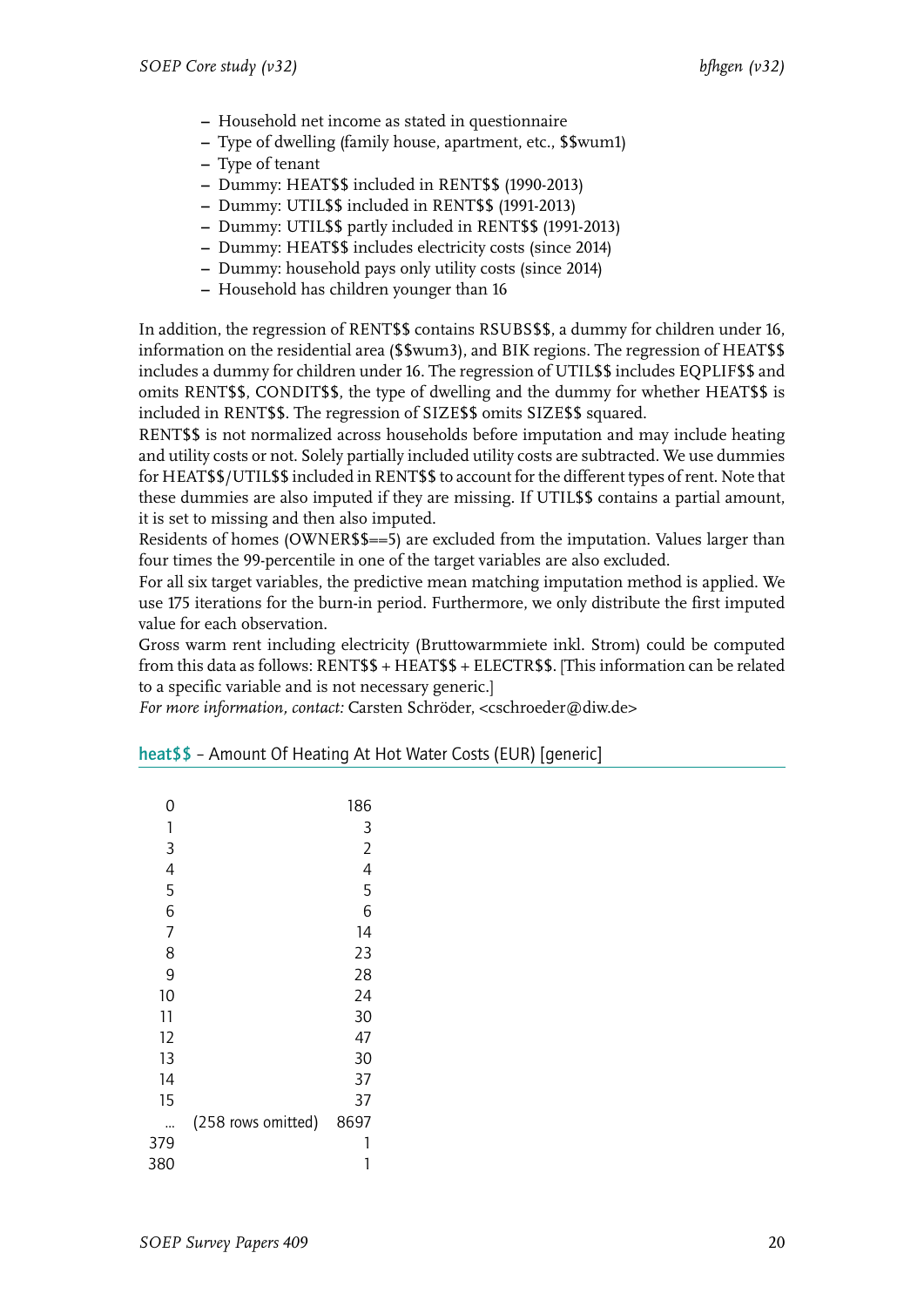| 400  | 2    |
|------|------|
| 430  | 1    |
| 450  | 1    |
| 464  | 1    |
| 484  | 1    |
| 487  | 1    |
| 500  | 2    |
| 526  | 1    |
| 540  | 1    |
| 600  | 1    |
| 800  | 1    |
| -1   | 24   |
| $-2$ | 6779 |

Heating costs are collected since 1986. Until 2013 only tenants who stated to pay a rent were asked, since 2014 every tenant. Heating costs are reported in Euro for all years.

In 2015, HEAT\$\$ has not been asked for directly. Instead, respondents stated their costs for different energy sources (district heating, gas, liquefied gas, electricity, heating oil, coal, wood, biomass, solar, and geothermal heat) and whether they use them for heating, warm water, cooking, and/or electronic devices respectively (if applicable). To generate HEAT\$\$, costs for cooking and electricity costs other than heating have been excluded by regressing the usage-dummies and controlling for household (number of people living in the household, type of tenant) and dwelling-specific variables (number of rooms, size of the dwelling, construction year, living environment). The shares for heating and warm water are then added to generate HEAT\$\$. Due to the changed questionaire, HEAT\$\$ is lower in 2015 than it was in previous years. In hgen, only HEAT\$\$ is distributed. All energy cost variables can be found in bfh.

Missing values of HEAT\$\$ are treated as follows: In a first step, past values of the two last years are carried forward and adjusted for inflation given that the household still lives at the same address, the dwelling's size has remained the same and the rent has not changed considerably. In a second step, if HEAT\$\$ is still missing, values of the two subsequent years are carried backwards in the same manner. In a third step, the remaining missing values of HEAT\$\$ are imputed by Stata's chained imputation procedure. Imputed values are not carried forward. In contrast to previous versions of the SOEP, we do not impute HEAT\$\$ for the years 1984 and 1985. For more information on the imputation see the see the description of RENT\$\$.ate HEAT\$\$. Due to the changed questionaire, HEAT\$\$ is lower in 2015 than it was in previous years. [This information can be related to a specific variable and is not necessary generic.]

| 1              | 1  |
|----------------|----|
| $\overline{2}$ | 1  |
| 3              | 9  |
| 4              | 8  |
| 5              | 13 |
| 6              | 10 |
| 7              | 7  |
| 8              | 21 |

<span id="page-22-0"></span>

| util\$\$ - Other Monthly Utility Costs [generic] |  |  |
|--------------------------------------------------|--|--|
|--------------------------------------------------|--|--|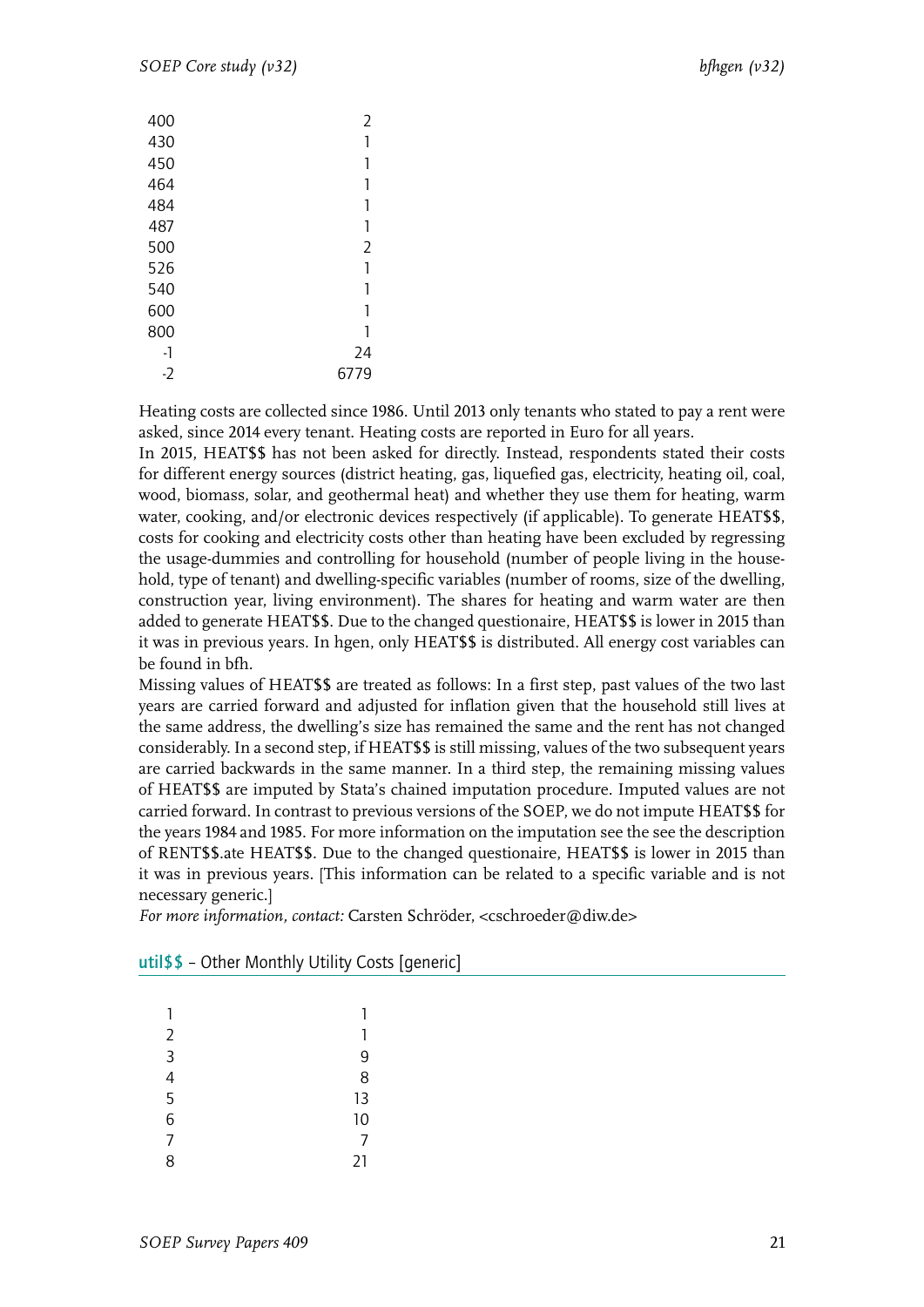| 9<br>10<br>11<br>12<br>13<br>14<br>15 |                    | 13<br>41<br>6<br>16<br>17<br>9<br>52 |
|---------------------------------------|--------------------|--------------------------------------|
|                                       | (217 rows omitted) | 6137                                 |
| 330                                   |                    | 2                                    |
| 340                                   |                    | $\overline{2}$                       |
| 350                                   |                    | $\overline{2}$                       |
| 358                                   |                    | 1                                    |
| 379                                   |                    | 1                                    |
| 380                                   |                    | 1                                    |
| 400                                   |                    | 4                                    |
| 430                                   |                    | 1                                    |
| 450                                   |                    | 3                                    |
| 465                                   |                    | 1                                    |
| 479                                   |                    | 1                                    |
| 481                                   |                    | 1                                    |
| 500                                   |                    | $\overline{2}$                       |
| 600                                   |                    | 1                                    |
| $-2$                                  |                    | 9607                                 |

Additional utility costs are collected since 1991 in East German households and since 1993 in West German households. Until 2013 only tenants who stated to pay a rent were asked, since 2014 every tenant. Up to 2013, households had to state whether the additional utility costs were fully, partly or not included in the stated rent. Households with fully or partially included utility costs then had to state the included amount. In consequence, for all households with partially and no included utility costs, the total amount of UTIL\$\$ is unknown.

UTIL\$\$ only includes tenants' utility costs, even though these have been asked from owners in the exactly same question in 2015.

The considerable share of missing values of UTIL\$\$ are treated as follows: In a first step, past values of the two last years are carried forward and adjusted for inflation given that the household still lives at the same address, the dwelling's size has remained the same and the rent has not changed considerably. In a second step, if UTIL\$\$ is still missing, values of the two subsequent years are carried backwards in the same manner. In a third step, the remaining missing values of UTIL\$\$ are imputed by Stata's chained imputation procedure. Imputed values are not carried forward. We do not impute UTIL\$\$ from 1984 to 1990 and for West German households from 1991 to 1993. For more information on the imputation see the description of RENT\$\$.

Utility costs are reported in Euro for all years. [This information can be related to a specific variable and is not necessary generic.]

<span id="page-23-0"></span>

|  |  |  | electr\$\$ - Costs of Electricity (gen) [generic] |  |  |  |
|--|--|--|---------------------------------------------------|--|--|--|
|--|--|--|---------------------------------------------------|--|--|--|

| $\overline{0}$           | $\overline{3}$ |  |
|--------------------------|----------------|--|
| $\overline{\phantom{a}}$ | $\overline{3}$ |  |
| $\overline{2}$           | $\overline{2}$ |  |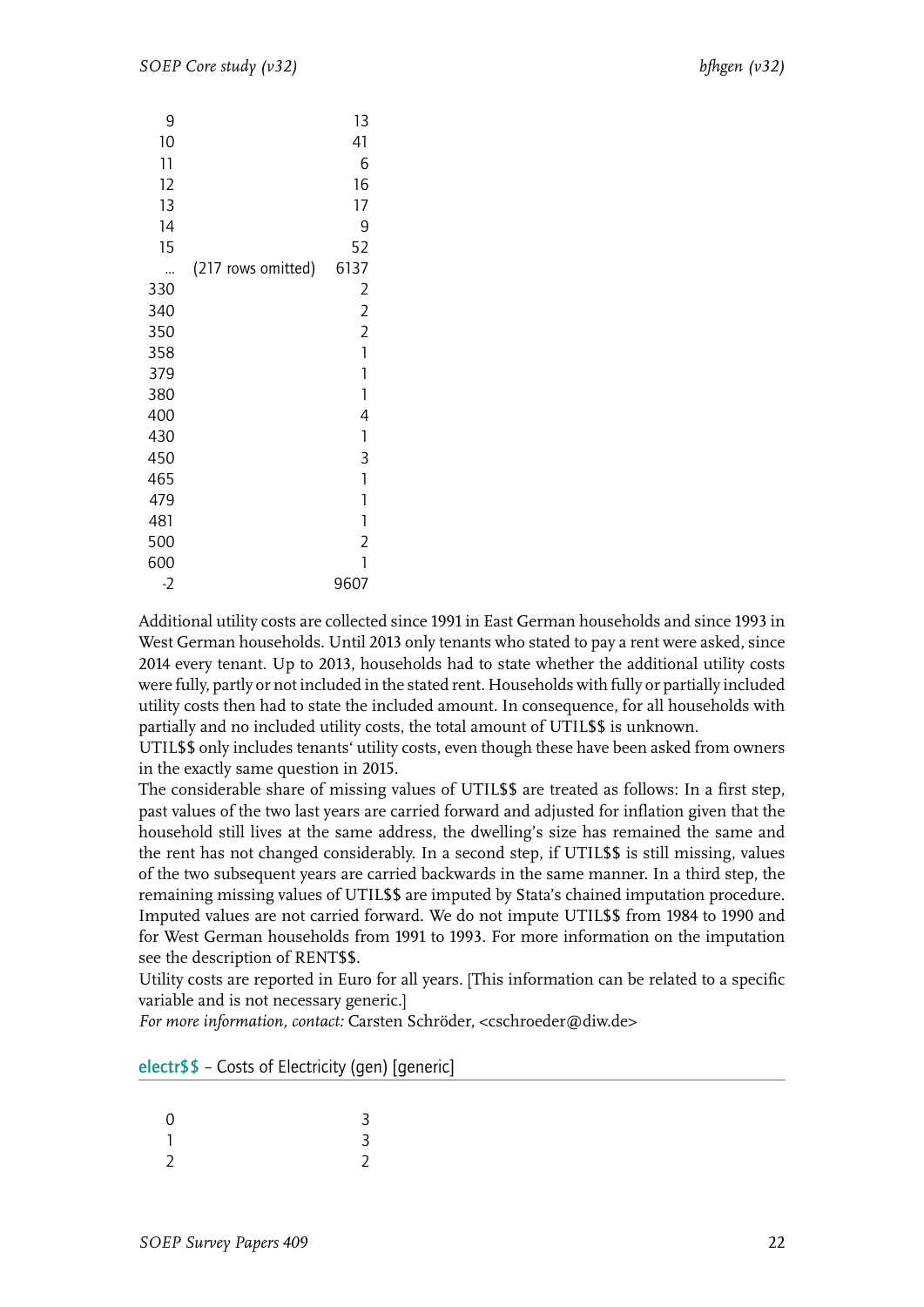| 3                        |                    | $\overline{c}$           |
|--------------------------|--------------------|--------------------------|
| $\overline{\mathcal{A}}$ |                    | $\overline{\mathcal{A}}$ |
| 5                        |                    | 5                        |
| 6                        |                    | $\overline{4}$           |
| 7                        |                    | 5                        |
| 8                        |                    | 3                        |
| 10                       |                    | 18                       |
| 11                       |                    | 3                        |
| 12                       |                    | 8                        |
| 13                       |                    | 4                        |
| 14                       |                    | 7                        |
| 15                       |                    | 23                       |
|                          | (215 rows omitted) | 8911                     |
| 260                      |                    | $\overline{c}$           |
| 262                      |                    | 1                        |
| 266                      |                    | 1                        |
| 270                      |                    | 1                        |
| 273                      |                    | 1                        |
| 283                      |                    | 1                        |
| 292                      |                    | $\mathbf{1}$             |
| 300                      |                    | 3                        |
| 308                      |                    | $\overline{2}$           |
| 335                      |                    | $\mathbf{1}$             |
| 341                      |                    | 1                        |
| 370                      |                    | 1                        |
| 690                      |                    | 1                        |
| $-1$                     |                    | 20                       |
| $-2$                     |                    | 6949                     |

Costs for electricity have been collected starting in 2010 if tenants pay a rent. From 2014 onwards, they are collected from all tenants. In 2015, total electricity costs have explicitly been asked for, so that costs for heating and warm water have been substracted to generate ELECTR\$\$ that year. See HEAT\$\$ for further explanations.

Missing values of ELECTR\$\$ are treated as follows: In a first step, past values of the two last years are carried forward and adjusted for inflation given that the household still lives at the same address, the dwelling's size has remained the same and the rent has not changed considerably. In a second step, if ELECTR\$\$ is still missing, values of the two subsequent years are carried backwards in the same manner. In a third step, the remaining missing values of ELECTR\$\$ are imputed by Stata's chained imputation procedure. Imputed values are not carried forward. We do not impute ELECTR\$\$ for years before 2010. For more information on the imputation see the see the description of RENT\$\$. [This information can be related to a specific variable and is not necessary generic.]

*For more information, contact:* Carsten Schröder, <cschroeder@diw.de>

#### <span id="page-24-0"></span>gas\$\$ – Costs of Gas (EUR) [generic]

#### -5 15991

GAS\$\$ states the monthly costs for gas not used for heating in Euros. GAS\$\$ was first collected in 2014. Missing values of GAS\$\$ are not imputed due to the low number of house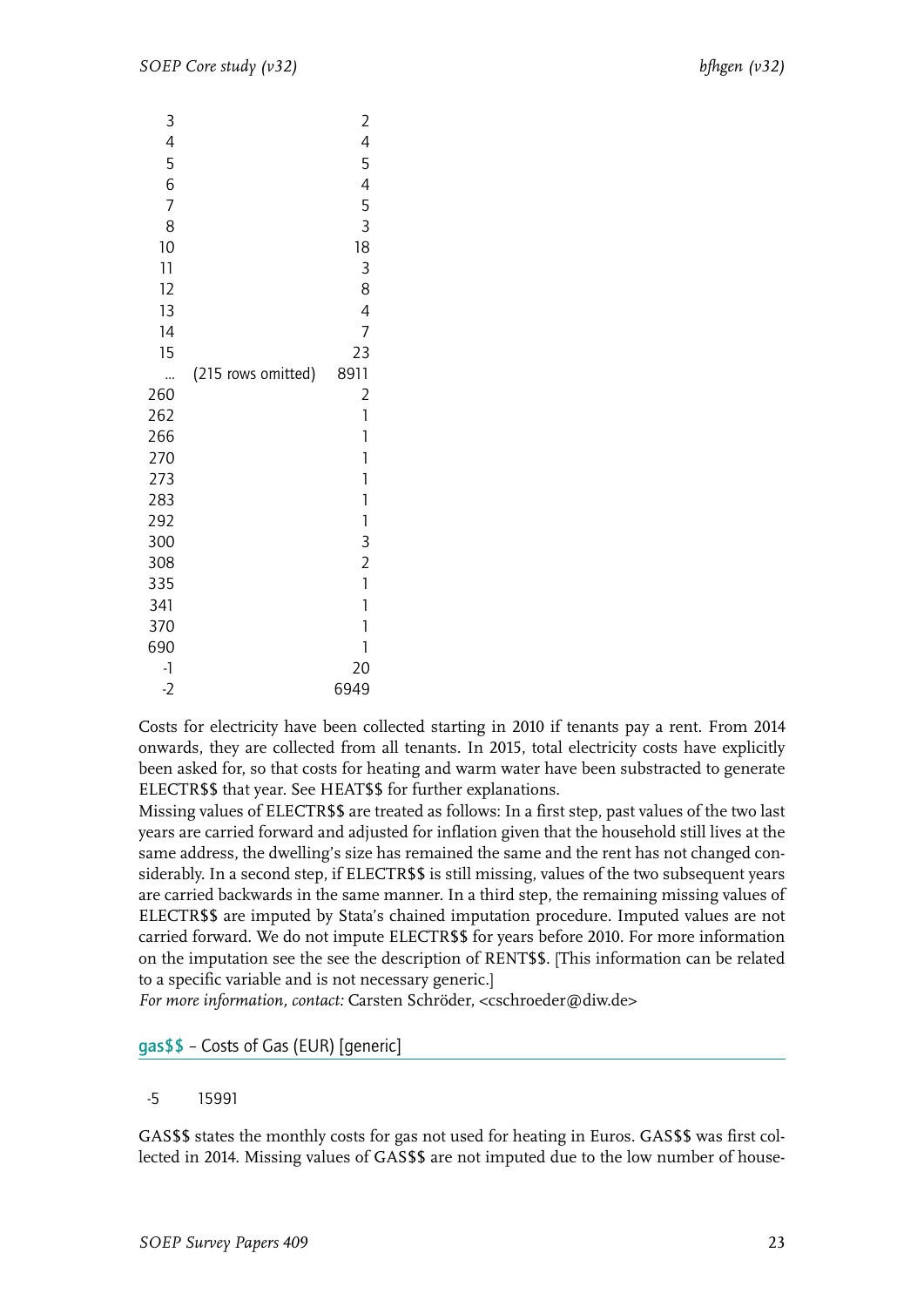holds which state gas costs. [This information can be related to a specific variable and is not necessary generic.]

*For more information, contact:* Carsten Schröder, <cschroeder@diw.de>

#### norent\$\$ – Does Not Pay Rent [generic]

|    | 1 [1] Pays No Rent                              | 418      |
|----|-------------------------------------------------|----------|
|    | -1 [-1] No Answer                               | 8        |
|    | -2 [-2] Does Not Apply                          | 15565    |
|    | -3 [-3] Not Valid                               |          |
|    | -4 [-4] Forbidden Multiple Response             | $\left($ |
|    | -5 [-5] Not Included In Questionnaire Version   |          |
| -6 | [-6] Questionnaire Version With Modified Filter |          |

NORENT\$\$ marks tenants who do not a pay a rent. Until 2013 it was a filter question for all housing costs such that all non-rent paying tenants were not asked for HEAT\$\$, UTIL\$\$ and ELECTR\$\$. In 2014 the filter question was rephrased and tenants were asked for their utility costs even though they stated not to pay a rent. To maintain consistency over time, we set NORENT\$\$ to 1 for all tenants who only pay utility costs. RENTINFO\$\$ contains the information of the new filter question. [This information can be related to a specific variable and is not necessary generic.]

*For more information, contact:* Carsten Schröder, <cschroeder@diw.de>

#### rentinfo\$\$ – Pays Rent and/or Utilities [generic]

|               | [1] Pays Rent and Utility Costs                 | 8781          |
|---------------|-------------------------------------------------|---------------|
| $\mathcal{L}$ | [2] Pays Utility Costs, but No Rent             | 253           |
| -3            | [3] Does Not Pay either Rent or Utilities       | 165           |
|               | -1 [-1] No Answer                               | 8             |
|               | -2 [-2] Does Not Apply                          | 6784          |
| $-3$          | [-3] Not Valid                                  | 0             |
| $-4$          | [-4] Forbidden Multiple Response                | $\Omega$      |
| -5            | [-5] Not Included In Questionnaire Version      | $\mathcal{O}$ |
| -6            | [-6] Questionnaire Version With Modified Filter |               |

RENTINFO\$\$ is a filter question for housing costs. It was introduced in 2014 and replaces NORENT\$\$. [This information can be related to a specific variable and is not necessary generic.]

*For more information, contact:* Carsten Schröder, <cschroeder@diw.de>

<span id="page-25-0"></span>heatinfo\$\$ – Reason for Missing Heating Costs [generic]

| 1 [1] Heating Costs Unknown                   |       |
|-----------------------------------------------|-------|
| 3 [3] No Heating Costs                        |       |
| -1 [-1] No Answer                             |       |
| -2 [-2] Does Not Apply                        |       |
| -3 [-3] Not Valid                             |       |
| -4 [-4] Forbidden Multiple Response           |       |
| -5 [-5] Not Included In Questionnaire Version | 15991 |
|                                               |       |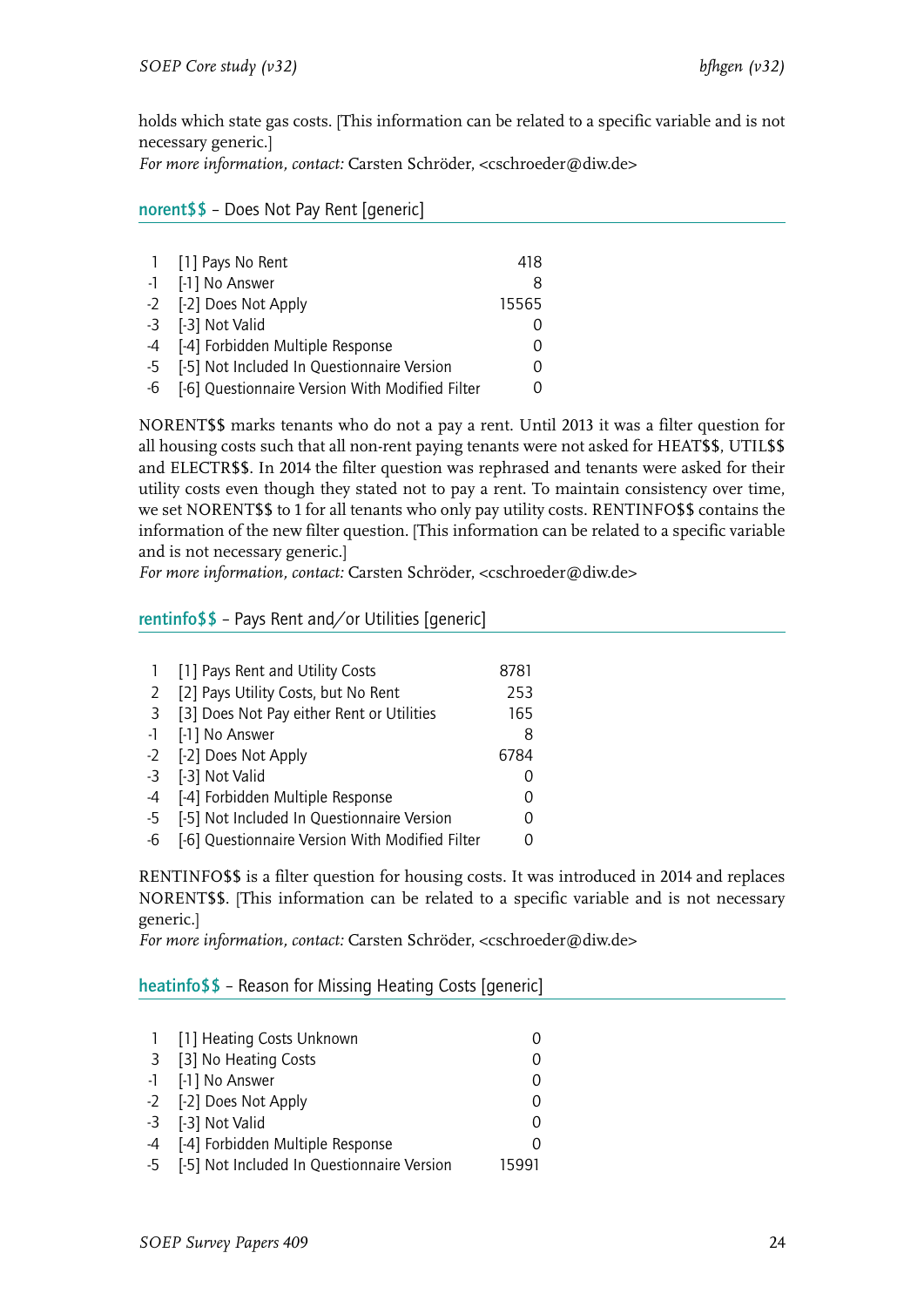#### -6 [-6] Questionnaire Version With Modified Filter 0

HEATINFO\$\$ was introduced in 2014 and indicates why HEAT\$\$ is missing. If a household stated that it did not know its heating costs, we imputed HEAT\$\$ and set HEATINFO\$\$ to -2. [This information can be related to a specific variable and is not necessary generic.] *For more information, contact:* Carsten Schröder, <cschroeder@diw.de>

<span id="page-26-0"></span>utilinfo $$$  $$$  – Reason for Missing Additional Utility Costs [generic]

|    | 1 [1] Utility Costs Unknown                     | 13            |
|----|-------------------------------------------------|---------------|
| 3  | [3] No Other Additional Utility Costs           | 2645          |
|    | -1 [-1] No Answer                               |               |
|    | -2 [-2] Does Not Apply                          | 13333         |
|    | -3 [-3] Not Valid                               |               |
|    | -4 [-4] Forbidden Multiple Response             |               |
|    | -5 [-5] Not Included In Questionnaire Version   | $\mathcal{O}$ |
| -6 | [-6] Questionnaire Version With Modified Filter |               |

UTILINFO\$\$ was introduced in 2014 and indicates why UTIL\$\$ is missing. If a household stated that it did not know its additional utility costs, we imputed UTIL\$\$ and set UTIL-INFO\$\$ to -2. [This information can be related to a specific variable and is not necessary generic.]

*For more information, contact:* Carsten Schröder, <cschroeder@diw.de>

<span id="page-26-1"></span>electrinfo\$\$ – Reason for Missing Electricty Costs [generic]

|      | [1] Electricity Costs Unknown                   |       |
|------|-------------------------------------------------|-------|
| 2    | [2] Electricity Costs Included in Heating Costs |       |
| - 3  | [3] No Electricity Costs                        |       |
|      | -1 [-1] No Answer                               |       |
|      | -2 [-2] Does Not Apply                          |       |
| -3   | [-3] Not Valid                                  |       |
| $-4$ | [-4] Forbidden Multiple Response                |       |
| -5   | [-5] Not Included In Questionnaire Version      | 15991 |
| -6   | [-6] Questionnaire Version With Modified Filter |       |

ELECTRINFO\$\$ was introduced in 2014 and indicates why ELECTR\$\$ is missing. If a household stated that it did not know its electricity costs, we imputed ELECTR\$\$ and set ELEC-TRINFO\$\$ to -2. [This information can be related to a specific variable and is not necessary generic.]

*For more information, contact:* Carsten Schröder, <cschroeder@diw.de>

#### <span id="page-26-2"></span>gasinfo\$\$ – Reason for Missing Gas Costs [generic]

| 1 [1] Gas Costs Unknown                           | 0 |
|---------------------------------------------------|---|
| 2 [2] Electricity Costs Included in Heating Costs | 0 |
| 3 [3] No Gas Costs                                | O |
| -1 [-1] No Answer                                 | O |
| -2 [-2] Does Not Apply                            | O |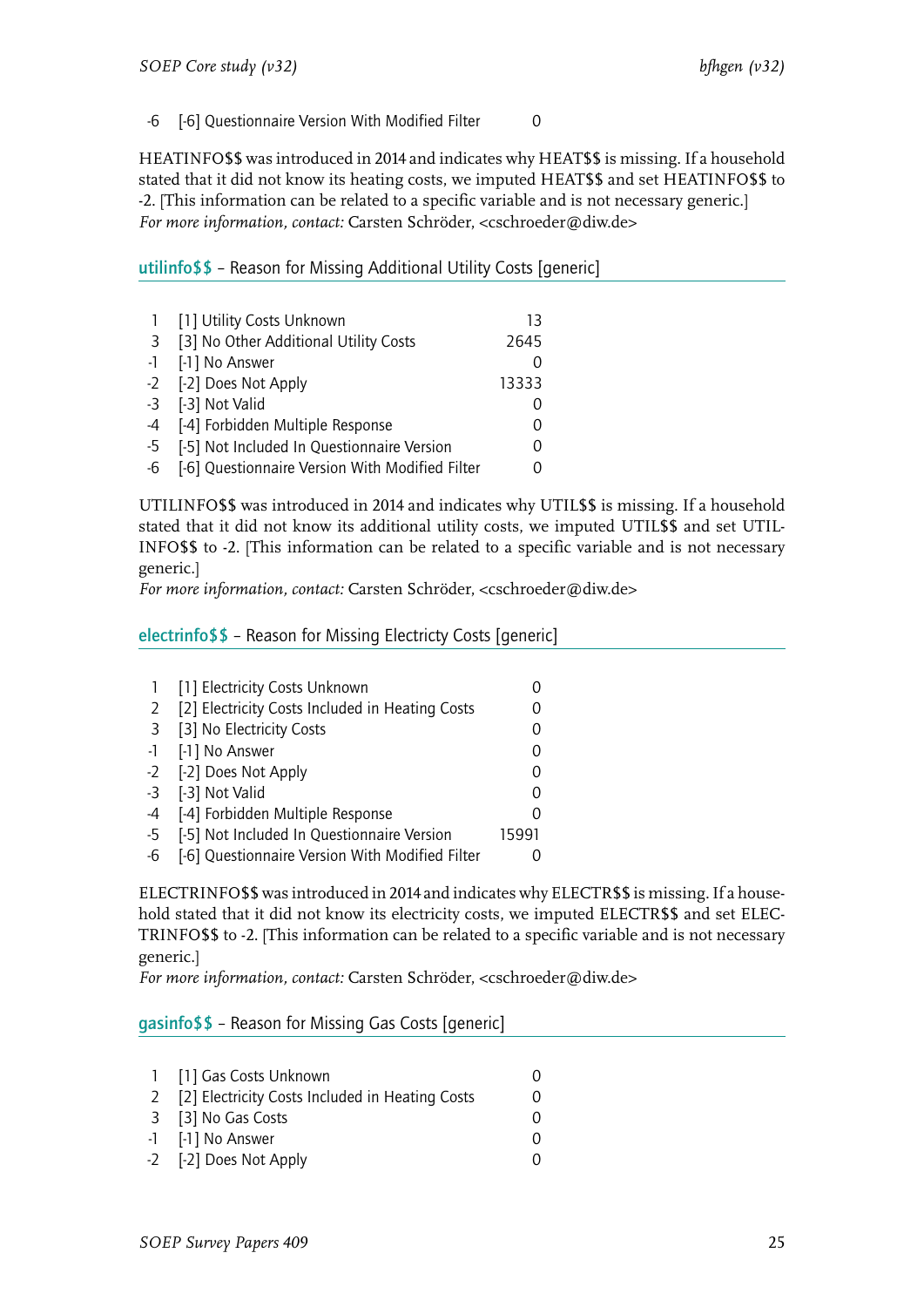| -3 [-3] Not Valid                                  |       |
|----------------------------------------------------|-------|
| -4 [-4] Forbidden Multiple Response                |       |
| -5 [-5] Not Included In Questionnaire Version      | 15991 |
| -6 [-6] Questionnaire Version With Modified Filter |       |

GASINFO\$\$ was introduced in 2014 and indicates why a household does not state additional gas costs that are not included in the heating costs. [This information can be related to a specific variable and is not necessary generic.]

*For more information, contact:* Carsten Schröder, <cschroeder@diw.de>

#### <span id="page-27-0"></span>fsize\$\$ – Imputation Flag, Size Of Housing [generic]

|    | 0 [0] Not imputed                               | 15952    |
|----|-------------------------------------------------|----------|
|    | 1 [1] Imputed                                   | 39       |
|    | -1 [-1] No Answer                               |          |
|    | -2 [-2] Does Not Apply                          | 0        |
|    | -3 [-3] Not Valid                               | 0        |
|    | -4 [-4] Forbidden Multiple Response             | 0        |
|    | -5 [-5] Not Included In Questionnaire Version   | $\Omega$ |
| -6 | [-6] Questionnaire Version With Modified Filter |          |

[This information can be related to a specific variable and is not necessary generic.] *For more information, contact:* Carsten Schröder, <cschroeder@diw.de>

<span id="page-27-1"></span>froom\$\$ – Imputation Flag, Number Of Rooms Lager Than 6 Sq M [generic]

|      | 0 [0] Not imputed                               | 15985 |
|------|-------------------------------------------------|-------|
|      | 1 [1] Imputed                                   | h     |
|      | -1 [-1] No Answer                               |       |
|      | -2 [-2] Does Not Apply                          |       |
|      | -3 [-3] Not Valid                               |       |
|      | -4 [-4] Forbidden Multiple Response             |       |
| $-5$ | [-5] Not Included In Questionnaire Version      |       |
| $-6$ | [-6] Questionnaire Version With Modified Filter |       |

[This information can be related to a specific variable and is not necessary generic.] *For more information, contact:* Carsten Schröder, <cschroeder@diw.de>

<span id="page-27-2"></span>frent\$\$ – Imputation Flag, Amount Of Rent Minus Heating Costs [generic]

| $\Omega$ | [0] Not imputed                                                 | 13776 |
|----------|-----------------------------------------------------------------|-------|
|          | [1] Rent and/or Sub-Aggregate Imputed by PMM                    | 1139  |
| 2        | [2] Rent and/or Sub-Aggregate from Previous or Subsequent Years | 943   |
| 3        | [3] Rent and/or Sub-Aggregate From Prev./Subs. Years and/or PMM | 133   |
| -1       | [-1] No Answer                                                  |       |
| -2       | [-2] Does not apply                                             |       |
| -3       | [-3] Answer improbable                                          |       |
| -4       | [-4] Inadmissible multiple response                             |       |
| -5       | [-5] Not included in this version of the questionnaire          |       |
| -6       | [-6] Version of questionnaire with modified filtering           |       |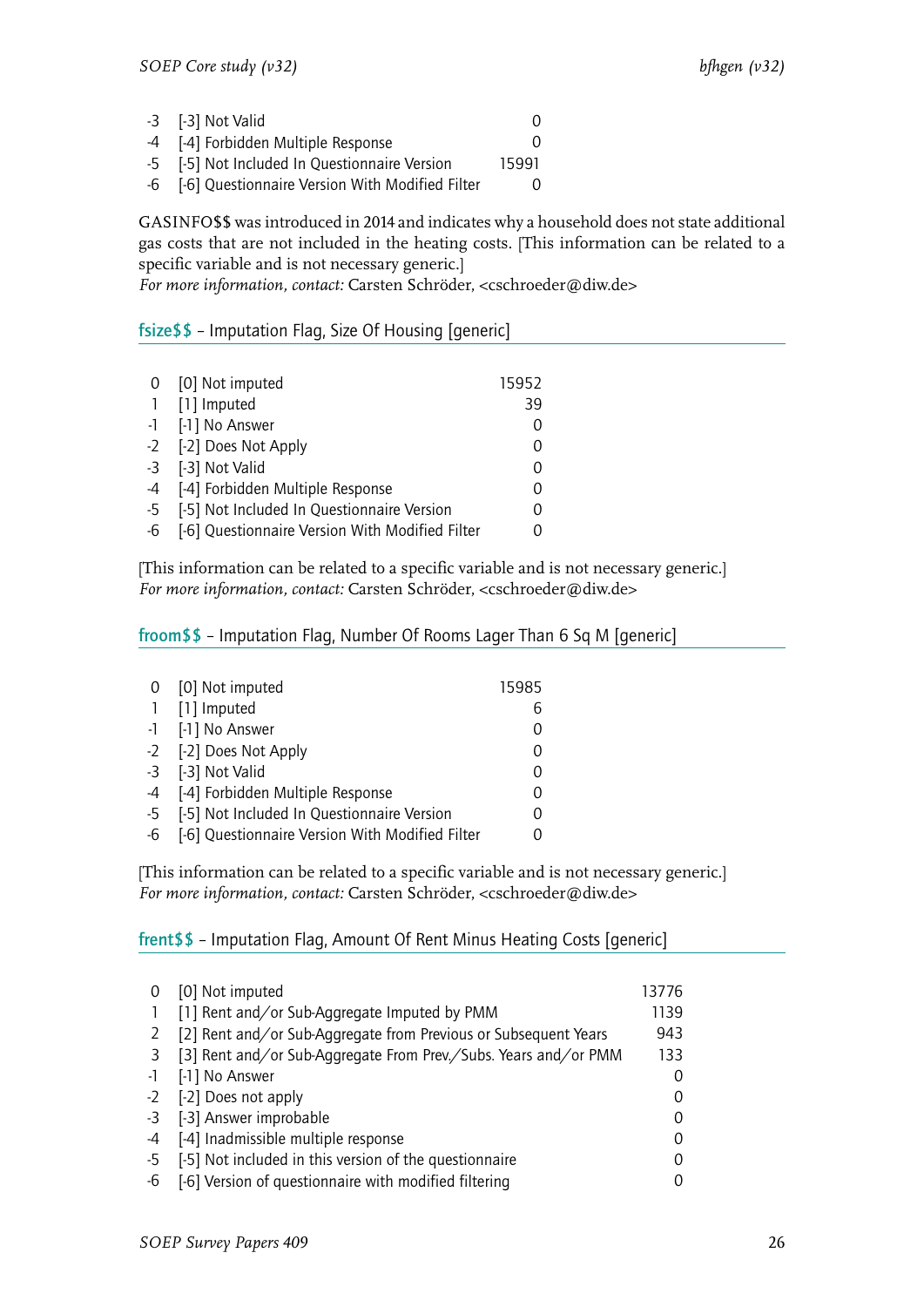FRENT\$\$ indicates whether RENT\$\$ or expenses added or subtracted to RENT\$\$ have been imputed (=1) by Stata's chained imputation procedure, whether RENT\$\$ itself or expenses added or subtracted to RENT\$\$ have been carried for- or backwards (=2) from past/subsequent years, or whether RENT\$\$ is the result of a mixture of imputed and past/subsequent year's values. The fourth category marks households who very likely did not include all utility costs in their overall housing costs in 2014 (the question from which RENT\$\$ is generated). We identified these households by their longitudinal information on housing costs and did not subtract HEAT\$\$ and/or ELECTR\$\$ to obtain their RENT\$\$. F2RENT\$\$ contains more detailed information about which imputed expenses have been added or subtracted. [This information can be related to a specific variable and is not necessary generic.] *For more information, contact:* Carsten Schröder, <cschroeder@diw.de>

#### <span id="page-28-0"></span>f2rent\$\$ – Detailed Imputation Flag, Rent Minus Heating Costs [generic]

| 0               | [0] Not imputed                                                  | 13709    |  |
|-----------------|------------------------------------------------------------------|----------|--|
| 1               | [1] Reported Rent Corrected for Imputed Heat                     | 1081     |  |
| 2               | [2] Reported Rent Corrected for Imputed Util                     | 0        |  |
| 3               | [3] Reported Rent Corrected for Imputed Electr                   | 330      |  |
| 4               | [4] Reported Rent Corrected for Heat and Util                    | 0        |  |
| 5               | [5] Reported Rent Corrected for Heat and Electr                  | 712      |  |
| 6               | [6] Reported Rent Corrected for Util and Electr                  | 0        |  |
| 7               | [7] Reported Rent Corrected for Heat, Util and Electr            | 0        |  |
| 8               | [8] Rent Imp., Sub-Aggregates Not Imputed                        | 0        |  |
| 9               | [9] Rent Imp., Sub-Aggregates Not Imputed                        | 44       |  |
| 10 <sup>°</sup> | [10] Rent Imp. and Corrected For Imp. Heat                       | 0        |  |
| 11              | [11] Rent Imp. and Corrected For Imp. Util                       | 0        |  |
| 12              | [12] Rent Imp. and Corrected For Imp. Electr                     | 0        |  |
| 13              | [13] Rent Imp. and Corrected For Imp. Heat and Util              | $\Omega$ |  |
| 14              | [14] Rent Imp. and Corrected For Imp. Heat and Electr            | 115      |  |
| 15              | [15] Rent Imp. and Corrected For Imp. Util and Electr            | 0        |  |
| 16              | [16] Rent Imp. and Corrected For Imp. Heat, Util and Electr      | 0        |  |
| 17              | [17] Rent Imp. & Imp. Heating Costs / Levies â€" Filter Question | 0        |  |
| $-1$            | [-1] No Answer                                                   | 0        |  |
| $-2$            | [-2] Does not apply                                              | 0        |  |
| $-3$            | [-3] Answer improbable                                           | 0        |  |
| -4              | [-4] Inadmissible multiple response                              | 0        |  |
| -5              | [-5] Not included in this version of the questionnaire           | 0        |  |
| -6              | [-6] Version of questionnaire with modified filtering            | 0        |  |

[This information can be related to a specific variable and is not necessary generic.] *For more information, contact:* Carsten Schröder, <cschroeder@diw.de>

#### <span id="page-28-1"></span>fheat\$\$ – Imputation Flag, Costs Of Heating And Warm Water [generic]

| 0 [0] Not imputed                    | 14083            |
|--------------------------------------|------------------|
| 1 [1] Imputed by PMM                 | 1199             |
| 2 [2] Value from Prev. / Foll. Years | 709              |
| -1 [-1] No Answer                    | $\left( \right)$ |
| -2 [-2] Does Not Apply               | $\left( \right)$ |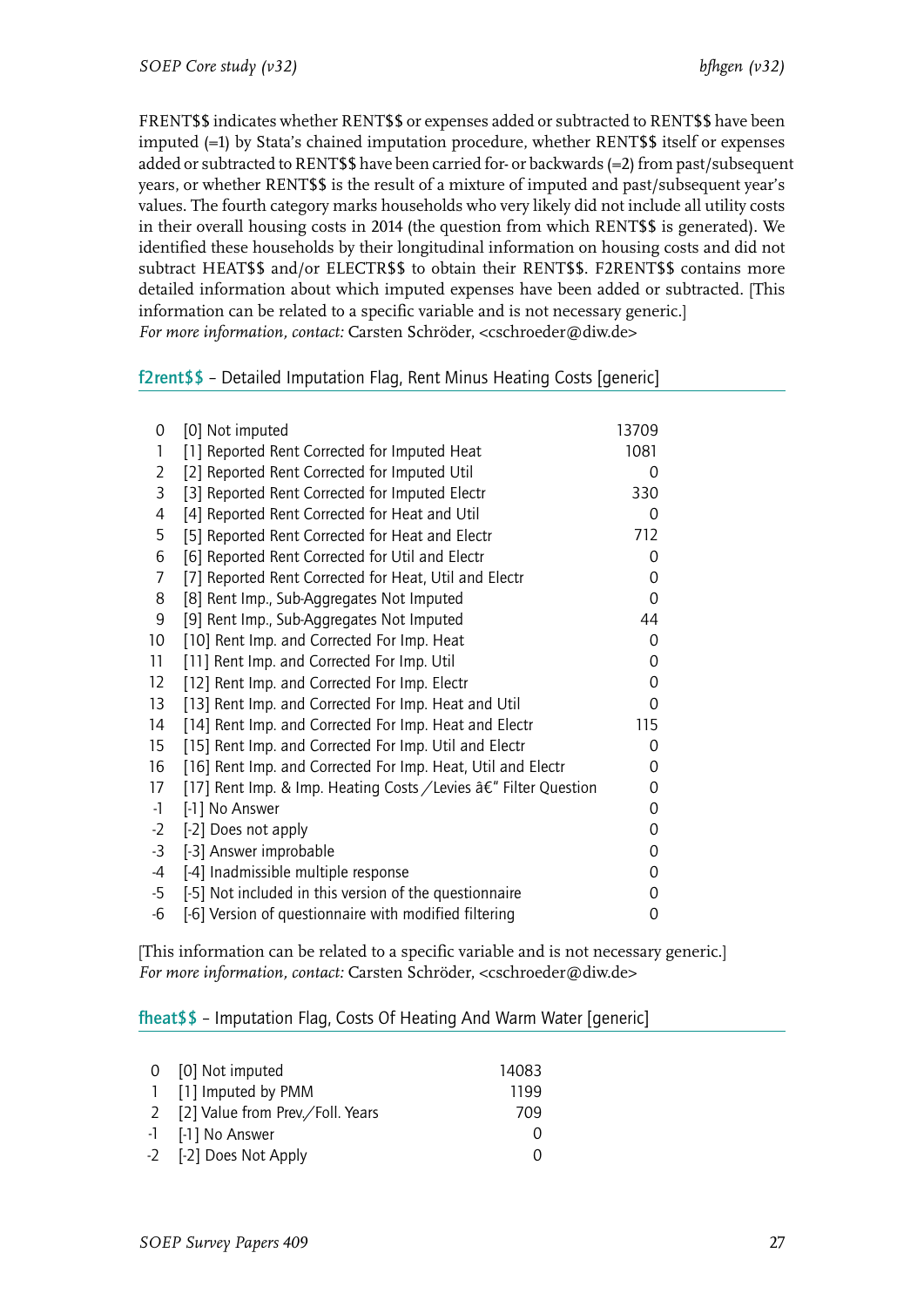| -3 [-3] Not Valid                                  | Ω |
|----------------------------------------------------|---|
| -4 [-4] Forbidden Multiple Response                | 0 |
| -5 [-5] Not Included In Questionnaire Version      | 0 |
| -6 [-6] Questionnaire Version With Modified Filter | 0 |

FHEAT\$\$ indicates whether HEAT\$\$ has been imputed (=1) by Stata's chained imputation procedure or whether it has been carried for- or backwards (=2) from past/subsequent years. [This information can be related to a specific variable and is not necessary generic.] *For more information, contact:* Carsten Schröder, <cschroeder@diw.de>

#### <span id="page-29-0"></span>futil\$\$ – Imputation Flag, Other Monthly Utility Costs [generic]

| 0              | [0] Not imputed                                 | 14807 |
|----------------|-------------------------------------------------|-------|
| $\overline{1}$ | [1] Imputed by PMM                              | 926   |
| 2              | [2] Value from Prev./Foll. Years                | 258   |
| $-1$           | [-1] No Answer                                  |       |
|                | -2 [-2] Does Not Apply                          |       |
|                | -3 [-3] Not Valid                               |       |
| -4             | [-4] Forbidden Multiple Response                |       |
| -5             | [-5] Not Included In Questionnaire Version      |       |
| -6             | [-6] Questionnaire Version With Modified Filter |       |

FUTIL\$\$ indicates whether UTIL\$\$ value has been imputed (=1) by Stata's chained imputation procedure or whether it has been carried for- or backwards (=2) from past/subsequent years. [This information can be related to a specific variable and is not necessary generic.] *For more information, contact:* Carsten Schröder, <cschroeder@diw.de>

#### <span id="page-29-1"></span>felectr\$\$ – Imputation Flag, Costs of Electricity [generic]

|                | 0 [0] Not imputed                               | 14834 |
|----------------|-------------------------------------------------|-------|
| $\overline{1}$ | [1] Imputed by PMM                              | 540   |
|                | 2 [2] Value from Prev. / Foll. Years            | 617   |
|                | -1 [-1] No Answer                               |       |
|                | -2 [-2] Does Not Apply                          |       |
|                | -3 [-3] Not Valid                               |       |
|                | -4 [-4] Forbidden Multiple Response             | 0     |
| $-5$           | [-5] Not Included In Questionnaire Version      | 0     |
| -6             | [-6] Questionnaire Version With Modified Filter |       |

FELECTR\$\$ indicates whether ELECTR\$\$ value has been imputed (=1) by Stata's chained imputation procedure or whether it has been carried for- or backwards (=2) from past/subsequent years. [This information can be related to a specific variable and is not necessary generic.] *For more information, contact:* Carsten Schröder, <cschroeder@diw.de>

### <span id="page-29-2"></span>6 Subsidization of Housing Costs

<span id="page-29-3"></span>subsid\$\$ – Government Subsidizes Housing Payments [generic]

1 [1] Yes 0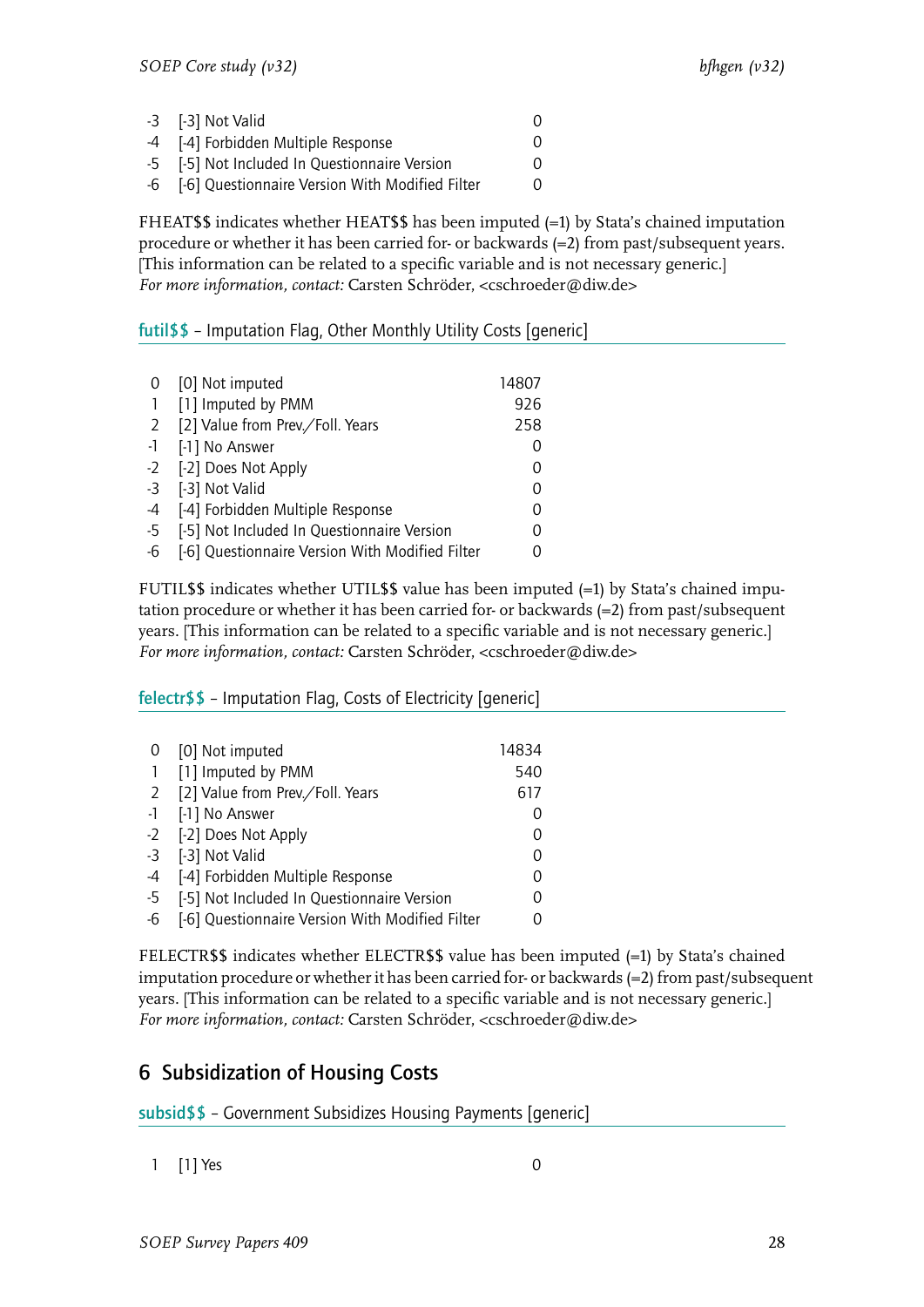| 2 $[2]$ No                                         |       |
|----------------------------------------------------|-------|
| -1 [-1] No Answer                                  |       |
| -2 [-2] Does Not Apply                             |       |
| -3 [-3] Not Valid                                  |       |
| -4 [-4] Forbidden Multiple Response                |       |
| -5 [-5] Not Included In Questionnaire Version      | 15991 |
| -6 [-6] Questionnaire Version With Modified Filter |       |

Statement by respondent. SUBSID\$\$ contains information on government subsidies at the time the housing was built or bought. From 1985 to 1997, this was only asked to new households or in case an old household had moved. Information is then carried forward. In 1998 and 1999, the question was again posed to the whole population. [This information can be related to a specific variable and is not necessary generic.]

*For more information, contact:* Carsten Schröder, <cschroeder@diw.de>

#### <span id="page-30-0"></span>osubs\$\$ – Amount Of Subsidies Last Year [generic]

|    | 1 [1] Yes                                       |       |
|----|-------------------------------------------------|-------|
|    | 2 [2] No                                        |       |
|    | -1 [-1] No Answer                               |       |
|    | -2 [-2] Does Not Apply                          |       |
|    | -3 [-3] Not Valid                               | 0     |
|    | -4 [-4] Forbidden Multiple Response             |       |
|    | -5 [-5] Not Included In Questionnaire Version   | 15991 |
| -6 | [-6] Questionnaire Version With Modified Filter |       |

Statement by respondent. OSUBS\$\$ contains information on cash housing subsidies received from the government during the year prior to the interview. 2006 was the last year house owners could apply for the 8-years-long financial support such that since 2015 OS-UBS\$\$ is not asked any longer. Information is not carried forward.

**Please note:** The old variable \$FOERD (available until SOEP data release 2008) is discarded. Homeowner subsidies in Germany have been subject to major revisions and fluctuations over time. The corresponding question in SOEP was in some years only posed to new households and those that have moved, in some years it was not surveyed at all. For these reasons, the question for government housing subsidies was changed in 2000 to cover direct subsidies received the previous year. SUBSID\$\$ and OSUBS\$\$ replace the old variable \$FOERD. [This information can be related to a specific variable and is not necessary generic.] *For more information, contact:* Carsten Schröder, <cschroeder@diw.de>

<span id="page-30-1"></span>rsubs\$\$ – Government Subsidized Housing [generic]

| [1] Yes, and it is still subsidized                | 485              |
|----------------------------------------------------|------------------|
| [2] Yes, but no Longer Subsidized                  | 233              |
| $[3]$ No                                           | 8227             |
| -1 [-1] No Answer                                  | 262              |
| -2 [-2] Does Not Apply                             | 6784             |
| -3 [-3] Not Valid                                  |                  |
| -4<br>[-4] Forbidden Multiple Response             | 0                |
| [-5] Not Included In Questionnaire Version<br>$-5$ | $\left( \right)$ |
| [-6] Questionnaire Version With Modified Filter    |                  |
|                                                    |                  |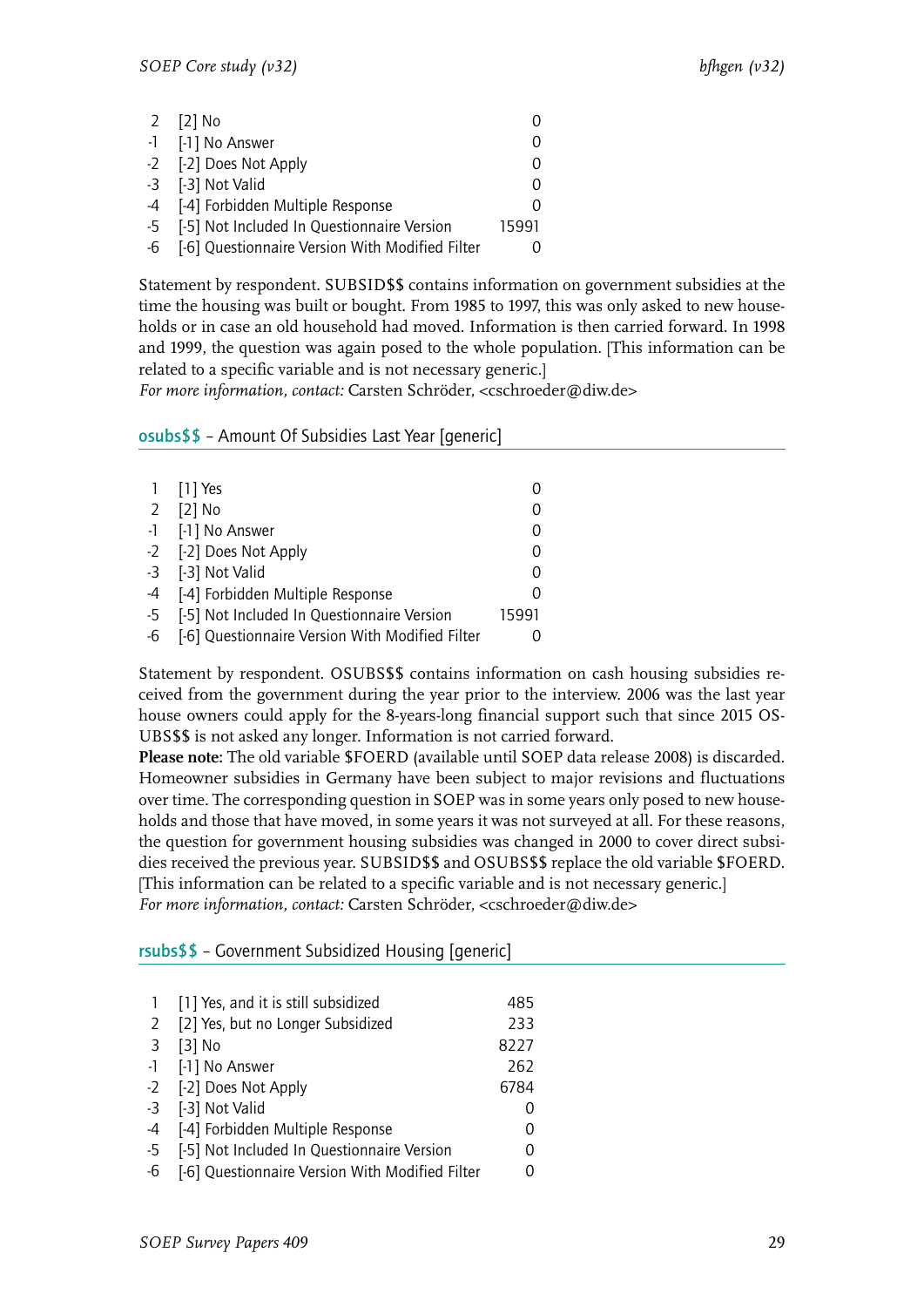RSUBS\$\$ states whether the rent is subsidized by government or not. Up to 1994, the question was asked only to new households and households who had moved since last year. For the remaining households, the information is carried forward from previous years. East German households are asked for the first time in 1993.

In 1995, the second response category was added to indicate expired subsidization. For reasons of time series consistency, RSUBS\$\$ was coded with "3" for "no" from 1984 to 1994. The rewording of the response categories became necessary due to the carrying forward of data: It was impossible to identify whether a housing unit had lost its subsidization status for any period of time. Thus, for population estimates, there is a distinct possibility that RSUBS\$\$ produces increasing overestimations of government-subsidized housing units up to 1994. [This information can be related to a specific variable and is not necessary generic.] *For more information, contact:* Carsten Schröder, <cschroeder@diw.de>

#### <span id="page-31-0"></span>reduc\$\$ – Dwelling At A Reduced Prize [generic]

| 1 [1] Yes                                          | 740              |
|----------------------------------------------------|------------------|
| 2 [2] No                                           | 8443             |
| -1 [-1] No Answer                                  | 24               |
| -2 [-2] Does Not Apply                             | 6784             |
| -3 [-3] Not Valid                                  | $\left( \right)$ |
| -4 [-4] Forbidden Multiple Response                | 0                |
| -5 [-5] Not Included In Questionnaire Version      | 0                |
| -6 [-6] Questionnaire Version With Modified Filter | 0                |

REDUC\$\$ states whether the flat is offered by the owner at a reduced rent. Information is carried forward from the previous years for old households residing at their old address; for newly surveyed households and for old households that have moved, newly collected data is used. From 2003 to 2007 this information was not collected. It is carried forward from 2002 for households who have not moved and whose stated amount of rent vary only slightly. The new information from 2008 is then carried backward for households with the same characteristics if REDUC\$\$ is still missing after carrying forward from 2002. [This information can be related to a specific variable and is not necessary generic.] *For more information, contact:* Carsten Schröder, <cschroeder@diw.de>

## <span id="page-31-1"></span>7 Typology of Household

<span id="page-31-2"></span>typ1hh\$\$ – Household Typology, One Digit [generic]

|    | $[1]$ 1-Pers.-HH                      | 3760 |
|----|---------------------------------------|------|
| 2  | [2] Couple Without Children           | 4425 |
| 3  | [3] Single Parent                     | 1717 |
| 4  | [4] Couple With Children LE 16        | 3783 |
| -5 | [5] Couple With Children GT 16        | 1065 |
| 6  | [6] Couple With Children LE And GT 16 | 846  |
| 7  | [7] Multiple Generation-HH            | 141  |
| 8  | [8] Other Combination                 | 254  |
| 9  | [9] No Answer                         | O    |
| -1 | [-1] No Answer                        |      |
| -2 | [-2] Does Not Apply                   |      |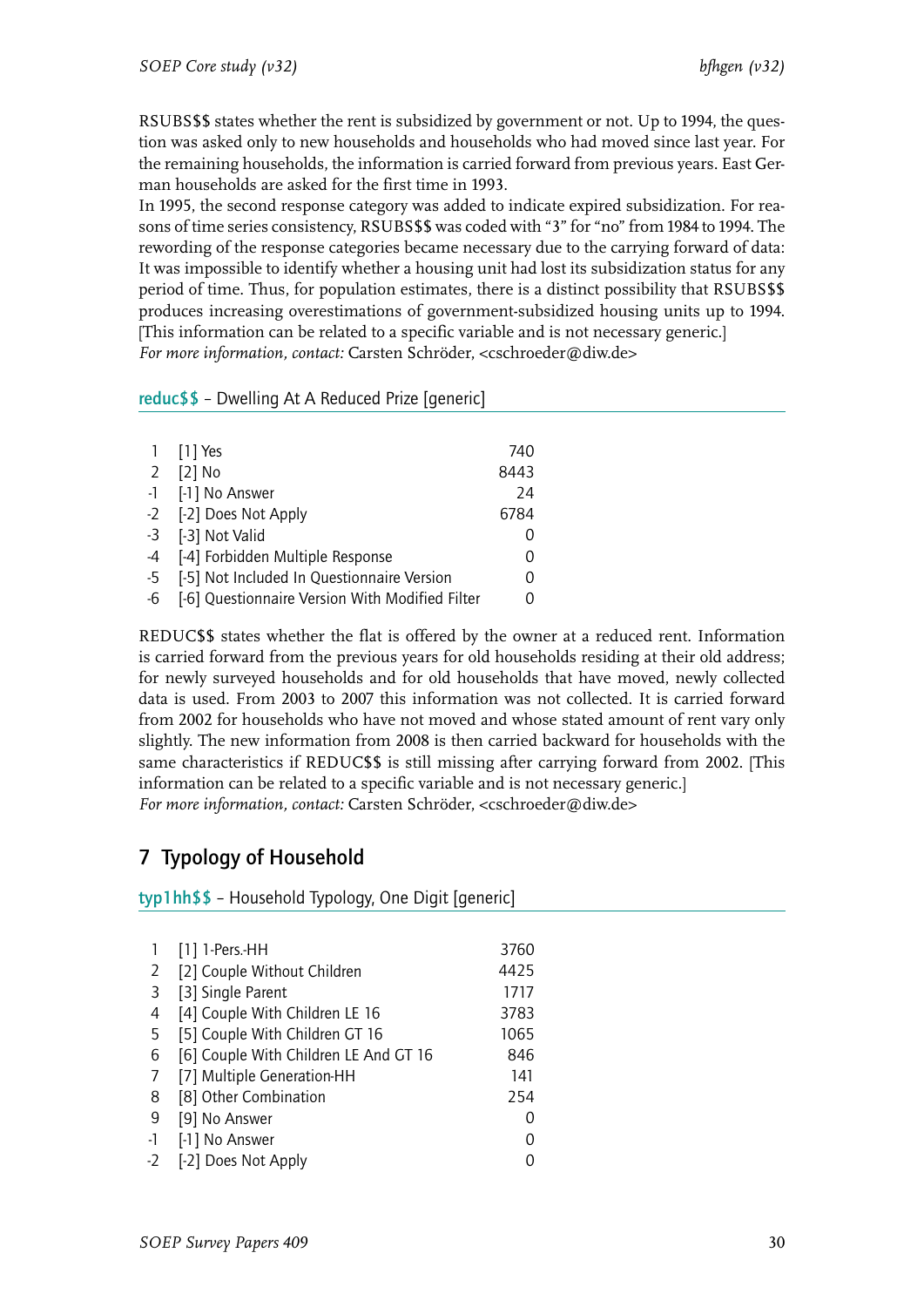| -3 [-3] Not Valid                                  |          |
|----------------------------------------------------|----------|
| -4 [-4] Forbidden Multiple Response                |          |
| -5 [-5] Not Included In Questionnaire Version      | $\Omega$ |
| -6 [-6] Questionnaire Version With Modified Filter | $\Omega$ |

[This information can be related to a specific variable and is not necessary generic.] *For more information, contact:* Carsten Schröder, <cschroeder@diw.de>

#### <span id="page-32-0"></span>typ2hh\$\$ – Household Typology, Two Digit [generic]

| 11        | [11] 1-Person HH Male LE 35 Y.                       | 444  |
|-----------|------------------------------------------------------|------|
| 12        | [12] 1-Person HH Male 35- LT 60 Y.                   | 640  |
| 13        | [13] 1-Person HH Male GE 60 Y.                       | 560  |
| 14        | [14] 1-Person HH - Female LE 35 Y.                   | 369  |
| 15        | [15] 1-Person HH Female 35-LT 60 Y.                  | 568  |
| 16        | [16] 1-Person HH Female GE 60 Y.                     | 1179 |
| 21        | [21] Couple Without Children                         | 4425 |
| 31        | [31] Single Parent,1 Child, LE 16                    | 529  |
| 32        | [32] Single Parent, 2 Or More Children, LE 16        | 336  |
| 33        | [33] Single Parent,1 Children, GT 16                 | 509  |
| 34        | [34] Single Parent, 2 Or More Children, GT 16        | 110  |
| 35        | [35] Single Parent, 2 Children, LE and GT 16         | 136  |
| 36        | [36] Single Parent, 3 Or More Children, LE and GT 16 | 97   |
| 41        | [41] Couple, 1 Child, LE 16                          | 1268 |
| 42        | [42] Couple, 2 Children, LE 16                       | 1651 |
| $\ddotsc$ | (2 rows omitted)                                     | 1568 |
| 52        | [52] Couple, 2 Children, GT 16                       | 282  |
| 53        | [53] Couple, 3 Or More Children, GT 16               | 79   |
| 61        | [61] Couple, 2 Children, LE and GT 16                | 328  |
| 62        | [62] Couple, 3 Or More Children, LE and GT 16        | 518  |
| 71        | [71] 3-Generation-HH                                 | 125  |
| 72        | [72] 4-Generation-HH                                 | 0    |
| 73        | [73] GrandParents-GrandChildren-HH                   | 16   |
| 81        | [81] Other Combination Without K. LE 16              | 254  |
| 82        | [82] Other Combination With K. LE 16                 | 0    |
| $-1$      | [-1] No Answer                                       | 0    |
| $-2$      | [-2] Does Not Apply                                  | 0    |
| $-3$      | [-3] Not Valid                                       | 0    |
| $-4$      | [-4] Forbidden Multiple Response                     | 0    |
| $-5$      | [-5] Not Included In Questionnaire Version           | 0    |
| $-6$      | [-6] Questionnaire Version With Modified Filter      | 0    |

Generated variable created by combining the relationships of all persons living in the household to the head of household (Variable \$STELL in the file \$PBRUTTO) at the time of the survey. With 2009 the data production process switched to a standardized procedure for all waves to ensure longitudinal consistency, resulting in minor changes compared with older distributions. TYP1HH\$\$ is an aggregation of TYP2HH\$\$ (first column of the two-digit code). Single households are differentiated in TYP2HH\$\$ according to both gender and age. The following abbreviations are used in the labels: LE=less or equal, LT=less than, GE=greater or equal, GT=greater than.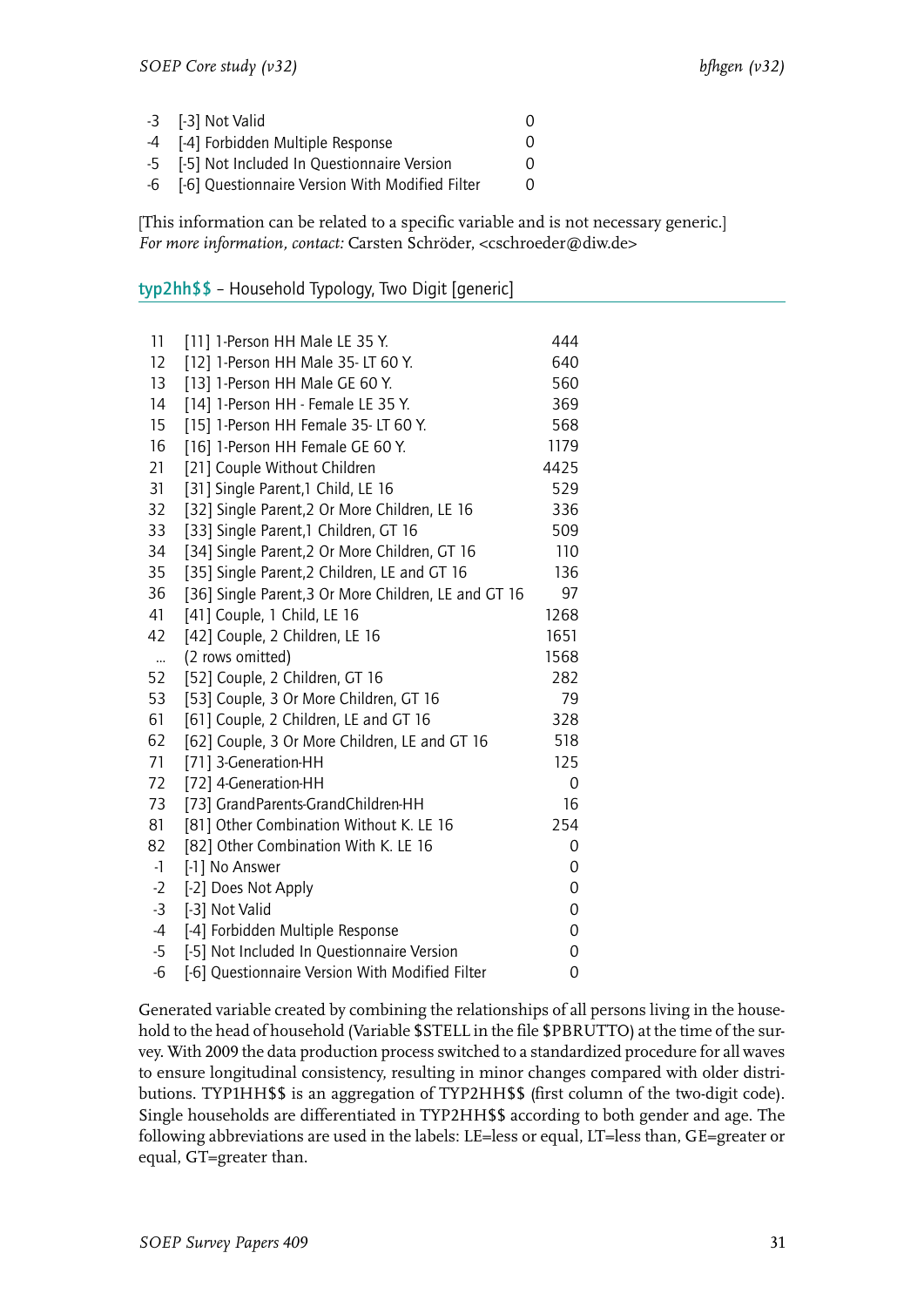Help for old friends: Starting with data distribution 2010 (waves 1984 to 2009) the category "(88) Other combination" has been further differentiated into households with vs. those without children (up to the age of 16).

Legend:

- $K =$  children up to the age of 16
- EK = adult children age 17 and older
- $(E)K =$  children both below and above age 16
- 1-P-HH = one-person households. [This information can be related to a specific variable and is not necessary generic.]

*For more information, contact:* Carsten Schröder, <cschroeder@diw.de>

## <span id="page-33-0"></span>8 Household Income

<span id="page-33-1"></span>

| hinc\$\$ - Monthly Household Net Income (EUR) [generic] |  |  |  |  |
|---------------------------------------------------------|--|--|--|--|
|---------------------------------------------------------|--|--|--|--|

| 0              |                     | $\mathbf{1}$                   |
|----------------|---------------------|--------------------------------|
| 150            |                     | $\mathbf{1}$                   |
| 188            |                     | $\overline{1}$                 |
| 200            |                     | $\mathbf{1}$                   |
| 220            |                     | $\overline{2}$                 |
| 250            |                     | $\overline{2}$                 |
| 251            |                     | $\mathbf{1}$                   |
| 270            |                     | $\overline{1}$                 |
| 275            |                     | $\overline{\mathbf{1}}$        |
| 280            |                     | $\mathbf{1}$                   |
| 300            |                     | 5                              |
| 303            |                     | $\mathbf{1}$                   |
| 320            |                     | $\overline{2}$                 |
| 321            |                     | $\mathbf{1}$                   |
| 330            |                     | 1                              |
|                | (1628 rows omitted) | 15146                          |
| 15000          |                     | 9                              |
| 15200          |                     | $\mathbf{1}$                   |
| 15500          |                     | $\overline{2}$                 |
| 16000          |                     | $\overline{4}$                 |
| 17000          |                     | $\overline{2}$                 |
| 18000          |                     | $\mathbf{1}$                   |
| 19000          |                     | $\mathbf{1}$                   |
| 20000          |                     | 6                              |
| 23900          |                     | $\mathbf{1}$<br>$\overline{1}$ |
| 24000          |                     | $\mathbf{1}$                   |
| 24700<br>25000 |                     | 5                              |
| 60000          |                     | 1                              |
| -1             |                     | 705                            |
| $-3$           |                     | 83                             |
|                |                     |                                |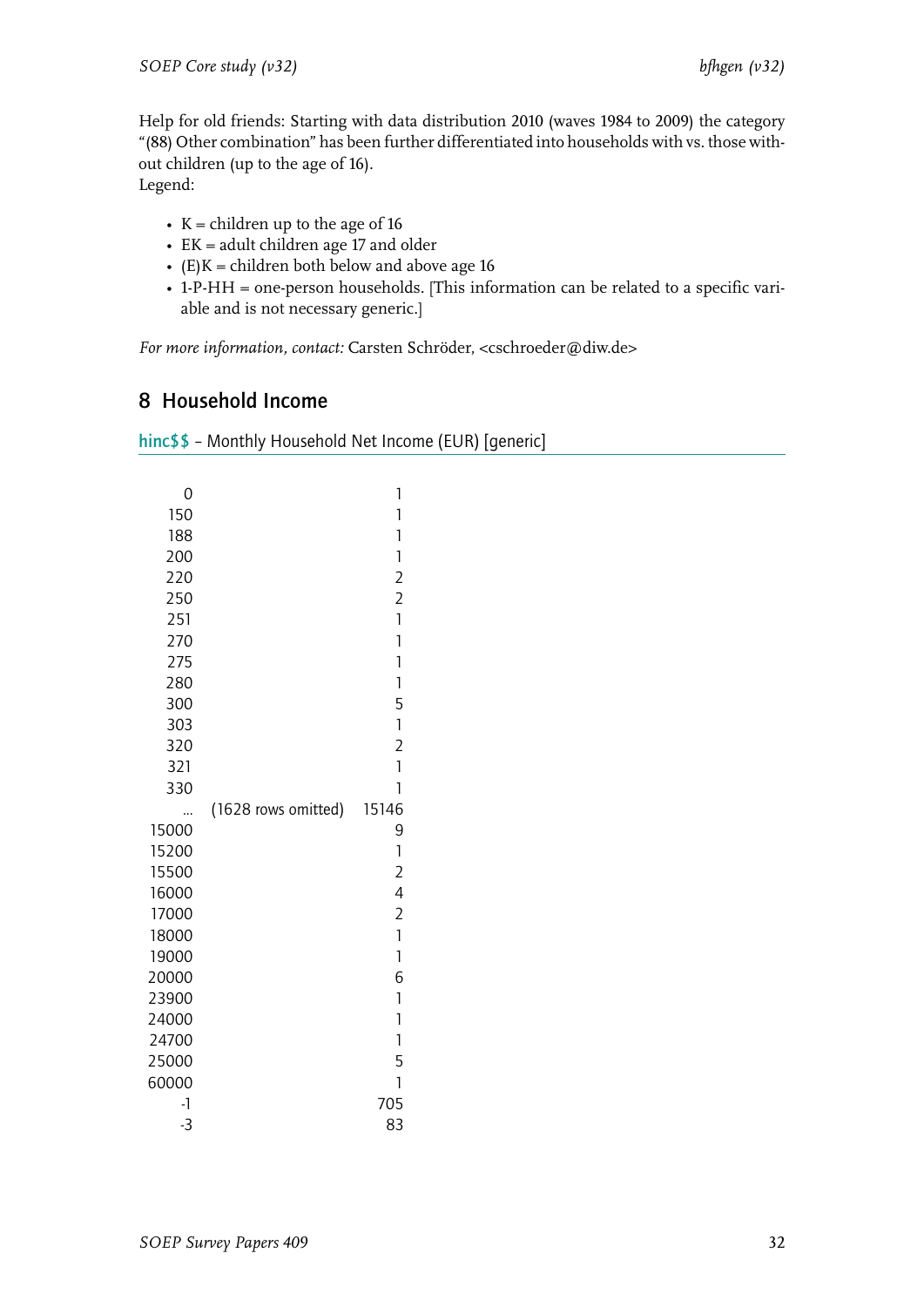This variable contains the current monthly net household income asked for in the household questionnaire, always provided in euros, which was introduced in January 2002 (1 Euro = 1.95583 DM). Income is reported by the respondent (head of household). [This information can be related to a specific variable and is not necessary generic.]

*For more information, contact:* Jan Goebel (Tel. +49-30-89789-377), <jgoebel@diw.de>

| 0        |                     | 1                         |
|----------|---------------------|---------------------------|
| 150      |                     | 1                         |
| 188      |                     | 1                         |
| 200      |                     | $\mathbb{I}$              |
| 220      |                     | $\overline{c}$            |
| 250      |                     | $\overline{2}$            |
| 251      |                     | $\mathbf{1}$              |
| 270      |                     | $\overline{\mathfrak{c}}$ |
| 275      |                     | $\overline{2}$            |
| 280      |                     | $\mathbf{1}$              |
| 300      |                     | 5                         |
| 303      |                     | $\mathbf{1}$              |
| 320      |                     | $\overline{c}$            |
| 321      |                     | $\overline{1}$            |
| 330      |                     | 1                         |
|          | (1627 rows omitted) | 15926                     |
| 14500    |                     | 1                         |
| 15000    |                     | 11                        |
| 15200    |                     | 1                         |
| 15500    |                     | $\overline{c}$            |
| 16000    |                     | 5                         |
| 17000    |                     | $\overline{c}$            |
| 18000    |                     | $\mathbf{1}$              |
| 19000    |                     | $\mathbf{1}$              |
| 20000    |                     | 7                         |
| 23900    |                     | 1                         |
| 24000    |                     | 1                         |
| 24700    |                     | $\mathbf{1}$              |
| 25000    |                     | 5                         |
| 60000    |                     | $\overline{2}$            |
| $\lceil$ |                     | 1                         |

<span id="page-34-0"></span>i1hinc\$\$ – 1. Imputed Monthly Net Household Income (EUR) [1/5] [generic]

Multiple imputation procedures provide a way to deal with missing values on the variable Current Monthly Net Household Income by using information about components and determinants of the household income and replacing item-nonresponse with multiply imputed data. The first five imputations are available within the \$HGEN datasets: the variables I1HINC\$\$-I5HINC\$\$.

The imputations were calculated using multiple imputations by chained equations. Up to wave 28 the program ICE of STATA which was written by Patrick Royston (see Royston 2004, 2005a, 2005b) and which is based on the program MICE in S-Plus and R was used. Since wave 29 the STATA command mi impute is used. The missing observations are assumed to be missing at random. We set the number of imputations m=10 and get 10 multiple imputed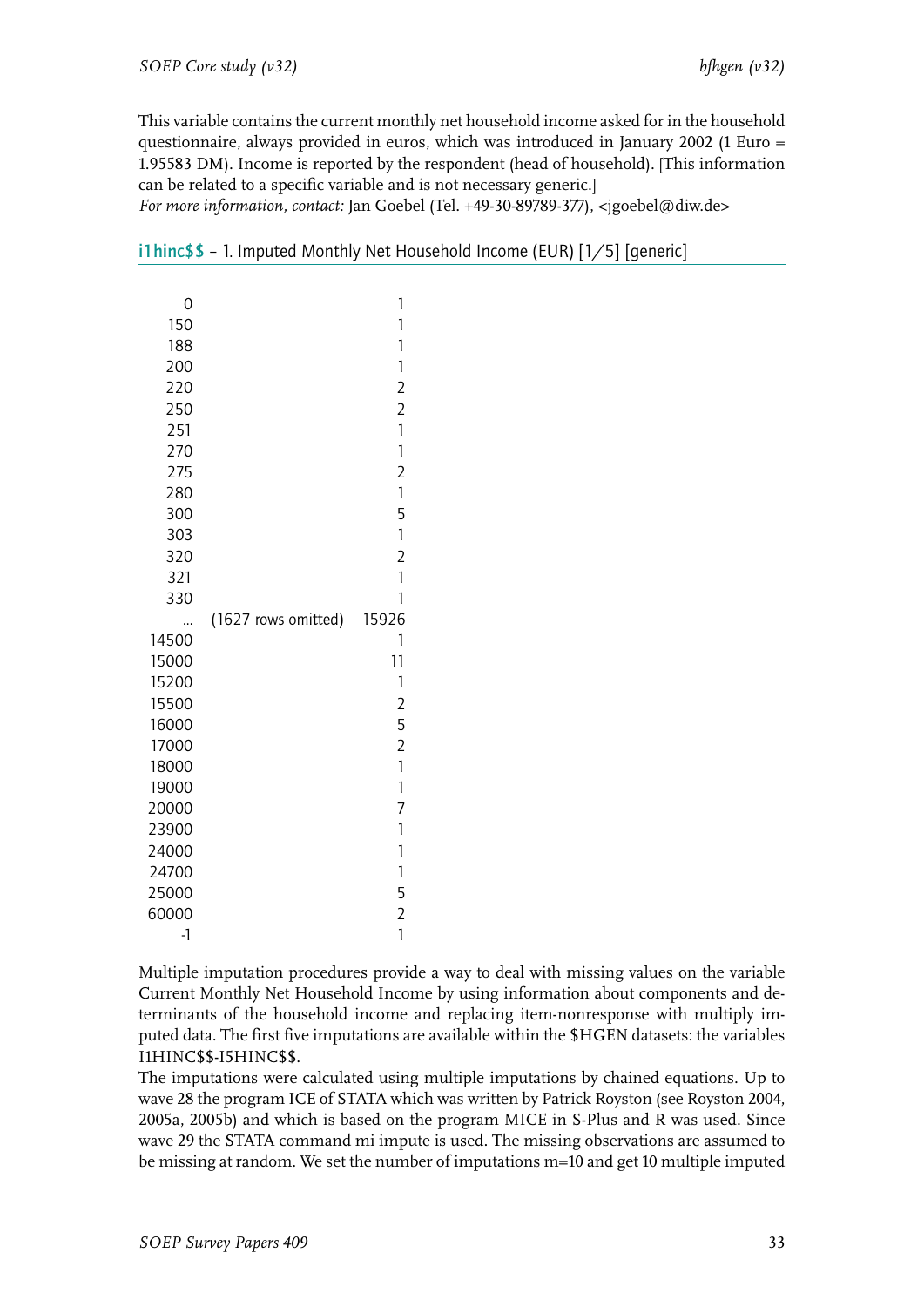values for I\_HINC\$\$. For a discussion on the choice of m, see Rubin (1987) and Royston (2004).

The dataset MIHINC contains the complete imputation results and is separately available. To be compatible with methods for analyzing multiply imputed data, MIHINC is constructed in the so called stacked or MIM Dataset Format. It contains the following variables: HHNRAKT, SVYYEAR, MJ, MI, IHINC and IMPFLAG. For every survey household in all survey years (1995-20013) there are ten imputed values for the current household income. MJ identifies the individual dataset to which each observation belongs while MI identifies the observations within each individual dataset. To distinguish between the original data containing missing values and the imputed values, the dummy variable IMPFLAG is added. In the \$HGEN files five of these imputed incomes are stored in the conventional wide format.

The number of iterations carried out in each prediction model was specified to be 500. For East- and West-Germany, imputations were done separately. Furthermore, the option for predicted mean matching was chosen, which means that for each missing observation on income, the particular non-missing observation is found whose prediction on observed data is closest. This closest observation is used to impute the missing value.

Most important variables for modelling the current household net income consist in the household net income of the previous year, in basic information about the household and changes in its composition, as well as all relevant income components received.

#### **The complete list of the variables used for modelling**

- Description of household:
	- **–** size, number of children, sample
	- **–** head of household: not German, age, sex
	- **–** changes in household composition between years: births, deaths, persons entering or leaving the household or being temporarily absent
- Financial Situation:
	- **–** Monthly household income previous year
	- **–** Income from employment
	- **–** Pensions
	- **–** Sum of personal incomes (e.g. Support from the "Arbeitsamt", Maternity benefit, Alimony, etc.)
	- **–** Household related incomes (e.g. Child allowance, Housing assistance, Social assistance, Unemployment benefit, Assets etc.)
	- **–** Fraction of persons greater than 16 in household who refused answering a component of income (0-1)
- Number of persons not attended survey (PUNR, partial unit nonresponse)
- Cross-sectional weights

**Analyzing multiply imputed data** For analyzing multiple imputed data, you do not necessarily need special methods, however such tools exits and simplify the use of multiply imputed data. Below is given a short overview of some useful tools for various statistical packages. These tools estimate the parameters of a regression model by combining the estimates across the several replicates of imputation. Point estimates from multiple imputations are then the arithmetic mean of the several point estimates obtained from analysis on each imputed data. Standard errors are obtained by combining the average of the squared standard errors of the several (m) estimates with the within- and between-imputation variance.

• STATA provides various a built-in functionality called mi.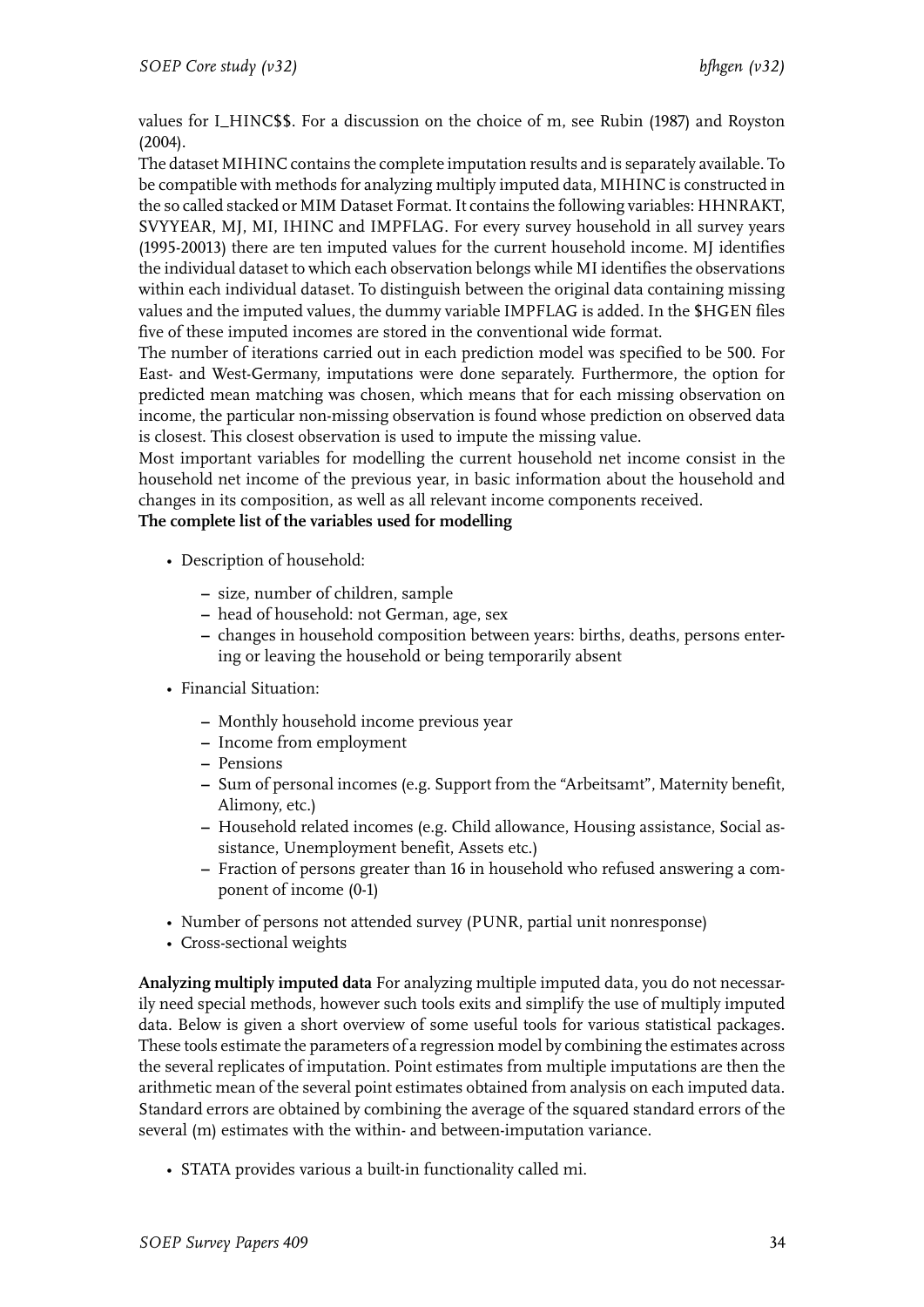- Within SAS, the MIANALYZE procedure combines the results of the analyses of imputations and generates valid statistical inferences. http://support.sas.com/rnd/ app/stat/procedures/mianalyze.html
- IVEware is a set of routines that can be launched from SAS or run independently using data from many sources. You can use the IVEware module regress to perform multiple [imputation analysis. \[This information can](http://support.sas.com/rnd/app/stat/procedures/mianalyze.html) be relat[ed to a specific variable and is not](http://support.sas.com/rnd/app/stat/procedures/mianalyze.html) necessary generic.]

*Royston, Patrick (2004): Multiple imputation of missing values. In: Stata Journal 4(3): 227-241. Royston, Patrick (2005a): Multiple imputation of missing values: update. In: Stata Journal 5(2): 188-201. Royston, Patrick (2005b): Multiple imputation of missing values: Update of ice. In: Stata Journal 5(4): 527-536. Rubin, D.B. (1987): Multiple imputation for non-response in surveys. New York.*

*For more information, contact:* Jan Goebel (Tel. +49-30-89789-377), <jgoebel@diw.de>

|  |  |  | i2hinc\$\$ - 2. Imputed Monthly Net Household Income (EUR) [2/5] [generic] |  |  |
|--|--|--|----------------------------------------------------------------------------|--|--|
|--|--|--|----------------------------------------------------------------------------|--|--|

<span id="page-36-0"></span>

| 0<br>150<br>188<br>200<br>220<br>250<br>251 |                     | 1<br>1<br>$\mathbf{1}$<br>$\mathbf{1}$<br>3<br>$\overline{2}$<br>$\mathbf{1}$ |
|---------------------------------------------|---------------------|-------------------------------------------------------------------------------|
| 270                                         |                     | 1                                                                             |
| 275                                         |                     | 1                                                                             |
| 280                                         |                     | $\overline{\mathbf{1}}$                                                       |
| 300                                         |                     | 5                                                                             |
| 303                                         |                     | $\mathbf{1}$                                                                  |
| 320                                         |                     | $\overline{a}$                                                                |
| 321                                         |                     | 1<br>1                                                                        |
| 330                                         |                     |                                                                               |
| 14500                                       | (1627 rows omitted) | 15929<br>1                                                                    |
| 15000                                       |                     | 9                                                                             |
| 15200                                       |                     | $\mathbf{1}$                                                                  |
| 15500                                       |                     | $\overline{c}$                                                                |
| 16000                                       |                     | 4                                                                             |
| 17000                                       |                     | $\overline{a}$                                                                |
| 18000                                       |                     | $\overline{2}$                                                                |
| 19000                                       |                     | $\mathbf{1}$                                                                  |
| 20000                                       |                     | 6                                                                             |
| 23900                                       |                     | $\mathbf{1}$                                                                  |
| 24000                                       |                     | 1                                                                             |
| 24700                                       |                     | 1                                                                             |
| 25000                                       |                     | 6                                                                             |
| 60000<br>$-1$                               |                     | 1<br>1                                                                        |
|                                             |                     |                                                                               |

[This information can be related to a specific variable and is not necessary generic.]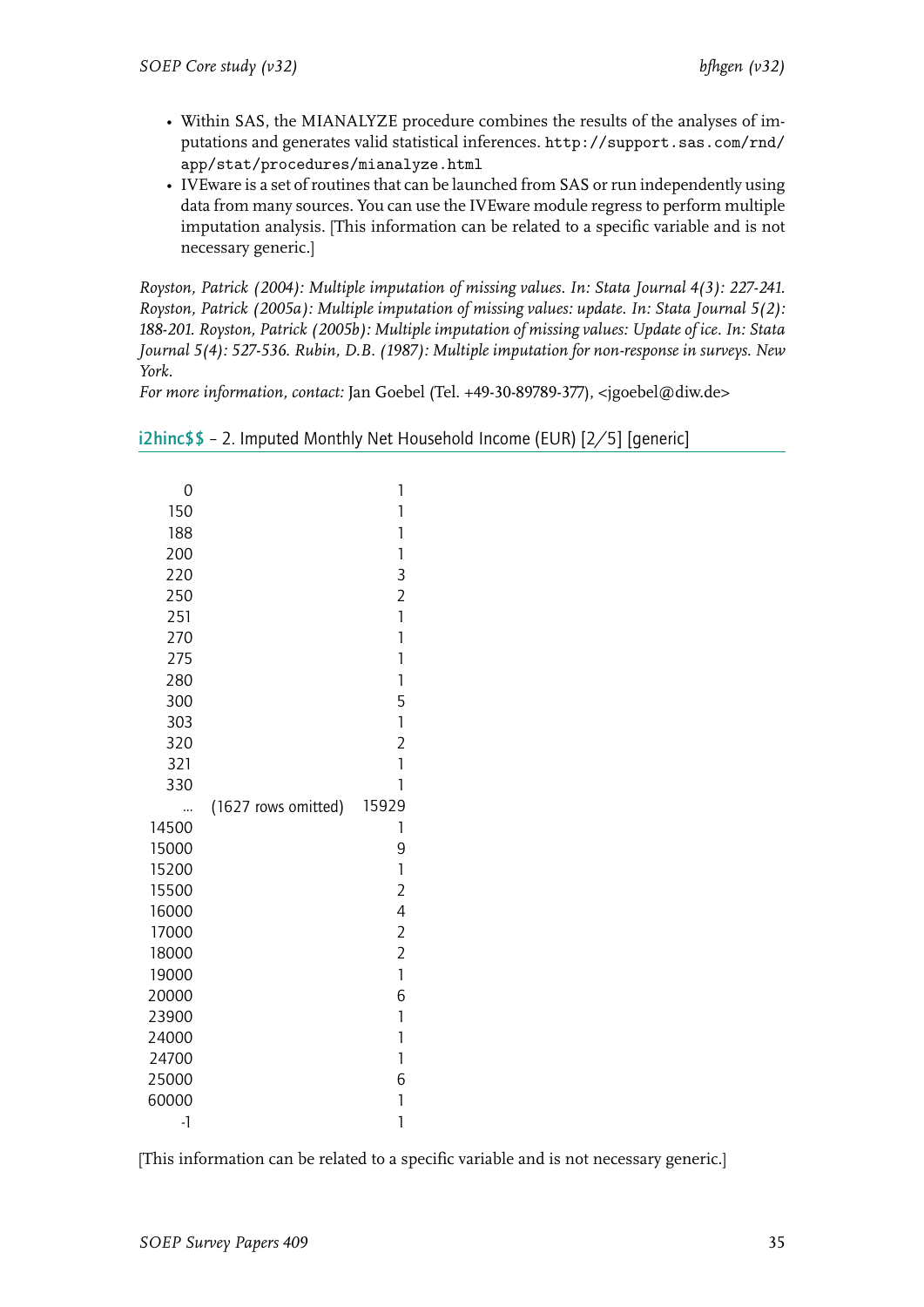| 0          |                     | 1                 |
|------------|---------------------|-------------------|
| 150        |                     | 1                 |
| 188        |                     | 1                 |
| 200        |                     | 1                 |
| 220        |                     | 3                 |
| 250        |                     | $\overline{2}$    |
| 251        |                     | 1                 |
| 270        |                     | 1                 |
| 275        |                     | 1                 |
| 280        |                     | 1                 |
| 300<br>303 |                     | 5<br>$\mathbf{1}$ |
| 320        |                     | $\overline{2}$    |
| 321        |                     | 1                 |
| 330        |                     | 1                 |
|            | (1627 rows omitted) | 15929             |
| <br>14500  |                     | 1                 |
| 15000      |                     | 9                 |
| 15200      |                     | $\mathbf{1}$      |
| 15500      |                     | $\overline{c}$    |
| 16000      |                     |                   |
| 17000      |                     | $\frac{5}{2}$     |
| 18000      |                     | $\mathbf{1}$      |
| 19000      |                     | $\mathbf{1}$      |
| 20000      |                     | 6                 |
| 23900      |                     | $\mathbf{1}$      |
| 24000      |                     | 1                 |
| 24700      |                     | $\mathbf{1}$      |
| 25000      |                     | 5                 |
| 60000      |                     | $\overline{c}$    |
| $-1$       |                     | 1                 |

<span id="page-37-0"></span>i3hinc\$\$ – 3. Imputed Monthly Net Household Income (EUR) [3/5] [generic]

[This information can be related to a specific variable and is not necessary generic.]

| 0   | 1              |
|-----|----------------|
| 150 | 1              |
| 188 | $\overline{2}$ |
| 200 | 1              |
| 220 | $\overline{2}$ |
| 250 | $\overline{2}$ |
| 251 | 1              |
| 270 | 1              |
| 275 | 1              |
| 280 | 1              |
| 300 | 5              |
| 303 | 1              |

<span id="page-37-1"></span>i4hinc\$\$ – 4. Imputed Monthly Net Household Income (EUR) [4/5] [generic]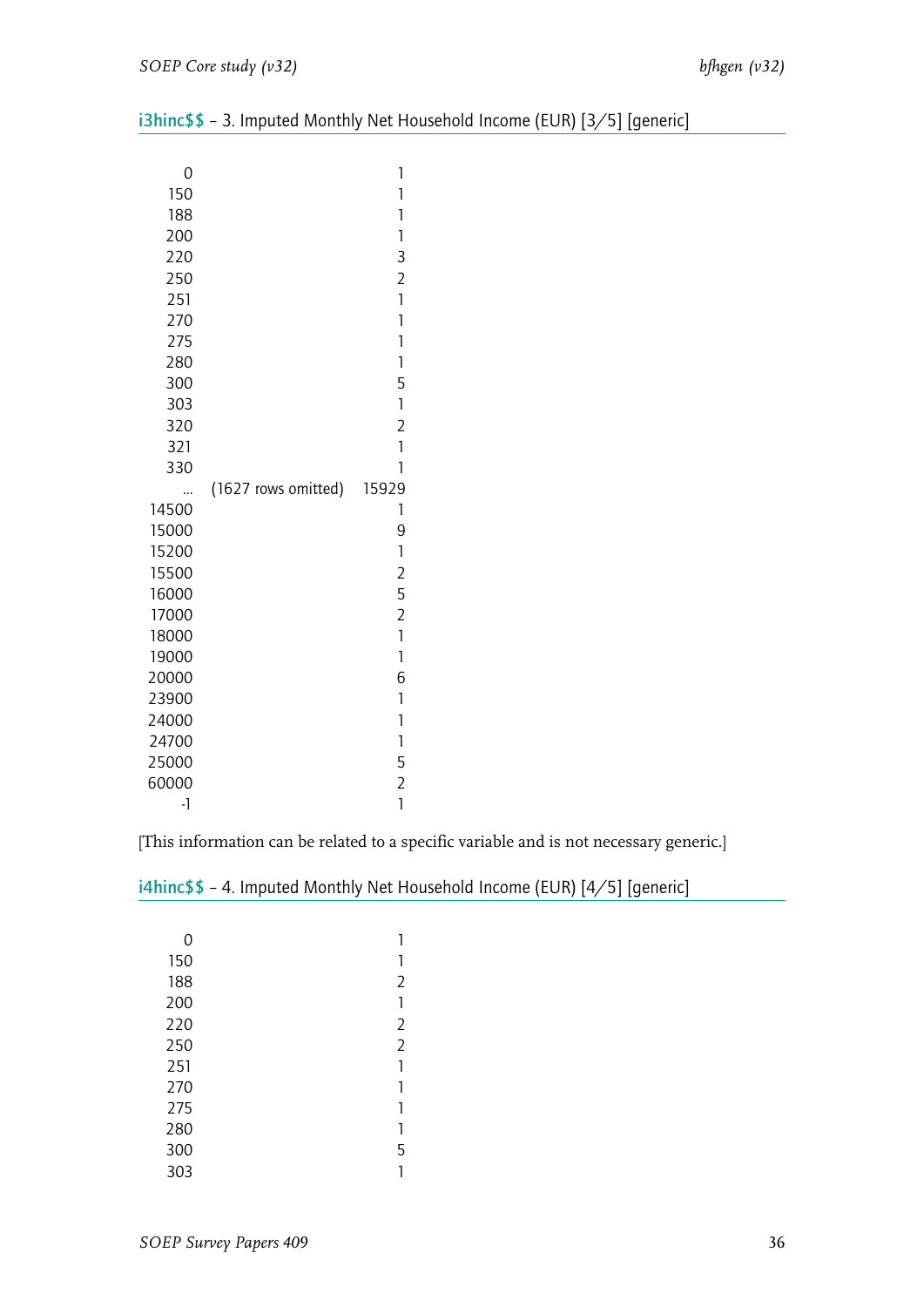| 320   |                     | 2              |
|-------|---------------------|----------------|
| 321   |                     |                |
| 330   |                     |                |
|       | (1627 rows omitted) | 15929          |
| 14500 |                     | 1              |
| 15000 |                     | 9              |
| 15200 |                     | 1              |
| 15500 |                     | 2              |
| 16000 |                     | 4              |
| 17000 |                     | 2              |
| 18000 |                     | $\overline{2}$ |
| 19000 |                     | 1              |
| 20000 |                     | 6              |
| 23900 |                     | 1              |
| 24000 |                     | 1              |
| 24700 |                     | 1              |
| 25000 |                     | 5              |
| 60000 |                     | 2              |
| -1    |                     |                |

[This information can be related to a specific variable and is not necessary generic.]

| 0     |                     | 1                                                             |
|-------|---------------------|---------------------------------------------------------------|
| 150   |                     | 1                                                             |
| 188   |                     | 1                                                             |
| 200   |                     | $\mathbb{I}$                                                  |
| 220   |                     | $\overline{2}$                                                |
| 250   |                     | 3                                                             |
| 251   |                     | $\mathbf{1}$                                                  |
| 270   |                     | 1                                                             |
| 275   |                     | 1                                                             |
| 280   |                     | 1                                                             |
| 300   |                     | 5                                                             |
| 303   |                     | $\begin{array}{c} \n \downarrow \n \downarrow \n \end{array}$ |
| 320   |                     | $\overline{2}$                                                |
| 321   |                     | 1                                                             |
| 330   |                     | 1                                                             |
|       | (1627 rows omitted) | 15929                                                         |
| 14500 |                     | 1                                                             |
| 15000 |                     | 10                                                            |
| 15200 |                     | 1                                                             |
| 15500 |                     | $\overline{2}$                                                |
| 16000 |                     | $\overline{4}$                                                |
| 17000 |                     | $\overline{2}$                                                |
| 18000 |                     | 1                                                             |
| 19000 |                     | 1                                                             |
| 20000 |                     | 6                                                             |
| 23900 |                     | 1                                                             |

<span id="page-38-0"></span>i5hinc\$\$ – 5. Imputed Monthly Net Household Income (EUR) [5/5] [generic]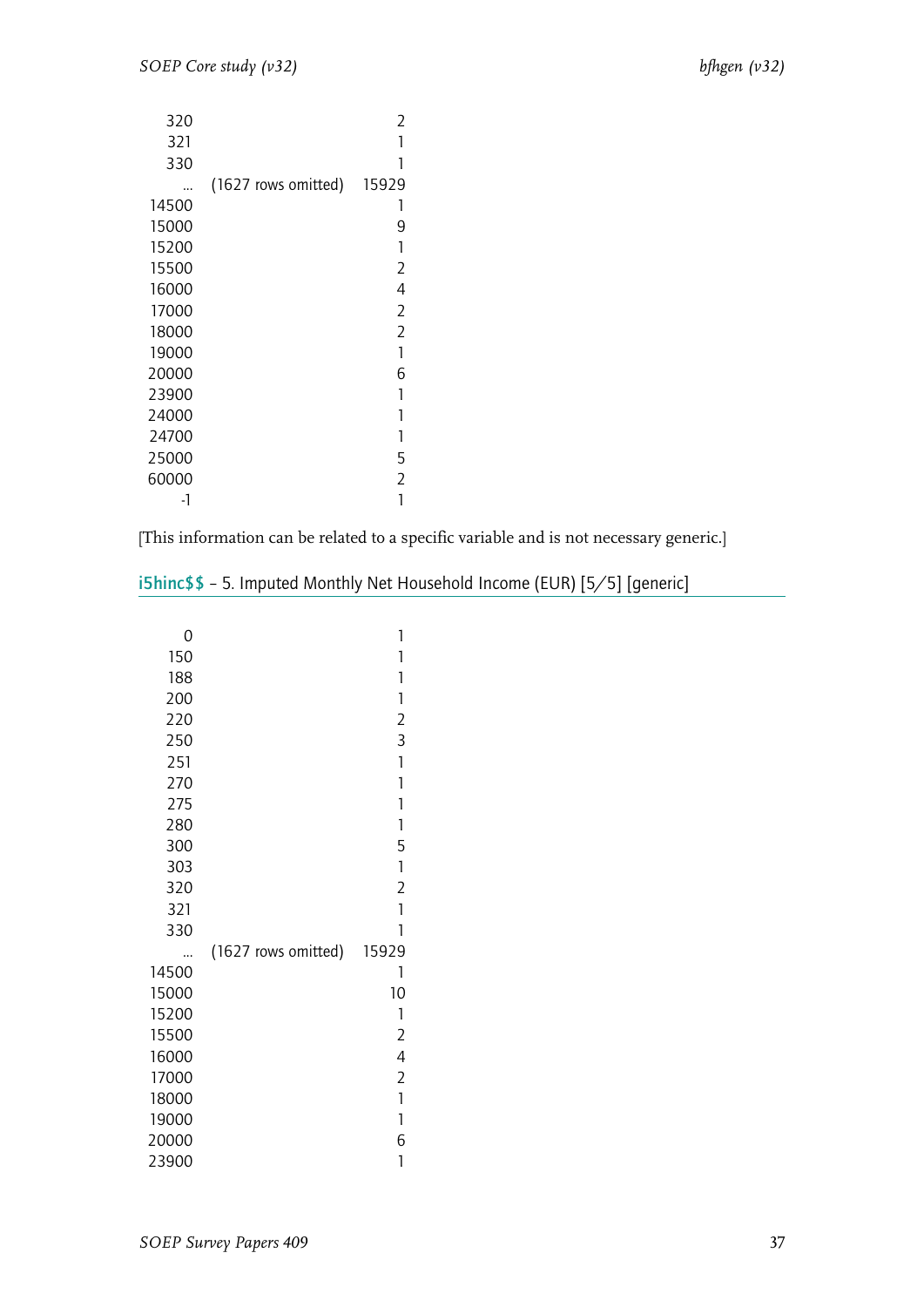| 24000 |   |
|-------|---|
| 24700 |   |
| 25000 | n |
| 60000 |   |
|       |   |

[This information can be related to a specific variable and is not necessary generic.]

#### <span id="page-39-0"></span>fhinc\$\$ – Imputation Flag, Monthly Net Household Income [generic]

|              | 0 [0] Not imputed                               | 15203 |
|--------------|-------------------------------------------------|-------|
| $\mathbf{1}$ | [1] Imputed                                     | 787   |
|              | -1 [-1] No Answer                               |       |
|              | -2 [-2] Does Not Apply                          |       |
|              | -3 [-3] Not Valid                               | 0     |
|              | -4 [-4] Forbidden Multiple Response             | 0     |
|              | -5 [-5] Not Included In Questionnaire Version   | 0     |
| $-6$         | [-6] Questionnaire Version With Modified Filter |       |

FHINC\$\$ is a dummy variable indicating whether an observation was missing on HINC\$\$ and was therefore imputed or not. [This information can be related to a specific variable and is not necessary generic.]

*For more information, contact:* Jan Goebel (Tel. +49-30-89789-377), <jgoebel@diw.de>

#### <span id="page-39-1"></span>nuts1\$\$ – NUTS-Systematic-1 (Federal State) [generic]

| 1    | [1] Baden-Wuerttemberg                          | 1854 |
|------|-------------------------------------------------|------|
| 2    | [2] Bavaria                                     | 2628 |
| 3    | [3] Berlin                                      | 659  |
| 4    | [4] Brandenburg                                 | 617  |
| 5    | [5] Bremen                                      | 118  |
| 6    | [6] Hamburg                                     | 289  |
| 7    | [7] Hesse                                       | 1148 |
| 8    | [8] Mecklenburg-West Pomerania                  | 355  |
| 9    | [9] Lower Saxony                                | 1510 |
| 10   | [10] North Rhine-Westphalia                     | 3258 |
| 11   | [11] Rhineland-Palatinate                       | 783  |
| 12   | [12] Saarland                                   | 149  |
| 13   | [13] Saxony                                     | 932  |
| 14   | [14] Saxony-Anhalt                              | 549  |
| 15   | [15] Schleswig-Holstein                         | 555  |
| 16   | [16] Thuringia                                  | 587  |
| $-1$ | [-1] No Answer                                  | 0    |
| $-2$ | [-2] Does Not Apply                             | 0    |
| $-3$ | [-3] Not Valid                                  | 0    |
| $-4$ | [-4] Forbidden Multiple Response                | 0    |
| $-5$ | [-5] Not Included In Questionnaire Version      | 0    |
| $-6$ | [-6] Questionnaire Version With Modified Filter | 0    |
|      |                                                 |      |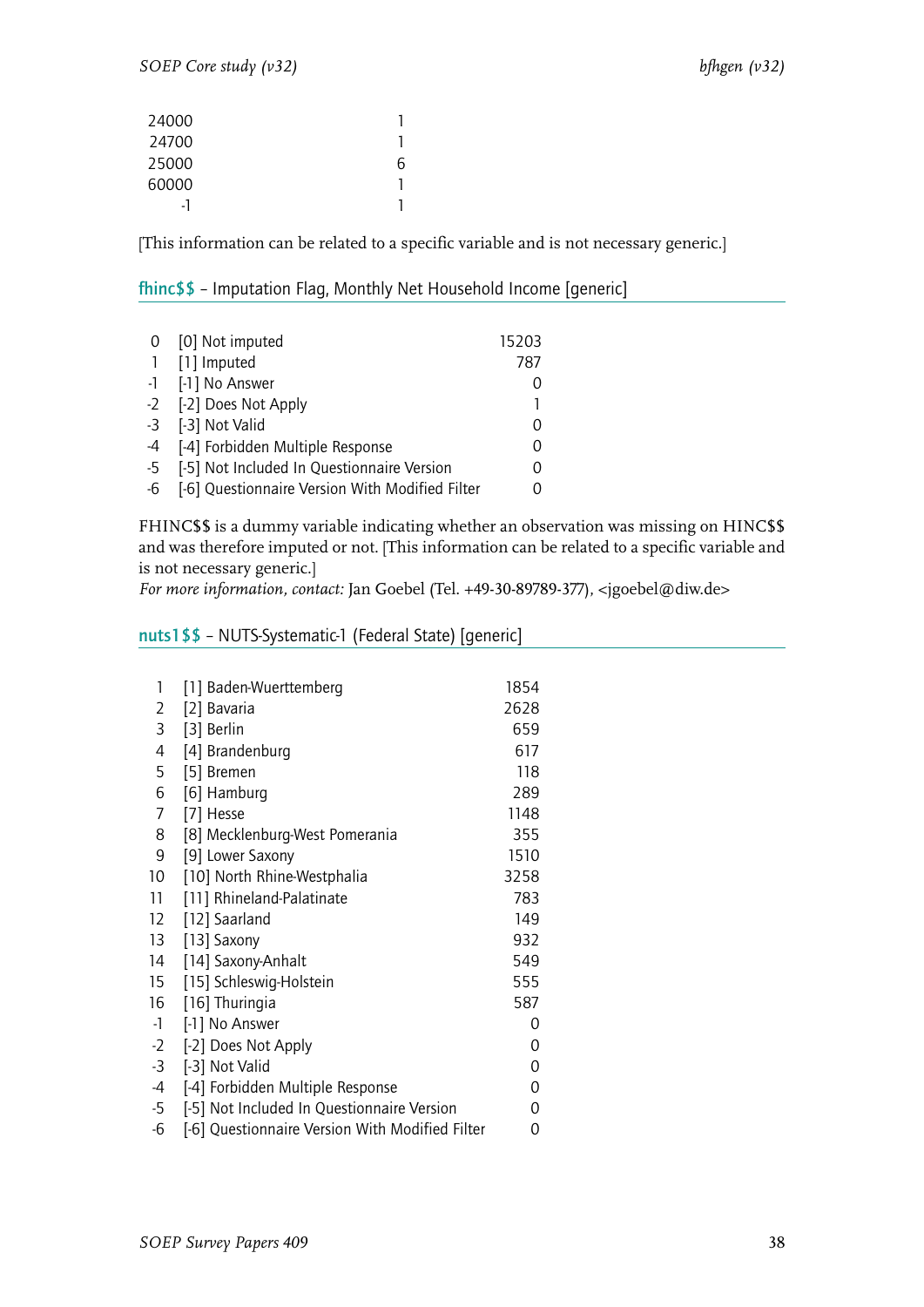NUTS ("Nomenclature of Statistical Territorial Units") is a hierarchical system for dividing up the economic territory of the European Union. It was introduced by Eurostat more than 30 years ago in order to provide a single uniform breakdown of territorial units for the production of regional statistics. NUTS 1 especially contains the major socio-economic regionsf[or analyzing regional Community problems. It s](�� h t t p : / / e c . e u r o p a . e u / e u r o s t a t / r a m o n / # _ b l a n k % 2 0  h t t p : / / e c . e u r o p a . e u / e u r o s t a t / r a m o n /)ubdivides the European Union by now into 97 regions, whereas in Germany there are equivalent to the German Federal States 16 regions. Before the year 2000 (wave Q) Rhineland- Palatinate and Saarland were defined as one region. [This information can be related to a specific variable and is not necessary generic.]

*For more information, contact:* Jan Goebel (Tel. +49-30-89789-377), <jgoebel@diw.de>

## 9 Time and Method of Interview

hmonth\$\$ – Month Of Interview [generic]

| 1    | $[1]$ January                                   | 102  |
|------|-------------------------------------------------|------|
| 2    | [2] February                                    | 3252 |
| 3    | [3] March                                       | 3686 |
| 4    | [4] April                                       | 1846 |
| 5    | [5] May                                         | 1264 |
| 6    | $[6]$ June                                      | 1684 |
| 7    | $[7]$ July                                      | 1573 |
| 8    | [8] August                                      | 1005 |
| 9    | [9] September                                   | 818  |
| 10   | [10] October                                    | 596  |
| 11   | [11] November                                   | 165  |
| 12   | [12] December                                   | 0    |
| -1   | [-1] No Answer                                  | 0    |
| $-2$ | [-2] Does Not Apply                             | 0    |
| -3   | [-3] Not Valid                                  | 0    |
| -4   | [-4] Forbidden Multiple Response                | 0    |
| -5   | [-5] Not Included In Questionnaire Version      | 0    |
| -6   | [-6] Questionnaire Version With Modified Filter | 0    |

The month of participation in the survey is generated using data from the household questionnaire. Missing information is filled in using data from the corresponding \$HBRUTTO files. Interviews that took place in the month of December, and prior to the 20th of that month, were recoded to –3. [This information can be related to a specific variable and is not necessary generic.]

*For more information, contact:* Peter Krause (Tel. +49-30-89789-690), <pkrause@diw.de>

hmode\$\$ – Interview Method [generic]

| 100 [100] With Interviewer Assistance  | 26   |
|----------------------------------------|------|
| 110 [110] Oral Interview               | 961  |
| 120 [120] Written Ques. Interviewer    | 1678 |
| 130 [130] Mixed Type                   |      |
| 131 [131] Written Ques. No Interviewer | 108  |
| 132 [132] Oral And Written             | 179  |